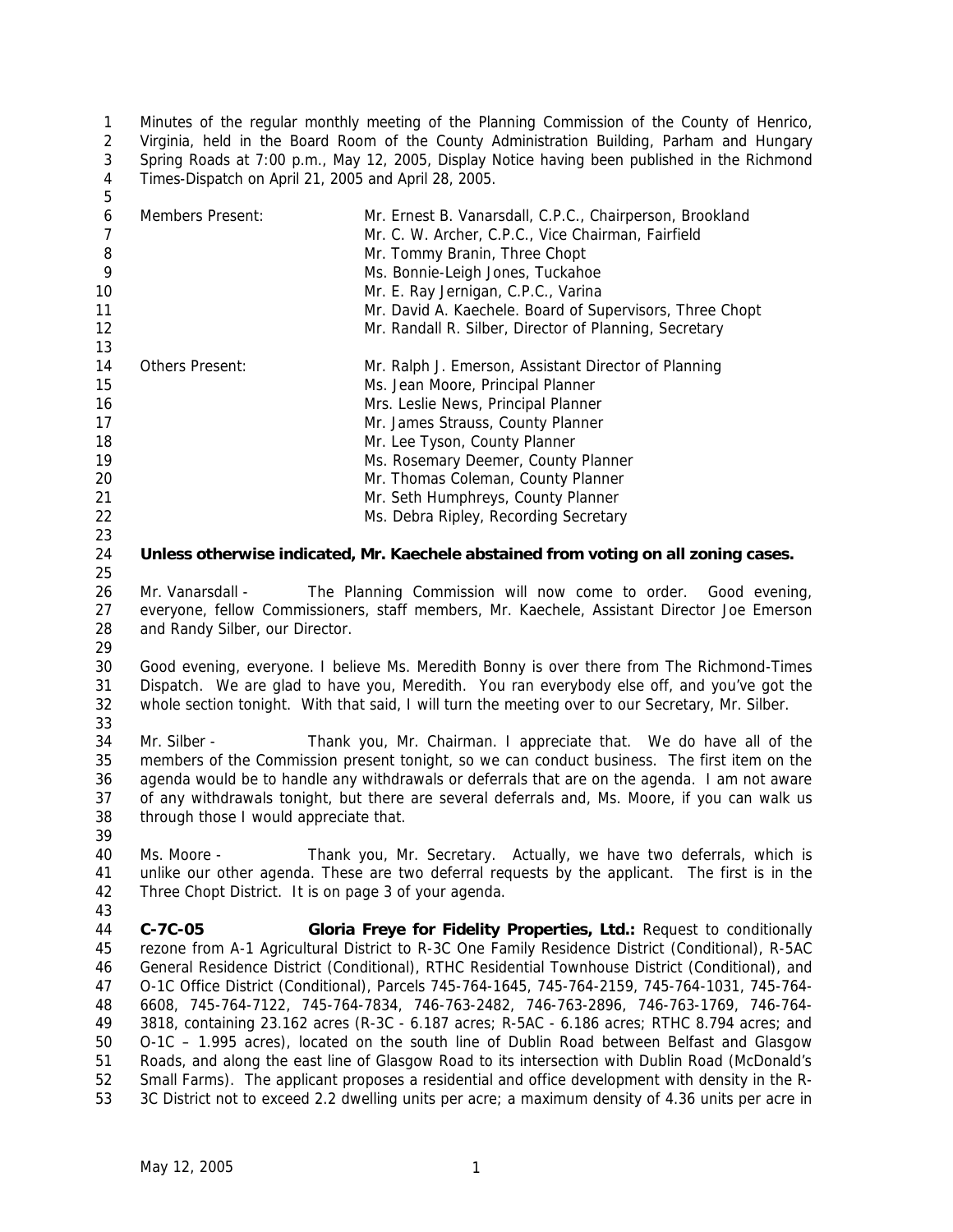the R-5AC District; and a maximum density of 6 units per acre in the RTHC District. The R-3 District allows a minimum lot size of 11,000 square feet, an equivalent of 3.96 units per acre; the R-5A District allows a minimum lot size of 5,625 square feet, an equivalent of 7.74 units per acre; and the maximum density allowed in the RTH District is nine (9) units per acre. The office use will be controlled by proffered conditions and zoning ordinance regulations. The Land Use Plan recommends Suburban Residential 1, 1.0 to 2.4 units net density per acre. Ms. Moore - This deferral is requested to the June 9, 2005 meeting. Mr. Vanarsdall - Anyone in the audience in opposition to the deferment of C-7C-05 in the Three Chopt District? No opposition. Mr. Branin- Mr. Chairman, I move that we approve deferral of C-7C-05 to the June 9, 2005 meeting. Mr. Archer - Second, Mr. Chair. Mr. Vanarsdall - Motion made by Mr. Branin and seconded by Mr. Archer. All in favor say aye. All opposed say no. The motion passes. At the request of the applicant, the Planning Commission deferred Case C-7C-05, Gloria Freye for Fidelity Properties, Ltd., to its meeting on June 9, 2005. 77 Ms. Moore - The second item is a companion case. It is on page 4 of your agenda. **C-8C-05 Gloria Freye for Fidelity Properties, Ltd.:** Request to conditionally rezone from A-1 Agricultural District to RTHC (0.701 acre) Residential Townhouse District (Conditional) and O-1C (3.839 acres) Office District (Conditional), Parcel 746-764-5580, containing 4.54 acres, located on the west line of Sadler Road approximately 290 feet south of 83 Wonder Lane. The applicant proposes a townhouse development not to exceed six (6) units per acre and office. The maximum density allowed in the RTH District is nine (9) units per acre. The uses will be controlled by proffered conditions and zoning ordinance regulations. The Land Use Plan recommends Suburban Residential 1, 1.0 to 2.4 units net density per acre. 88 Ms. Moore - The deferral is requested to the June 9, 2005 meeting. 90 Mr. Vanarsdall - This is sort of a companion case, isn't it? 92 Ms. Moore - Yes, sir. 94 Mr. Vanarsdall - Is anyone in the audience in opposition to the deferral of Case C-8C-05 in the Three Chopt District? No opposition. Mr. Branin. Mr. Branin - I recommend that Case C-8C-05 be deferred to the June 9, 2005 meeting at the applicant's request. 100 Mr. Archer - Second. 102 Mr. Vanarsdall - Motion made by Mr. Branin and seconded by Mr. Archer. All in favor say aye. All opposed say no. The ayes have it. The motion is passed. At the applicant's request, the Planning Commission deferred Case C-8C-05, Gloria Freye for Fidelity Properties, Ltd., to its meeting on June 9, 2005.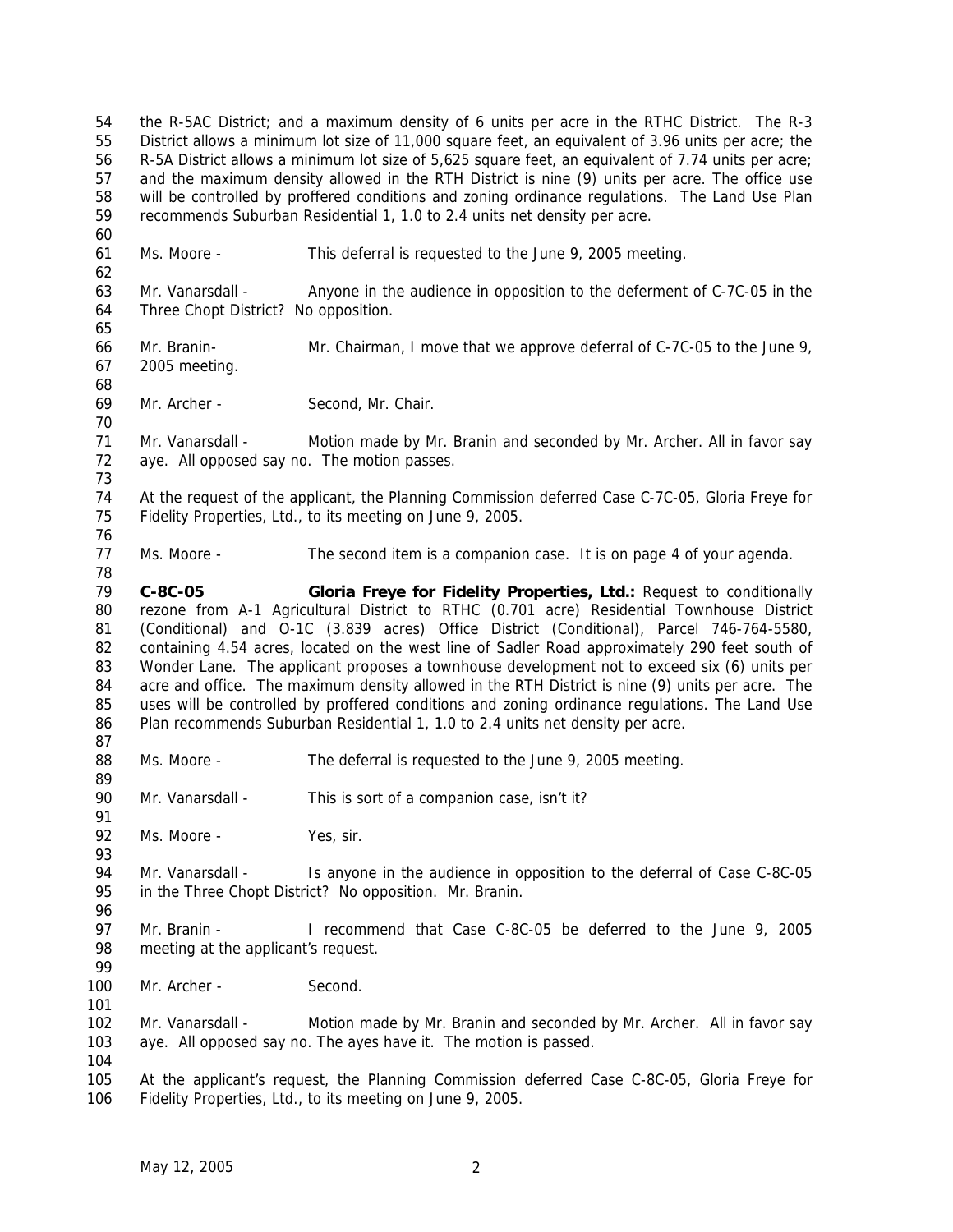Ms. Moore - That concludes the requests from applicants unless there are any others from the Commission.

Mr. Jernigan - Yes, ma'am. I have one. Mr. Chairman, it is on page 2, Case C-18C-05.

 **C-18C-05 James Theobald for Atack Properties, Inc.:** Request to conditionally rezone from A-1 Agricultural District to R-2AC One Family Residence District (Conditional) and B- 2C Business District (Conditional), Parcels 833-686-7681, 830-681-3665, 829-681-6852, 832-688- 9219 and 833-682-5297, containing approximately 597.8 acres (R-2AC – 569.6 ac.; B-2C – 28.2 ac.), located along the north line of New Market (State Route 5) and Long Bridge Roads between the east line of Turner Road and the west line of Yahley Mill Road. The applicant proposes a single family residential subdivision with a maximum density of 1.2 lots per acre on the proposed R-2AC portion of the site and neighborhood retail on the proposed B-2C acreage. The R-2A District allows a minimum lot size of 13,500 square feet, an equivalent of 3.23 units per acre. The uses will be controlled by proffered conditions and zoning ordinance regulations. The Land Use Plan recommends Prime Agriculture and Environmental Protection Area. The site is in the 124 Airport Safety Overlay District. 

 Mr. Vanarsdall - Is anyone in the audience in opposition to the deferment of Case C-18C-05? No opposition.

 Mr. Jernigan - With that Mr. Chairman I would like to move deferral of Case C-18C-05, Atack Properties, to June 9, 2005, by request of the Commission. 

132 Mr. Archer - Second.

 Mr. Vanarsdall - Motion made by Mr. Jernigan and seconded by Mr. Archer. All in favor say aye. All opposed say no. The ayes have it. The motion passes.

 The Planning Commission deferred Case C-18C-05, James Theobald for Atack Properties, Inc., to its meeting on June 9, 2005.

140 Mr. Vanarsdall - Does anybody else have a deferral? 

142 Mr. Silber - If there are no other deferrals, we will move on to the first item on the agenda.

### 

#### **LANDSCAPE PLAN (Deferred from the April 27, 2005, Meeting)**

LP/POD-84-04 Highwoods Plaza – Phase One **McKinney & Company for Highwoods Properties LLC:** Request for approval of a phase one landscape plan, as required by Chapter 24, Sections 24-106 and 24-106.2 of the Henrico County Code. The 1.0-acre site is located at the southwest corner of Cox Road and Sadler Place on parcels 750-766-3162, 750-765-0494 and 749-765- 7952. The zoning is UMUC (Urban Mixed Use) District (Conditional). **(Three Chopt)**

- 
- Mr. Vanarsdall Any opposition to Highwoods Plaza Phase One? Good evening, Mr. Strauss.
- 
- Mr. Strauss Thank you, Mr. Chairman. Members of the Commission may recall that the Highwoods Plaza project was rezoned to the UMU District last March and as part of that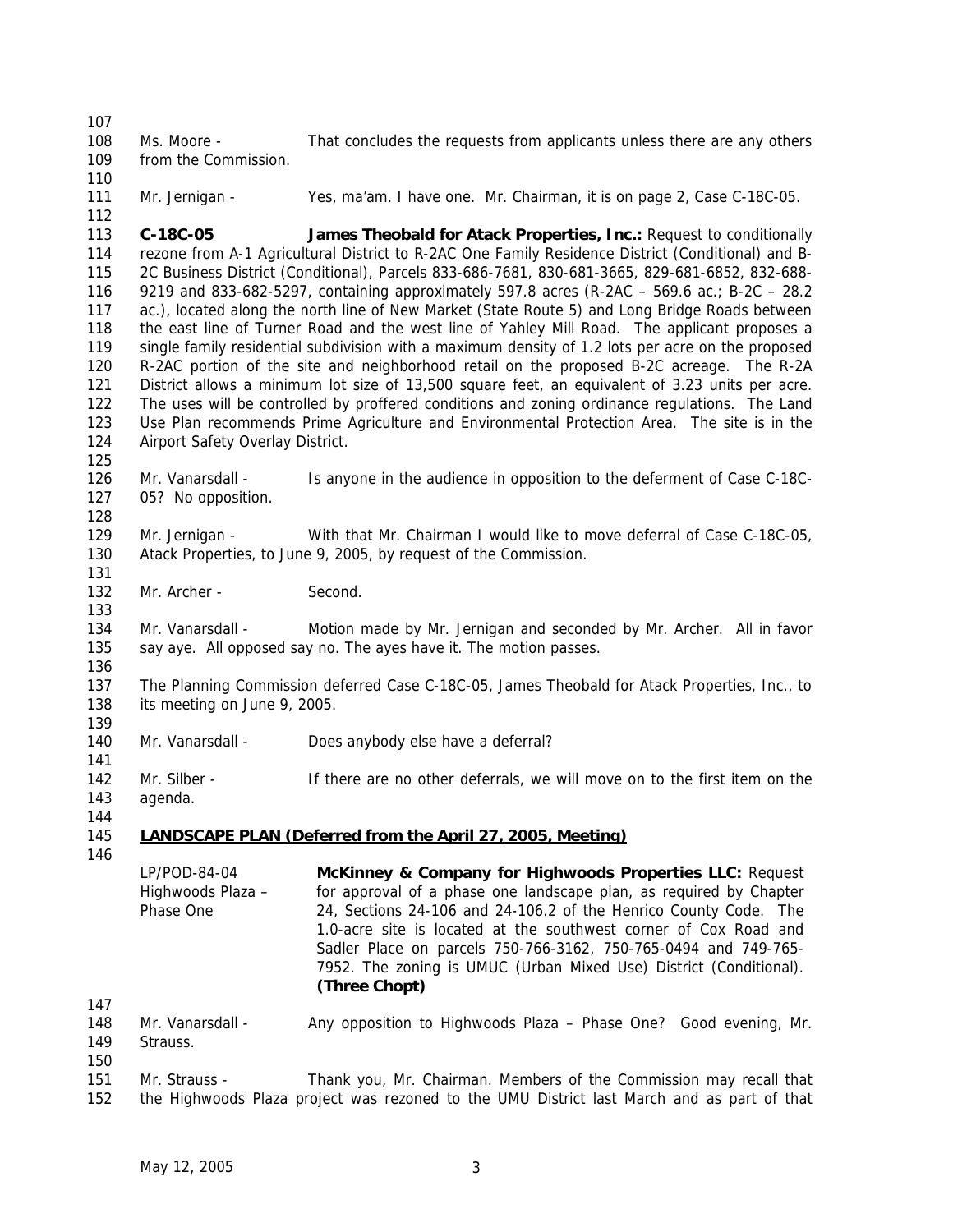rezoning, the applicant proffered to submit a supplemental landscape plan for the existing buffer along the western property line adjacent to the Saddlebrook and Cedars neighborhoods. You will see from the aerial photo, that buffer is only a Phase 1 buffer and runs parallel to Highwoods Parkway, which is a private road serving the development. The applicant submitted the landscape plan as required by the proffer and subsequently a meeting was held with the neighborhood to discuss supplemental plantings in the existing buffer. What staff heard at that meeting was the neighborhood wanted more Leyland Cyprus and more plants in certain areas, and the applicant has complied by submitting a revised plan, which Leslie just handed out. By my count, that revised plan added some 37 Leyland Cyprus trees as well as additional evergreen shrubs. At this point, some of the neighbors still have concerns. We have several neighbors here tonight. They are not in opposition, but they would like to make a statement. We do have a consensus, however, that it is best to go forward with this Phase 1 buffer plan and get the planting installed. The proffer requires that they install them as soon as possible this planting season. It is worth noting the applicant will be filing a revised POD to implement the Phase 2 portion of the UMU project. You will have another opportunity to look at the landscaping in the future as part of that project as the project develops further. So, it is our current understanding that the engineering plans, as soon as they are filed, will not impact this existing buffer and the proffer does require that this additional planting be installed as soon as possible after the Commission approves this plan. With that, I will be happy to answer any additional questions you have, and we have Mr. Stacey Burcin here tonight from McKinney Company, as well.

Mr. Vanarsdall - Any questions of Mr. Strauss by Commission members?

 Mr. Kaechele - You indicated there was a meeting of the representatives of the neighborhood?

 Mr. Strauss - Yes, sir. That meeting took place I think it was April 13, and we had a meeting out at the site, and walked the site with the neighbors. Stacy was there and the Highwoods folks were there and several of the neighbors were there.

183 Mr. Kaechele - And that plan was revised?

Mr. Strauss - That plan was revised after that and resubmitted.

187 Mr. Kaechele - And you intend to do some planting right away in the Spring?

Mr. Strauss - Yes, that is what the proffer requires that the applicant do.

 Mr. Jernigan - Jim, did you say you say you added 37 Leyland Cyprus over the original plan?

 Mr. Strauss - Some shrubs were switched out to some trees, that the neighbors were not familiar with. We have a total of some additional 37 Leylands. I would like to add that after talking to some of the neighbors in the lobby tonight, the eastern portion of the property right here, the neighbors are thinking about having us not use all Leylands near the Walters lot and having a mix of Cryptomeria and other evergreens in addition to Leylands. They don't want to use all Leylands, that is why. So, I'd just like to add that and Stacy is in agreement with that, and we are going to add one more Cryptomeria in that location as well. 

 Mr. Vanarsdall - All right Thank you. I guess we had better hear from the opposition. Do we have more than one person who wants to speak tonight in opposition? OK.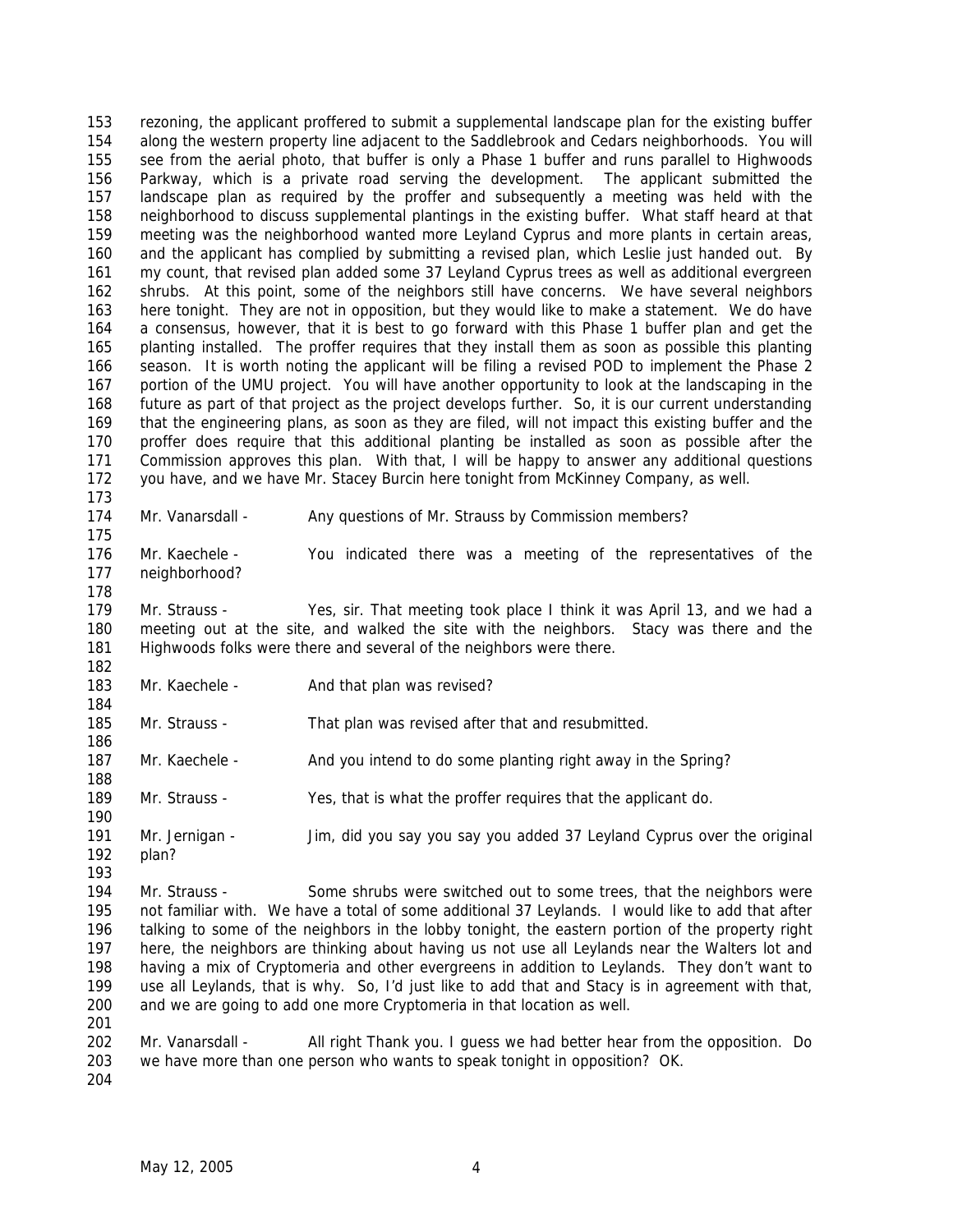Mr. Burcin - Noting that this Commission has a busy agenda tonight and that there is no opposition, I will just be here to answer any questions you would have.

208 Mr. Vanarsdall - Good enough. Thank you, Stacy. All right. Come on down, sir.

 Mr. Blankinship - Good evening. My name is Terry Blankinship. I live at 4508 Cedar Forest Road. I am authorized to represent both of these, Cedars Homeowners Association and Saddlebrook Homeowners Association, which are the two neighborhoods that directly adjoin this particular project. We have met with the developer and the County. We have offered input. We have offered suggestions. The developer has responded to it. The reason that we come up and offer some type of caution to it is the fact that the construction plans haven't been filed yet. Some of the neighbors are concerned about where the roadways will come out, where the lights are going to shine in the houses. We are not sure whether the buffer is going to be thick enough, depending on the grade, so we are going to hold reservations as far as our final endorsement of the project, but those reservations are not enough to defer or to debate or to hold up this particular project. The neighbors have discussed it. We agree this is a very good initial start and they have responded well. They have increased their planting, but we still have several issues that need to be resolved, which we are discussing with the neighborhood. There is a 15 foot buffer on the other side of the fence, which belongs to Highwood Properties where no trees are going in, so we still have to resolve that. We still have to take a look to make sure that the lighting is adequate and that no spots come up that may need to be covered with landscaping once the lighting is submitted, so for tonight's purposes, I would recommend that we approve this project with the condition that we will get another pass at this one when the final construction phase and final landscape plan is put together. 

230 Mr. Vanarsdall - Anybody else? All right. Mr. Branin.

 Mr. Branin - Mr. Chairman, I move for approval of LP/POD-84-04, Highwoods Plaza, Phase 1, with the annotations on the plans recommended by the staff.

235 Mr. Jernigan - Second.

 Mr. Vanarsdall - Motion made by Mr. Branin and seconded by Mr. Jernigan. All in favor 238 say aye. All opposed say no. The ayes have it. The motion passes.

 The Planning Commission approved LP/POD-84-04, Highwoods Plaza, Phase 1, subject to the annotations on the plans.

## **VARINA:**

 **P-4-05 Burrell Saunders for Jason Vickers-Smith:** Request for a Provisional Use Permit under Sections 24-32(dd)(2)(e), 24-32.1(u), 24-34(d), 24-34.1(b)(2), and 24-122.1 of Chapter 24 of the County Code in order to increase the building height limitations in Land Bay 4B of the proposed Rocketts Landing Urban Mixed Use District, on Parcels 797-713-5542 and 797- 713-4210, containing approximately 9.98 acres, located between Old Osborne Turnpike on the east, the James River on the west, and the city/county boundary on the north. The existing zoning is UMUC Urban Mixed Use (Conditional). The Land Use Plan recommends Urban Mixed Use.

 Mr. Vanarsdall - Is anyone in the audience in opposition to P-4-05, Burrell Sanders for Jason Vickers-Smith, Rocketts Landing? No opposition.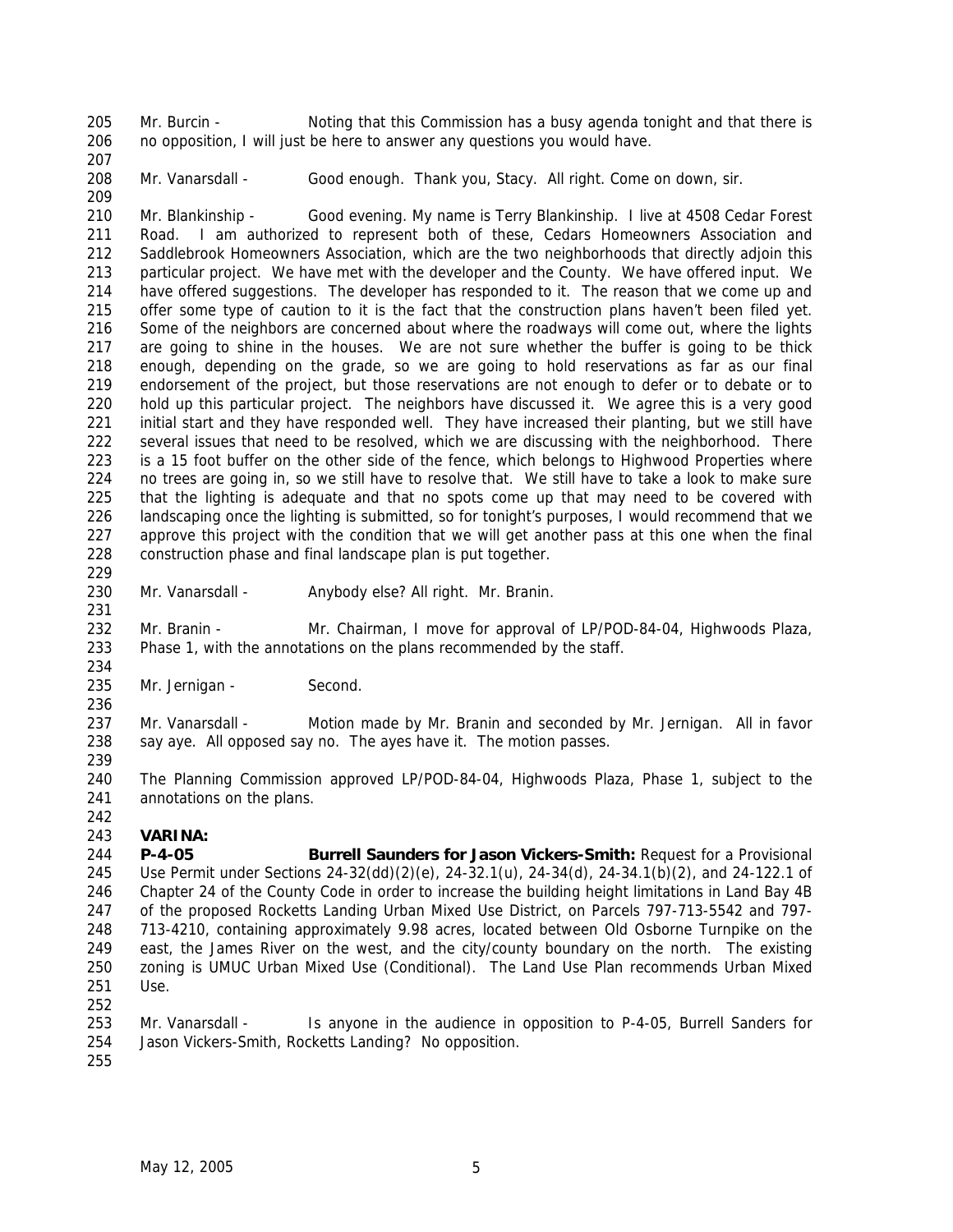- the Commission
- Mr. Tyson Thank you Mr. Chairman, Mr. Kaechele, Mr. Secretary and members of
- 

 The subject property is located on New Market Road (Route 5), in an area zoned for Urban Mixed Use. The applicant has submitted this Provisional Use Permit to increase the permitted height of buildings on the site to 100', except for townhouses, which would have a height limit of 50'.

 The Land Use Plan recommends Urban Mixed Use for the site. The proposed uses are consistent 264 with the designations of the Land Use Plan, and the uses are permitted by right on the property, but are subject to a height limitation of 60' for principal structures, except for townhouses, which have a height limitation of 35'.

 The applicant has submitted a view-shed analysis and diagram outlining exactly what buildings will be covered by this provisional use permit. The new condominium buildings, which are 13A and 15E, have a proposed height of 92 feet each. Structure 12B, which is a parking structure and 12C, which is a new apartment building, have proposed heights of 62 feet each. Buildings 13B, C, D, 14B, C, E and F, and 15 A, B and C are all townhouse buildings and all located to the interior of the site. They have a proposed height of between 36 and 47 feet respectively. Buildings near Route 5 may still have a somewhat restricted view; however, the shorter buildings must be adjacent to Route 5 in order to maintain the pedestrian scale and historical context of their original use.

 The Division of Fire has expressed a concern about their ability to provide adequate fire protection to the high-rise buildings given their current configuration and equipment. Staff encourages the applicant and the Division of Fire to continue those discussions and staff recommends that the Planning Commission forward application P-04-05 to the Board of Supervisors with a recommendation for approval.

This concludes my presentation, I would be happy to try to answer any questions you may have.

 

286 Mr. Vanarsdall - Any questions for Mr. Tyson? Thank you. Is the applicant here?

 Mr. Axselle - Mr. Chairman, ladies and gentlemen of the Commission, my name is Bill Axselle. I am here on behalf of Rocket's Landing. Only one or two short thoughts to supplement the staff report and the report by Mr. Tyson. As you know, this is a fairly well planned and designed concept, and a lot of attention has been given by the developer and also by the staff for the location and the placement of the buildings and the height of the building, to both accommodate the Route 5 side of river, the river side, and, of course, to allow the view sheds to the river to the maximum extent possible, and so we hope that you would approve this. I can go through the details, but I think they have been worked through with the staff in that respect. I will be glad to respond to any questions you may have. 

 Mr. Jernigan - Mr. Axselle, I had one question, and Mr. Tyson would like to know, also. We didn't have a topo from the side that shows the grade of the land going down. How far, if this building is going to be 92 feet, do you know how far above Route 5 it would sit? 

 Mr. Axselle - This is a non-topo and non-engineering answer, but from looking at the property, I don't think, from Route 5 to the bank is almost level. So, it would be 92 feet above Route 5, I believe. In other words, the property is very level at this place, and then it goes down to a bank to another bank and this development will not be down on that bank.

- Mr. Jernigan - This is on the first level before it takes a drop?
-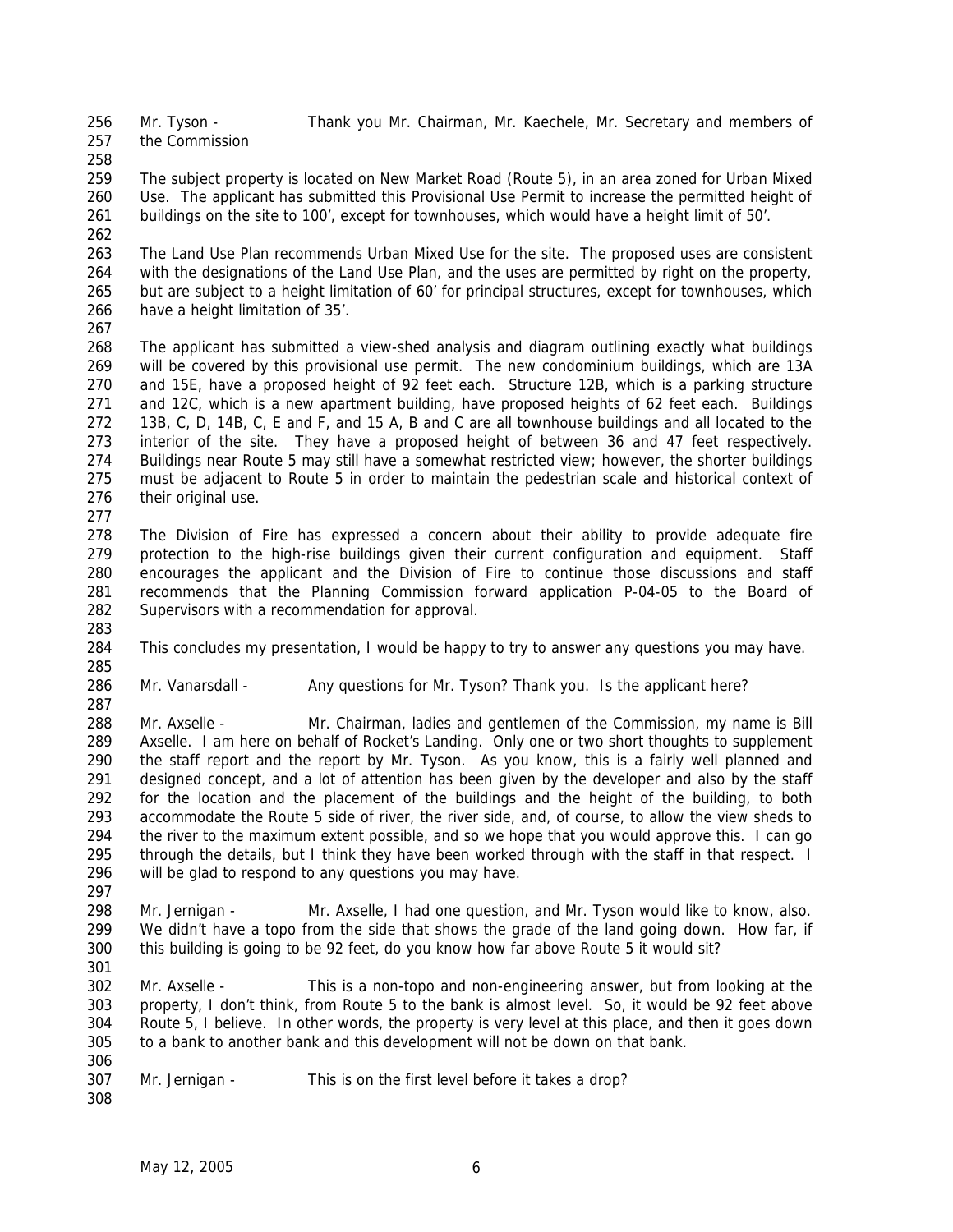Mr. Axselle - Yes, sir.

 Mr. Jernigan - The only other thing I had and I discussed with you earlier was my concerns that I had spoken to the Fire Division myself and told you that I felt that I know that condominiums would be sprinkled because of the height, anything over four stories has to be sprinkled, and I told you I felt that we needed to sprinkle the townhomes, too, so I appreciate the fact, and I am reading this condition that was put in here for this, that any townhouse that exceeds 35 feet in height will be constructed with fire protection sprinkler systems acceptable to Henrico County Division of Fire.

 Mr. Axselle - We have no problem with that because of the density and the proximity of the buildings to each other. We think that is appropriate, so we have no problem with that, and the taller buildings would have to be by Code, already sprinkled, and the taller buildings are of non-combustible materials, too. 

 Mr. Vanarsdall - Bill, let me ask you a question. Does the Division of Fire feel better about it now that you have worked everything out?

 Mr. Axselle - Feeling better, yes. Not completely worked out. I think they have two remaining concerns, one is there is an agreement in concept that we will need to assist them in locating a fire station in some close proximity to Rockets Landing. I think they have recognized that it does not need to be in Rockets Landing, but it should be where it can serve it fairly closely and from the trip we took to Northern Virginia, they are looking at where it might be, and we will be working with them in that respect. The second feature is the one that is referenced in the staff report, and that is getting to and having access to the buildings with their equipment, and so forth, and we recognize that this is something that is fairly new to the Fire Department and Henrico County. We don't have many residential buildings with this height and that has to be addressed with them, and so they have been in discussions and that will be addressed more in the POD stage.

Mr. Vanarsdall - I don't have any idea that they won't work it out.

341 Mr. Axselle - Thank you.

 Mr. Jernigan - Mr. Chairman, I asked the Division of Fire today and on the response call the fire truck will have to come from Strath Road or either Darbytown. That is the closest in Henrico. Darbytown and Strath.

347 Mr. Vanarsdall - Seems pretty far.

 Mr. Jernigan - Yes, that is one reason that I – even when we discussed on the bus with Fire at that time and with the developer about sprinkling, pretty much everything around there. 

Mr. Vanarsdall - Thank you.

 Mr. Jernigan - With that, Mr. Chairman, I would like to move for approval of Case P-4- 05, Burrell Saunders for Jason Vickers-Smith for Rockets Landing, LLC, Phase 1, and that it be sent to the Board for approval with addition of condition No. 1.

Mr. Archer - Second.

 Mr. Vanarsdall - Motion made by Mr. Jernigan and seconded by Mr. Archer. All in favor say aye. All opposed say no. The ayes have it. The motion is passed.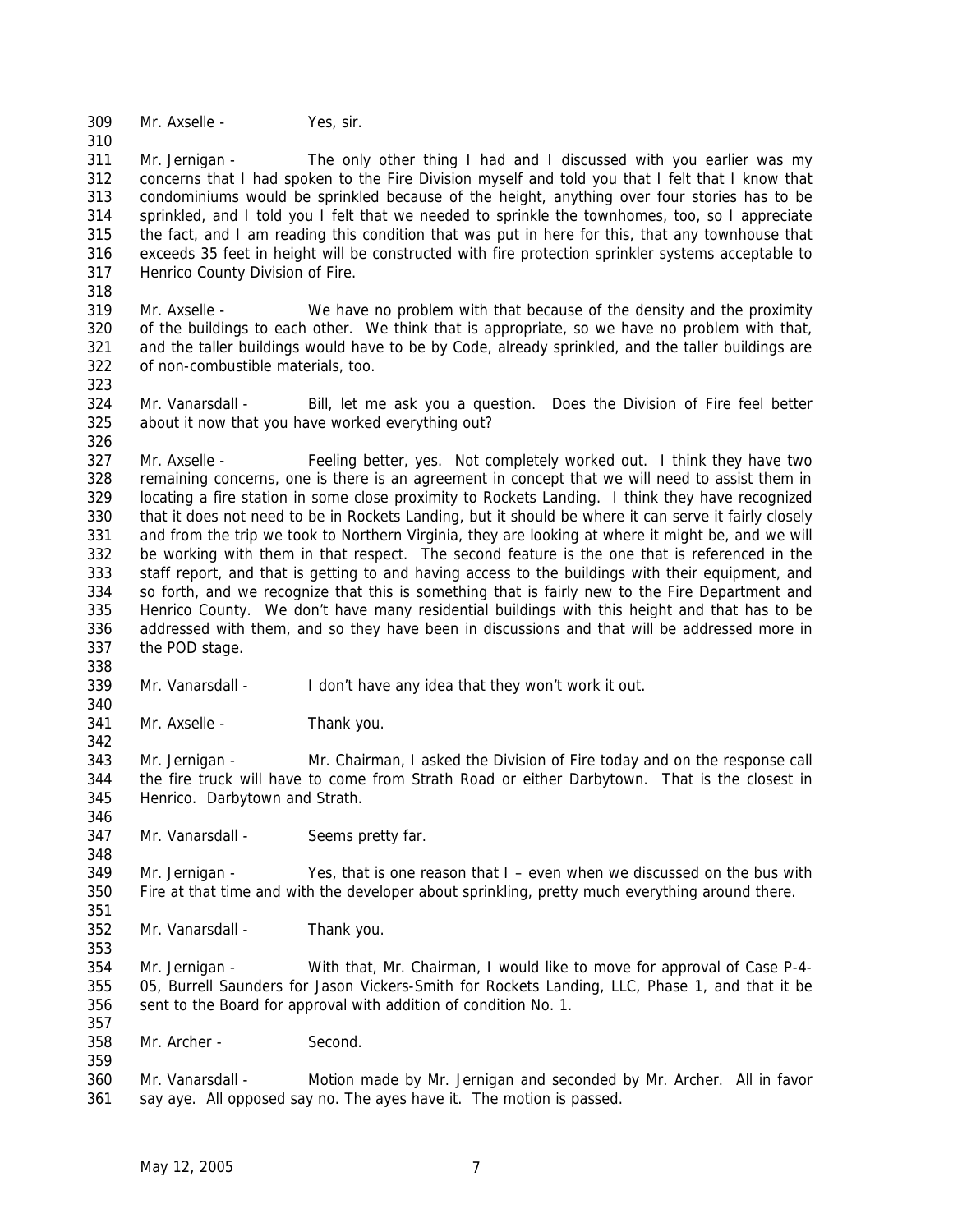**REASON:** Acting on a motion by Mr. Jernigan, seconded by Mr. Archer, the Planning Commission voted 5-0 (one abstention) to recommend that the Board of Supervisors **grant** the request because is it reasonable in light of the surrounding uses and existing zoning on the property, and when properly developed and regulated by the recommended special condition, it would not be detrimental to the public health, safety, welfare and values in the area.

 Mr. Silber - The next case is in the Brookland District. This case was deferred from the April 14, 2005 meeting.

# *Deferred from the April 14, 2005 Meeting:*

 **C-61C-04 Dominion Land & Development Partnership:** Request to conditionally rezone from A-1 Agricultural District to R-5AC General Residence District (Conditional), Parcels 759-767-5161, 759-767-2638, 759-767-6934, 759-767-6516 and 758-767-8413, containing approximately 14.2 acres, located on the west line of Francistown Road at Castle Point Road. The applicant proffers to develop no more than thirty-three (33) single-family units, an equivalent 378 density of 2.32 units per acre. The R-5A District allows a minimum lot size of 5.625 square feet, an equivalent of 7.74 units per acre. The Land Use Plan recommends Suburban Residential 1, 1.0 to 2.4 units net density per acre, and Environmental Protection Area. 

Mr. Vanarsdall - Is anyone in the audience in opposition to this case? No opposition.

Mr. Humphreys - Thank you Mr. Secretary. Good evening Commissioners.

 The applicant recently revised their request for this property from their original request for R-3C. The revised request for R-5AC would combine five parcels with a total of 14.2 acres to develop a detached single-family residential neighborhood. The development would allow a maximum of 33 units, which is an equivalent density of 2.3 units per acre. The property is slightly irregular in shape, and has a considerable amount of potential wetlands. The R-5AC zoning category will allow more flexibility in the lot layout to help preserve the wetlands.

 The 2010 Land Use Plan recommends this property for Suburban Residential 1 and Environmental Protection area. The request is consistent with both of these designations.

 The applicant has submitted revised proffers dated May 12, 2005, which have just been handed out to you. The time limits for these proffers would have to be waived if you recommend approval. These proffers offer assurances of quality development including a Conceptual Plan for the property. This Conceptual Plan shown here on the screen (referring to rendering) differs from the one you received with the staff report, in that it does not include portions of the adjacent school property the applicant is still attempting to acquire, but has not done so at this time.

- Major additions to the proffers from those in the reports include:
- 
- A minimum lot width of 80 feet for 80% of the lots, with no lot being less than 70 feet.
- A gross minimum square footage of 3,300 square feet with a minimum finished square footage of 2,700.
- All lots abutting Francistown Road would face Francistown Road and be accessed by a 20-foot access road built to County standards with the exception of width.
- A minimum front yard set back of 20 feet from the western curb line of the access road would exist for all of these lots.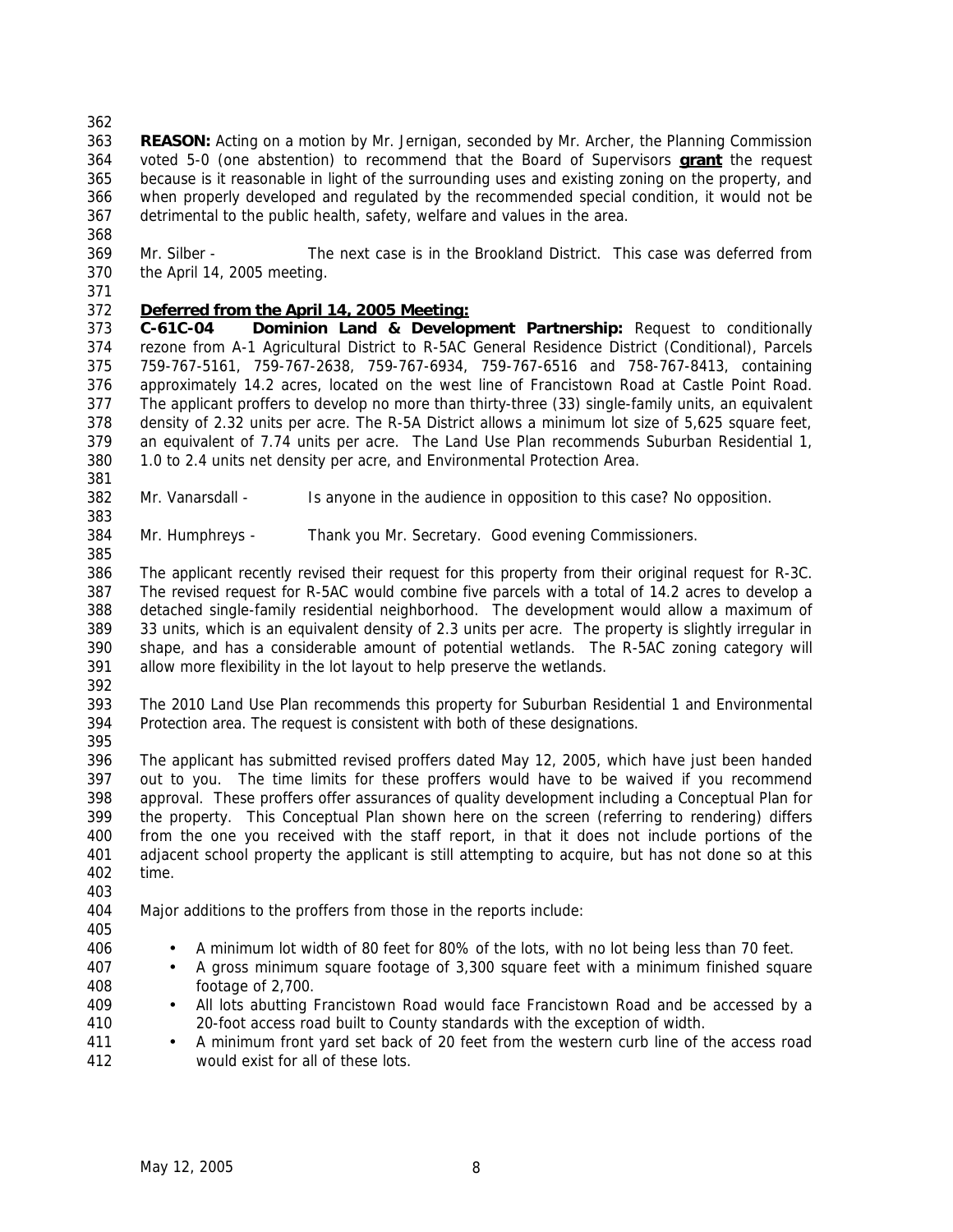| 413<br>414<br>415<br>416 |                                     | A minimum of 50% of the homes within the whole subdivision would have a minimum of<br>50% brick on the front elevation, and all homes fronting on Francistown would have<br>100% brick fronts with a 12-inch brick wrap along the sides.<br>All homes would be constructed with a two-car side and all of those would either be rear |
|--------------------------|-------------------------------------|--------------------------------------------------------------------------------------------------------------------------------------------------------------------------------------------------------------------------------------------------------------------------------------------------------------------------------------|
| 417                      | or side facing.                     |                                                                                                                                                                                                                                                                                                                                      |
| 418<br>419               | $\bullet$                           | A planting strip of 25 feet would be located along Francistown Road. A sidewalk and<br>wrought iron style fence with brick pillars would be located within the planting strip. The                                                                                                                                                   |
| 420                      |                                     | fence would extend 25 feet into the property at either end of its Francistown Road                                                                                                                                                                                                                                                   |
| 421                      | frontage.                           |                                                                                                                                                                                                                                                                                                                                      |
| 422                      |                                     | All roads within the proposed development would be dedicated as public roads with the                                                                                                                                                                                                                                                |
| 423<br>424               |                                     | exception of the 20-foot access road along Francistown Road.                                                                                                                                                                                                                                                                         |
| 425                      |                                     | Overall, the proposed single-family development with a density of 2.3 units per acre is consistent                                                                                                                                                                                                                                   |
| 426                      |                                     | with the Land Use Plan recommendation for SR-1 and it would also be a logical extension of the                                                                                                                                                                                                                                       |
| 427                      |                                     | existing single-family development in the area. At this time, staff is willing to recommend                                                                                                                                                                                                                                          |
| 428                      | approval of this request.           |                                                                                                                                                                                                                                                                                                                                      |
|                          |                                     |                                                                                                                                                                                                                                                                                                                                      |
| 429                      |                                     |                                                                                                                                                                                                                                                                                                                                      |
| 430                      |                                     | This concludes my presentation. I would be happy to try to answer any questions you may have.                                                                                                                                                                                                                                        |
| 431                      |                                     |                                                                                                                                                                                                                                                                                                                                      |
| 432                      | Mr. Vanarsdall -                    | Any questions for Mr. Humphreys?                                                                                                                                                                                                                                                                                                     |
| 433                      |                                     |                                                                                                                                                                                                                                                                                                                                      |
| 434                      | Mr. Kaechele -                      | Are there some lots in there that don't meet R-3 requirements? This is                                                                                                                                                                                                                                                               |
| 435                      | R-5, right?                         |                                                                                                                                                                                                                                                                                                                                      |
| 436                      |                                     |                                                                                                                                                                                                                                                                                                                                      |
| 437                      | Mr. Humphreys -                     | This is R-5A. There would be a few lots along the wetlands areas that                                                                                                                                                                                                                                                                |
| 438                      |                                     | may not be to R-3 standards in terms of lot width.                                                                                                                                                                                                                                                                                   |
| 439                      |                                     |                                                                                                                                                                                                                                                                                                                                      |
| 440                      | Mr. Kaechele -                      | I am curious because the area is R-5A                                                                                                                                                                                                                                                                                                |
| 441                      |                                     |                                                                                                                                                                                                                                                                                                                                      |
| 442                      | Mr. Humphreys -                     | Correct.                                                                                                                                                                                                                                                                                                                             |
| 443                      |                                     |                                                                                                                                                                                                                                                                                                                                      |
| 444                      | Mr. Silber -                        | I think there is a proffer that says, "All lots shall be at least 70 feet                                                                                                                                                                                                                                                            |
| 445                      | wide."                              |                                                                                                                                                                                                                                                                                                                                      |
| 446                      |                                     |                                                                                                                                                                                                                                                                                                                                      |
| 447                      | Mr. Vanarsdall -                    | Seventy or eighty?                                                                                                                                                                                                                                                                                                                   |
| 448                      |                                     |                                                                                                                                                                                                                                                                                                                                      |
| 449                      |                                     |                                                                                                                                                                                                                                                                                                                                      |
|                          | Mr. Humphreys -                     | Eighty percent of the lots would be 80 feet wide. No lot would be less                                                                                                                                                                                                                                                               |
| 450                      |                                     | than 70 feet wide, so there are a few in there where they want a little bit of flexibility to preserve                                                                                                                                                                                                                               |
| 451                      | the wetlands.                       |                                                                                                                                                                                                                                                                                                                                      |
| 452                      |                                     |                                                                                                                                                                                                                                                                                                                                      |
| 453                      | Mr. Silber -                        | The R-5A also gives them flexibility on the overall area of the lots and                                                                                                                                                                                                                                                             |
| 454                      |                                     | setbacks for houses on the lots. Mr. Humphreys, on the lots that are fronting on Francistown                                                                                                                                                                                                                                         |
| 455                      | Road, how wide are those lots?      |                                                                                                                                                                                                                                                                                                                                      |
| 456                      |                                     |                                                                                                                                                                                                                                                                                                                                      |
| 457                      | Mr. Humphreys -                     | In the proffers, they have proffered an average of 80 feet for those lots.                                                                                                                                                                                                                                                           |
| 458                      |                                     |                                                                                                                                                                                                                                                                                                                                      |
| 459                      | Mr. Silber -                        | There is a proffer that says that all houses that front on Francistown                                                                                                                                                                                                                                                               |
| 460                      | Road shall have rear entry garages. |                                                                                                                                                                                                                                                                                                                                      |
| 461                      |                                     |                                                                                                                                                                                                                                                                                                                                      |
| 462                      | Mr. Humphreys -                     | Correct.                                                                                                                                                                                                                                                                                                                             |
| 463                      |                                     |                                                                                                                                                                                                                                                                                                                                      |
| 464                      | Mr. Silber -                        | I just want to make sure that it is wide enough that they can achieve                                                                                                                                                                                                                                                                |
| 465                      | that.                               |                                                                                                                                                                                                                                                                                                                                      |
|                          |                                     |                                                                                                                                                                                                                                                                                                                                      |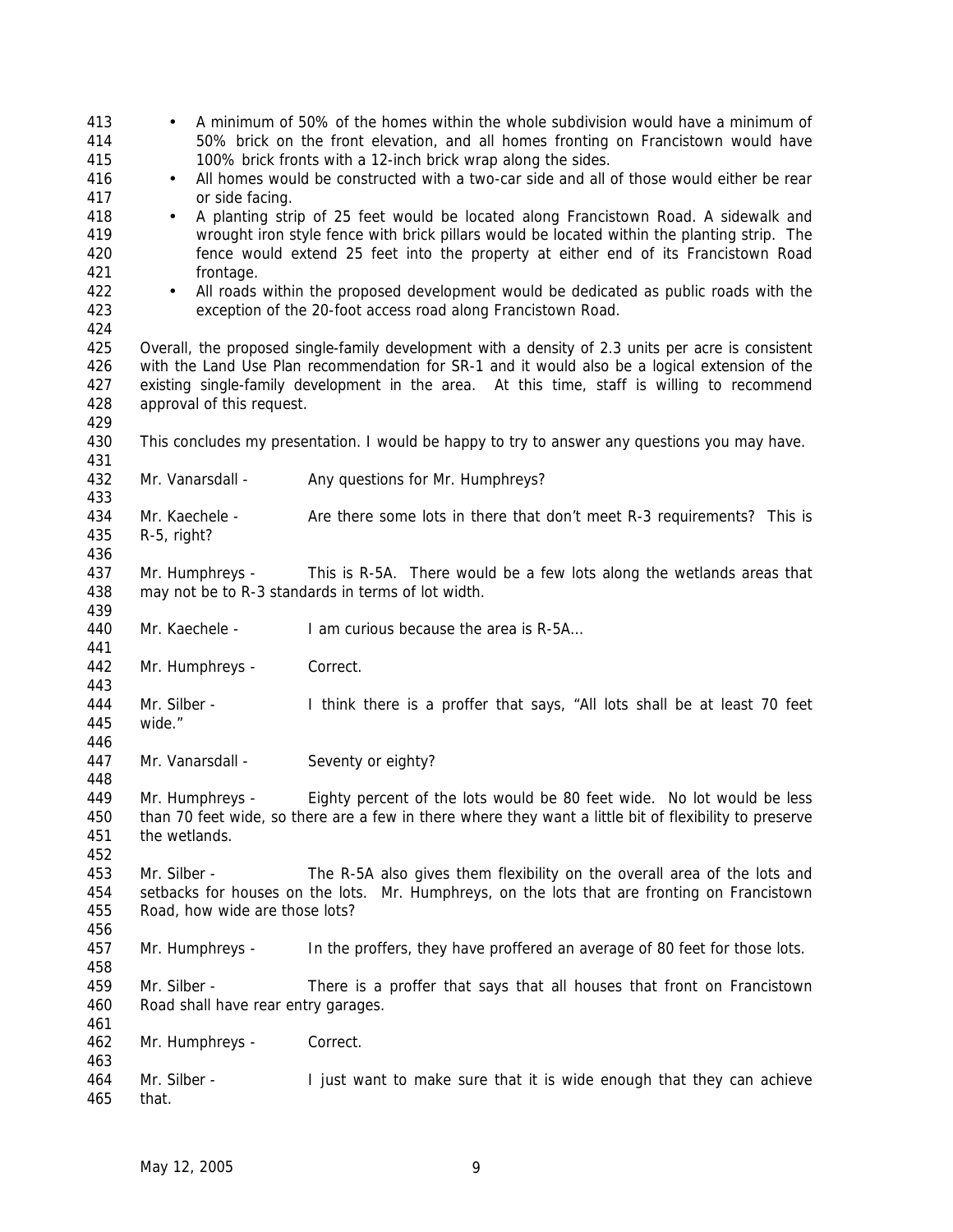Mr. Humphreys - I think we are seeing along the side lot lines, they have to be located by the lot line, and an average of 80 feet in width. I think that will provide enough room for them to have it. Actually, if they were side loaded, I would be more concerned because you would need more turning radius to come into the home. 472 Mr. Silber - That's a good point. Mr. Vanarsdall - Any more questions for Mr. Humphreys? Thank you. I want to thank you for the hard work you did on this. Mr. Humphreys - Thank you. Mr. Vanarsdall - I see Gibson there in the audience and this case has come a long ways since you filed it in November. With that, I want to waive the time limits, but before I say that… this is probably one of the better subdivisions on Francistown Road and all of the amenities they put in here and things like side-yard sod as well as front, privacy fences, no wooden stockade, 3300 sq. ft. and 2700 finished. I move that the time limit be waived on C-61C-04. 485 Mr. Jernigan - Second. Mr. Vanarsdall - Motion made by Vanarsdall and seconded by Mr. Jernigan. All in favor 488 say aye. All opposed say no. The motion passes. The Planning Commission voted to waive the time limits on Case C-61C-04, Dominion Land & Development Partnership. Mr. Vanarsdall - I move that Case C-61C-04 be recommended to the Board of Supervisors for approval. Mr. Jernigan - Second. Mr. Vanarsdall - Motion made by Vanarsdall and seconded by Mr. Jernigan. All in favor say aye. All opposed say no. The motion passes. **REASON:** Acting on a motion by Mr. Vanarsdall, seconded by Mr. Jernigan, the Planning Commission voted 5-0 (one abstention) to recommend that the Board of Supervisors **grant** the request because the proffers and requested zoning district would provide for appropriate development consistent with the residential developments in the surrounding area. **C-19C-05 James Theobald for Parker & Orleans Homebuilders, Inc:** Request to conditionally rezone from A-1 Agricultural District and R-2 One Family Residence District to R-2C One Family Residence District (Conditional), Parcels 761-767-6317, 761-767-2889 and 762-767- 8633, containing 78.814 acres, located on the west line of Staples Mill Road (U. S. Route 33), 1,129 feet north of Courtney Road and Saluda Avenue. The applicant proposes a single family residential subdivision with a maximum density of 1.48 units per acre. The R-2 District allows a minimum lot size of 18,000 square feet, an equivalent of 2.42 units per acre. The Land Use Plan recommends Suburban Residential 1, 1.0 to 2.4 units net density per acre. Mr. Silber - This case is in the Brookland District. Mr. Vanarsdall - Is anyone in opposition to this case? Thank you. Mr. Tyson.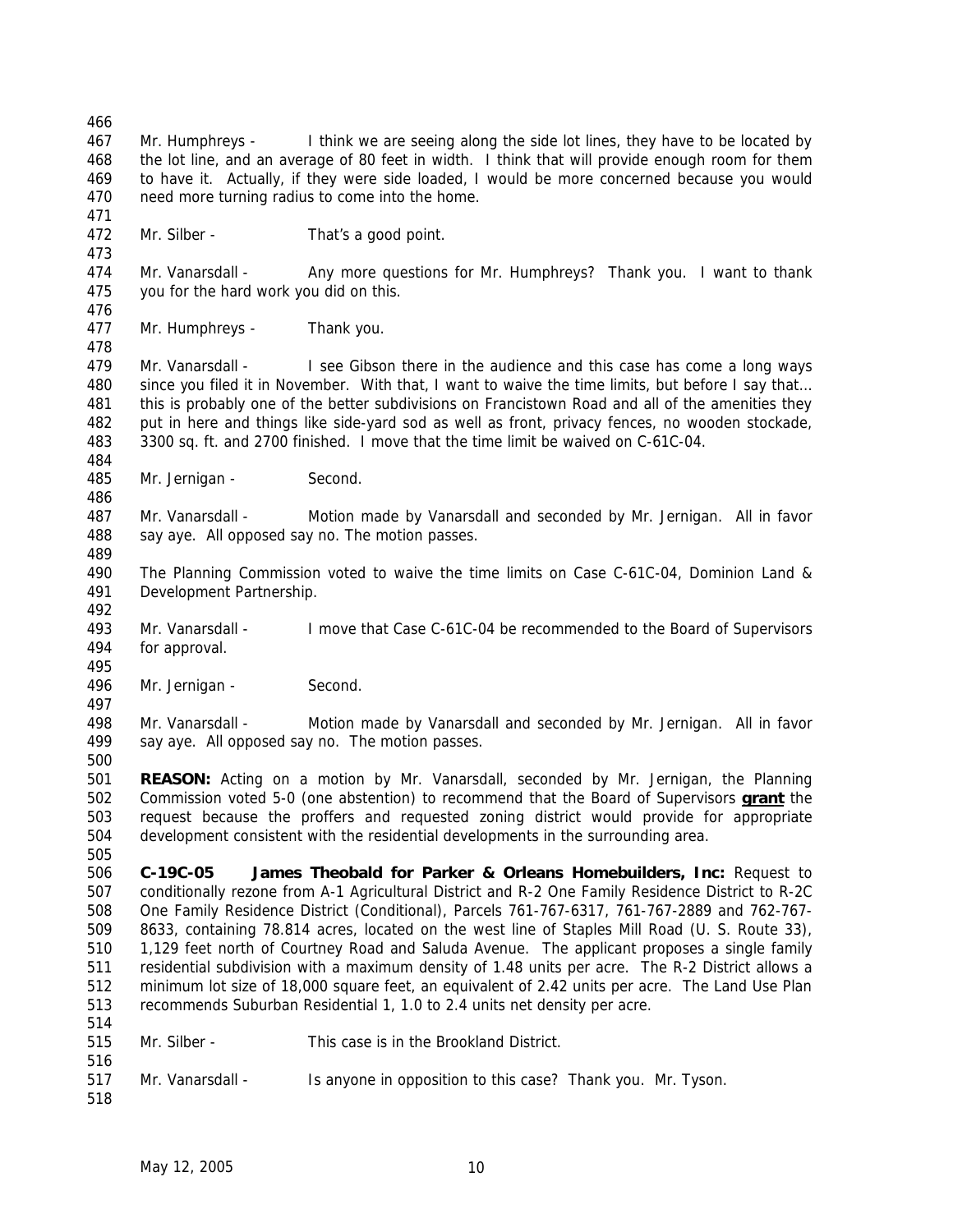Mr. Tyson - Mr. Chairman, Mr. Kaechele, members of the Commission, Mr. Secretary. This is a request to rezone approximately 78 acres to permit construction of 98 single-family dwellings. The applicant has proffered this conceptual layout of the development, which is different than what is in your packets. The original application was for 117 single-family dwellings on the site.

 The Land Use Plan recommends SR-1, One Family Residence use for this parcel. The proposed project and density of approximately 1.2 units per acre are consistent with the use recommended in the 2010 Land Use Plan and

 The applicant has submitted a revised proffer statement dated April 28, 2005 that has just been handed to you.

 The applicant is proffering: 

 All dwellings shall be single–family dwelling units constructed on brick or stone foundations with a minimum of 2700 square feet of finished floor area. All units will have two car garages, and 75% of these will be either side or rear loaded. Brick or stone steps and stoops will be provided.

 The applicant has proffered the conceptual layout dated April 28, 2005, which shows 98 units. The revised site plan eliminates many lots that had sizeable amounts of wetlands on them, and consolidates these wetland areas in common-areas.

 Two points of access are shown on the concept plan, one of which aligns with the current crossover opposite the Meadow Farm subdivision. The applicant has also submitted a concept plan for the entrance feature.

 The front and side yards will be sodded and irrigated. No fences over 72" will be permitted, and all fences over 42" must be masonry or masonry and metal. No wooden stockade-style fences are permitted. A street-tree plan will be provided for review, and will have a minimum of two 2.5 inch caliper trees per street frontage. Three foot roll-top curb and gutter will be used. Sidewalks will be provided along one side of all interior streets except for the end of cul-de-sacs.

 The applicant has made a good effort at providing a quality proposal and in many ways mirrors the Oaks at CrossRidge development. The staff has become aware of three minor concerns, one being a commitment to a prohibition on the burning of construction debris, another the prohibition on the stepping down of siding, and another is a concern about the width of this one single lot along Staples Mill Road. Actually, I scaled it off. The lot width combined with the common area and the required setback would put building side about 85 feet from that side property line of the common area. Staff believes that the use and density are consistent with the 2010 Land Use Plan and staff would recommend the Planning Commission send the application to the Board of Supervisors with a recommendation for approval

 This concludes my presentation, I would be happy to try to answer any questions you may have. This case was discussed in somewhat truncated fashion at a community meeting that Mr. Glover hosted, and, again, I will be glad to try to answer any questions that you might have.

 Mr. Vanarsdall - Any questions for Mr. Tyson? I want to ask one. I just noticed Proffer No. 10 says brick or stone steps. I thought we had in addition to brick steps we had brick stoops. 

 Mr. Tyson - The second line of that proffer, Mr. Vanarsdall, stoops shall be brick or stone.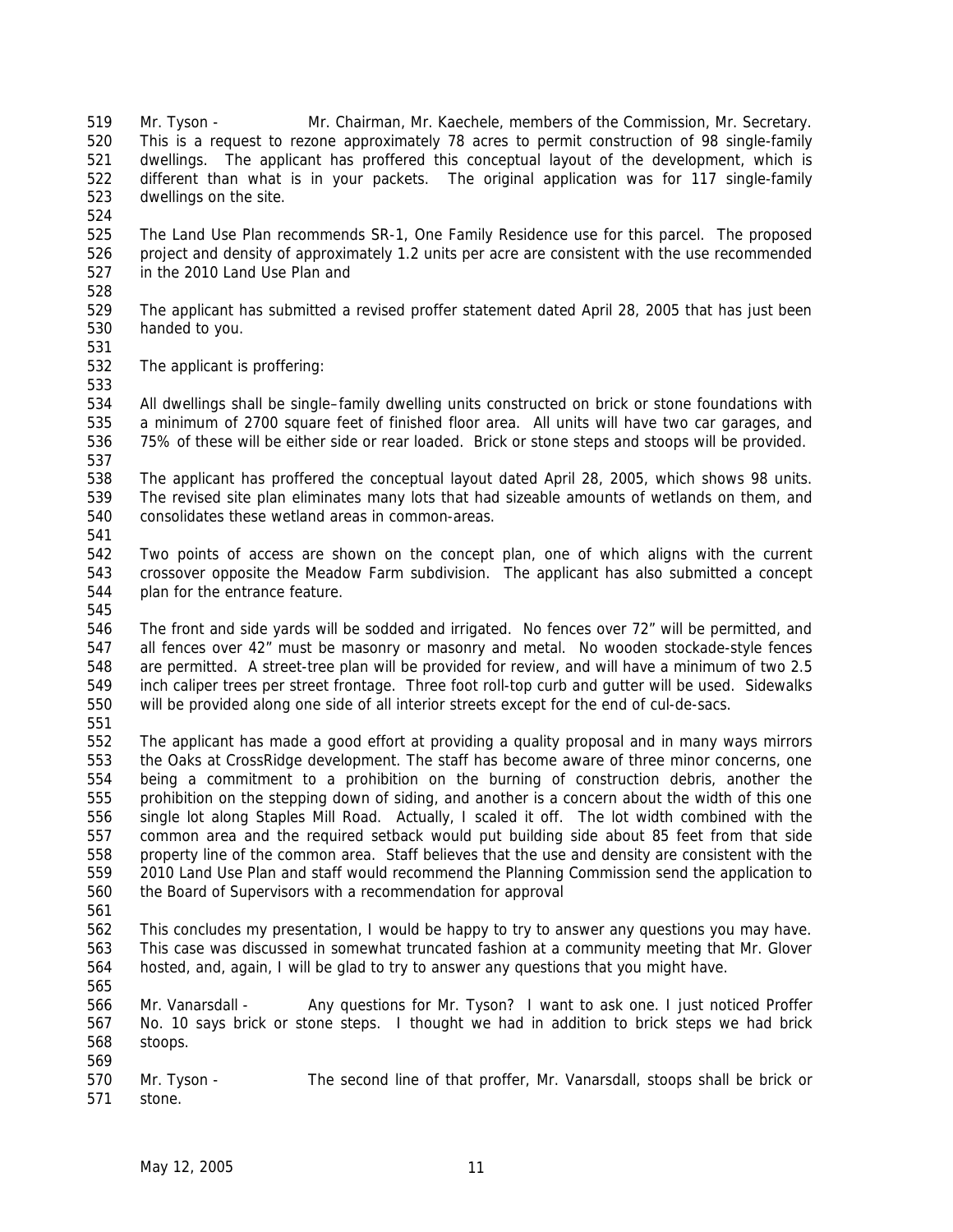Mr. Vanarsdall - I see so many changes on there it is hard for me to keep my eyes on the ball. Thank you. I didn't think you overlooked it. All right.

 Mr. Archer - I would like to comment on Proffer No. 20 dealing with hours of construction. The highlighted area down there indicates signs in both English and Spanish shall be posted and maintained, and you know, I think when you consider the first thing you look for, you should probably explore new ways of writing more often. We should use it more often I think. Think about standardizing…

- Mr. Silber Mr. Archer, we have begun to use this fairly consistently.
- Mr. Archer I didn't know it. I just saw it at this one…

Mr. Vanarsdall - I don't know. This might be the first.

 Mr. Silber - I think Mrs. O'Bannon asked for it in the Gaskins Centre case and we have been using it fairly consistently.

- 591 Mr. Vanarsdall I agree with Chris. I think it is an excellent idea. I wish I had thought of it. Since we have some opposition, Mr. Theobald, we will need to hear from you.
- Mr. Silber As Mr. Theobald comes forward, since there is opposition, let me remind those here this evening of the Planning Commission rules and regulations, so that we can move the meeting along, but we do have a policy that allows the applicant to take 10 minutes to present his/her case, some of which time he can reserve for rebuttal. Likewise, anyone in opposition in each case has 10 minutes in their argument or their opposition, collectively 10 minutes in all for those in opposition. Keep that in mind as you come forward. We will be keeping an eye on the time. The Planning Commission does have the right to preset the allotment of time if they feel the need to do that, and if the Planning Commission is asking anyone questions, that will not be taken away from your rebuttal time. Thank you.
- Mr. Vanarsdall Good evening, Mr. Theobald.
- Mr. Theobald Good evening, Mr. Chairman, ladies and gentlemen.
- Mr. Silber Mr. Theobald, would you like to save some time for rebuttal?

 Mr. Theobald - Two minutes, please. Thank you. My name is Jim Theobald and I am here this evening on behalf of Parker & Orleans Homebuilders, Inc. This is a request to rezone approximately 78 acres of land. We are asking permission to rezone 14 acres from A-1 to R-2 and 64 acres from R-2 to R-2C, so that 64 acres is already zoned R-2, without any proffered conditions whatsoever.

- 
- This property is adjacent to the Oaks and Doubletree Subdivision, and at 1.24 units per acre, we are well within the County's Land Use Plan designation, suggesting that up to 2.4 units per acre would be appropriate. There are two critically important points to be made with this rezoning request. No. 1, we are merely adding quality guarantees where none presently exist on this 64 acres of unconditional R-2, and secondly, we have committed not to punch through the stub streets that currently exist on the subdivision behind us, accessing this development solely from Staples Mill Road. You have heard the summary of proffered conditions. I won't repeat that. I believe that this request is consistent with the County's Land Use Plan, it was patterned after the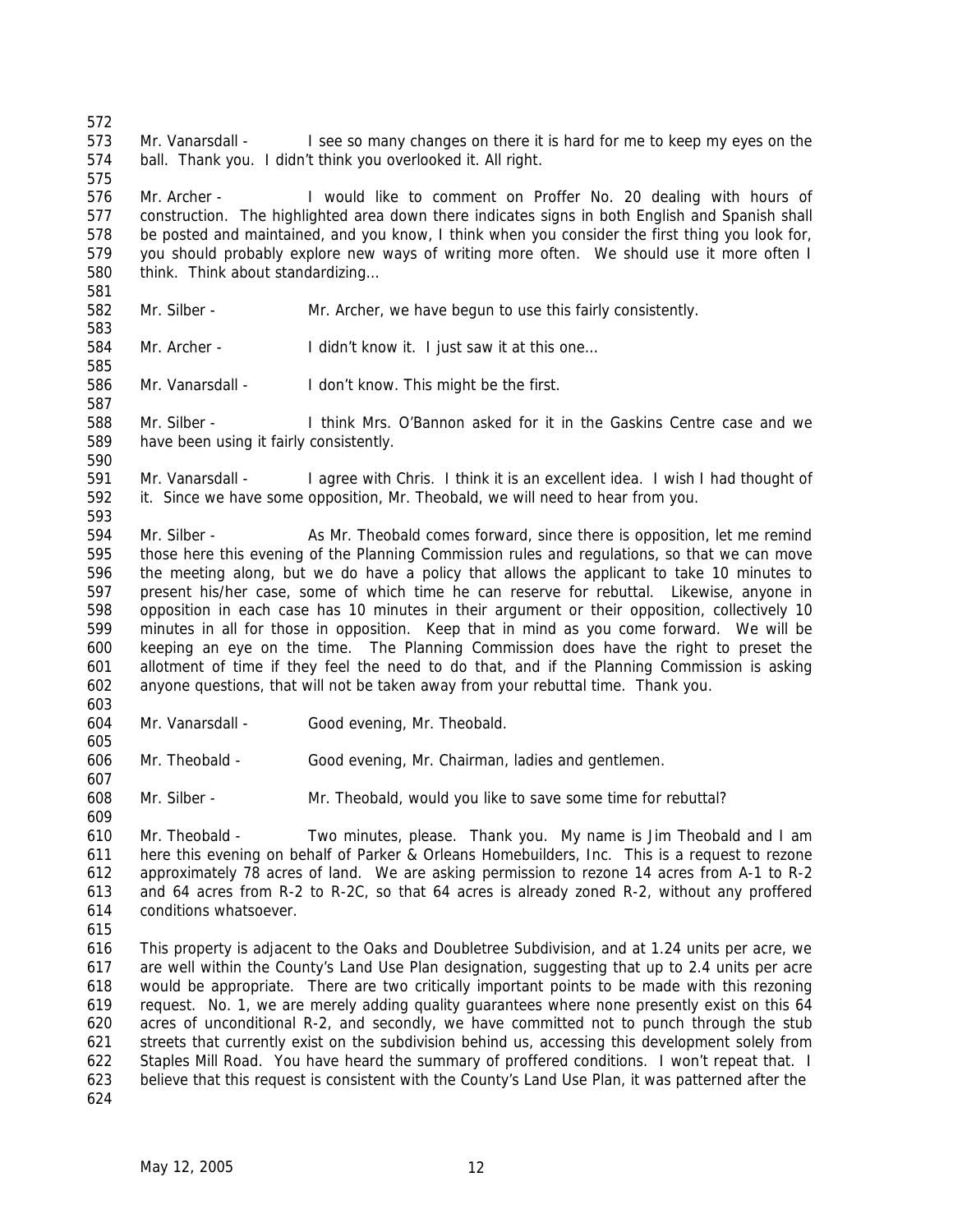2003 zoning and in some instances exceeds the criteria set forth in the 2003 zoning and meets or exceeds surrounding area development. Mr. Glover did hold a community meeting, notifying all residents. We notified all residents by letter when this case was filed. The County, obviously, when they sent out the notices for a public hearing, and then again, Mr. Glover sent out notices to those adjacent neighbors and a considerable number of additional residents. We held a community meeting and had a good attendance at that meeting where the case was explained. I'd be happy to answer any questions you might have.

Mr. Vanarsdall - Any questions for Mr. Theobald? All right. Thank you.

Mr. Theobald - Thank you.

 Mr. Keller - Good evening, my name is David Keller. I live at 5301 Singletree Court in the Doubletree Subdivision bordering the proposal. My comments will be very brief. I am here representing the Doubletree Subdivision Homeowners Association. I am here with a couple of my neighbors. We do not oppose the subdivision as a whole, but we have a couple of concerns we'd like to throw out. We have two main concerns, one which was just addressed, that the stub streets would not be connected with the new neighborhood. I would just ask that that condition remain in effect. The other main concern that we had has to do with the natural buffer that separates the two communities. We do have 75 acres of natural woods behind us that, the majority of which is going to be going away, and it is difficult to get the laymen to read 645 the map and see how much natural buffer is intended to be left, separating the community, and I would ask that they would try to leave a buffer between the two communities, just a natural. We feel like both communities would benefit from a minimum of privacy of natural buffer left between them. Those are our main concerns and I appreciate your time.

- Mr. Vanarsdall David, were you at the meeting?
- Mr. Keller No, sir. I did not get that notice.

 Mr. Vanarsdall - You didn't get the notice? OK. We had quite a few people and I think that your neighborhood is the same zoning as this neighborhood, and it doesn't have to be any kind of buffer between you at all unless the applicant wants to do it, so I will let Mr. Theobald talk to you about that. We appreciate your input. Thank you.

 Anyone else? Come on down to the microphone so we can pick you up, and give us your name and address.

 Mr. Eric Umstead - My apologies. I am not accustomed to this. My name is Eric Umstead. I live at 5313 Singletree Court and I also have some concerns about the wetlands area bordering the property. There is a significant amount of water that flows into many of the properties in the Singletree Subdivision that borders the wetland areas, and a lot of the rain water and water from the area comes from the proposed subdivision, and I'm concernd about grading in the subdivision and how that water could affect the existing wetlands area that border the Doubletree Subdivision and the properties that are already there. If any additional rainwater, any runoff from that property will affect those wetland areas, and affect the yards that are currently drenched by those wetland areas.

672 Mr. Silber - I can answer that question or provide you with some information on that. Obviously, anytime property is developed, a concern is additional run off. Your point is well taken. As this property is engineered for a subdivision, it will be appropriate for the developer to accommodate any storm water runoff on impervious roads, etc., and we will be handling the storm drainage system and divert it away from your subdivision. So, you should not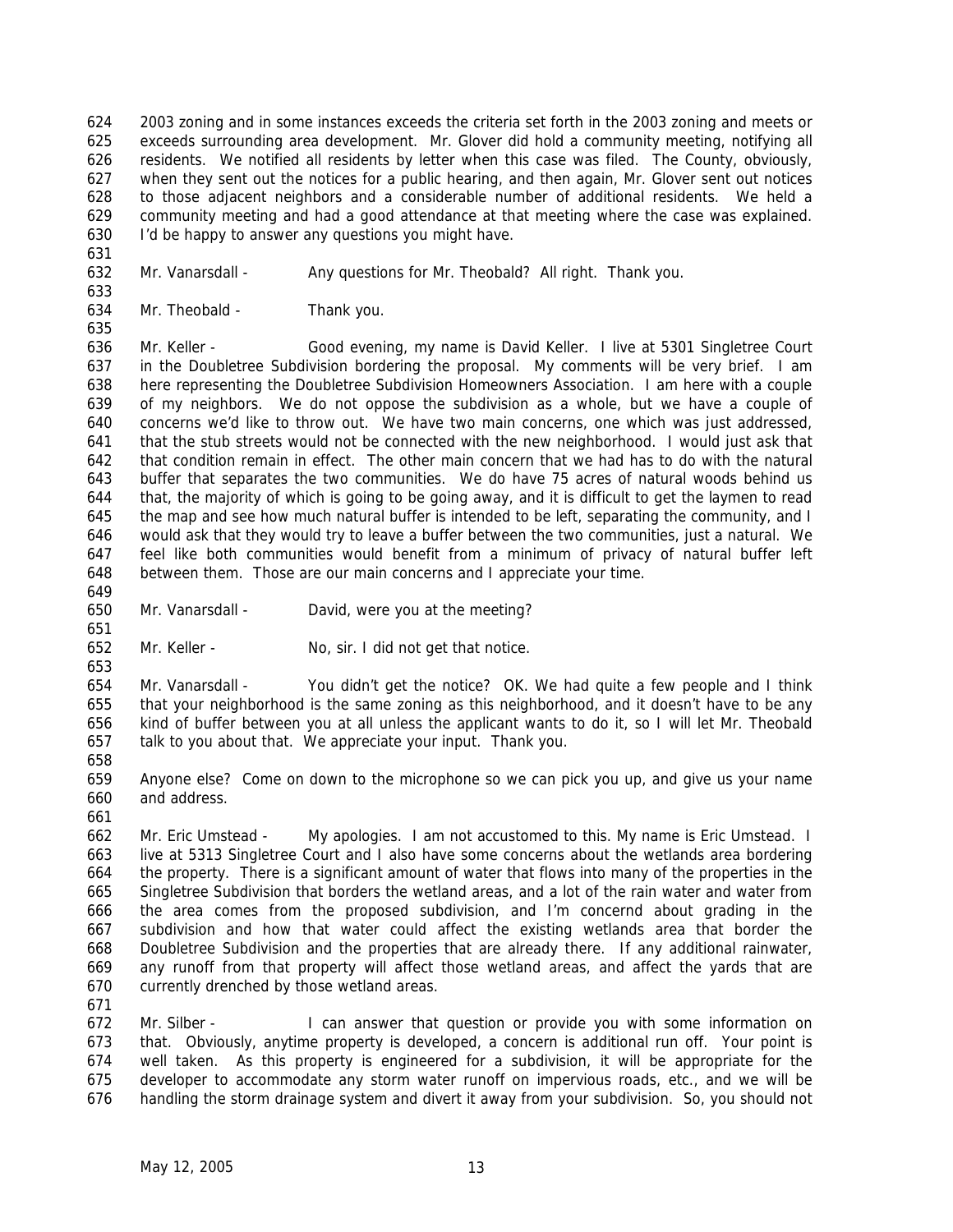have any additional run off than what you have now, and in fact, you will probably have less run off, as water is collected and diverted underground. The engineers will make sure that you don't have any more water running on your property than you have right now. 

 Mr. Vanarsdall - Thank you. Mr. Theobald, do you want to address those two questions for him?

 Mr. Theobald - Yes, sir. With regard to the wetlands, I think Mr. Silber has adequately addressed that. I would just note that we are not able to disturb those wetlands, obviously, and it is my understanding that the water that drains, actually out of that subdivision, feeds those wetlands and in some instances may actually goes to Staples Mill Road, if I am not mistaken. So, if there is some softness on the other side of the property line, there may be wetlands over there as well. I am just not aware of it, but Mr. Silber is correct. We cannot put any more water over there. In fact, typically, you approve the drainage situation when you bring in a new subdivision, but those wetlands will remain protected in that area. With regard to a buffer, that was a discussion that Mr. Glover had at some length at the community meeting, Mr. Vanarsdall. I think reminding those attending that in Henrico County we don't really buffer residential single-family detached residential and that the option was there for folks on both sides of the line to preserve or plant those trees that they might deem necessary. It is the same zoning classification. The R- 2 classification does provide for 45 ft. rear yard setback depending upon how the lot orients on the other side of the line. It would be a minimum of 90 feet of separation between dwellings, so there is not a formal buffer plan. Again, it is likely possible that the folks might choose to plant some things back there for their mutual benefit, so that was discussed at some point at that meeting.

- 702 Mr. Vanarsdall All right. Thank you, Mr. Theobald.
- 

 Mr. Silber - Mr. Vanarsdall, if I could just add to that from the County's perspective on the buffering between single-family and single-family. The County's Ordinances deal with buffering between incompatible uses or differing uses, and in this case it is a single-family subdivision backing up to a single-family subdivision. As Mr. Theobald indicated, in these particular cases, the Ordinances don't provide for required buffering. In fact, we believe it imposes an imposition on someone who may have to preserve trees in their back yard and on the other side of the fence, preservation trees are not necessary. The County looks out for differing land uses and certain protection through buffers and screening, but when it is single-family 712 backing up to single-family; we believe that is another situation.

 Mr. Vanarsdall - Thank you, Mr. Silber. I have a couple of questions to ask you, Mr. Theobald before I make a motion.

717 Mr. Theobald - Yes, sir.

 Mr. Vanarsdall - On No. 20, would you do these things between now and the Board time, 720 so we won't have to defer this or hold it up?

722 Mr. Theobald - Yes, sir. We are going to...

724 Mr. Vanarsdall - On No. 20, would you add, "no burning?"

- Mr. Theobald Yes, we will add, "no burning."
- 728 Mr. Vanarsdall And the other thing was...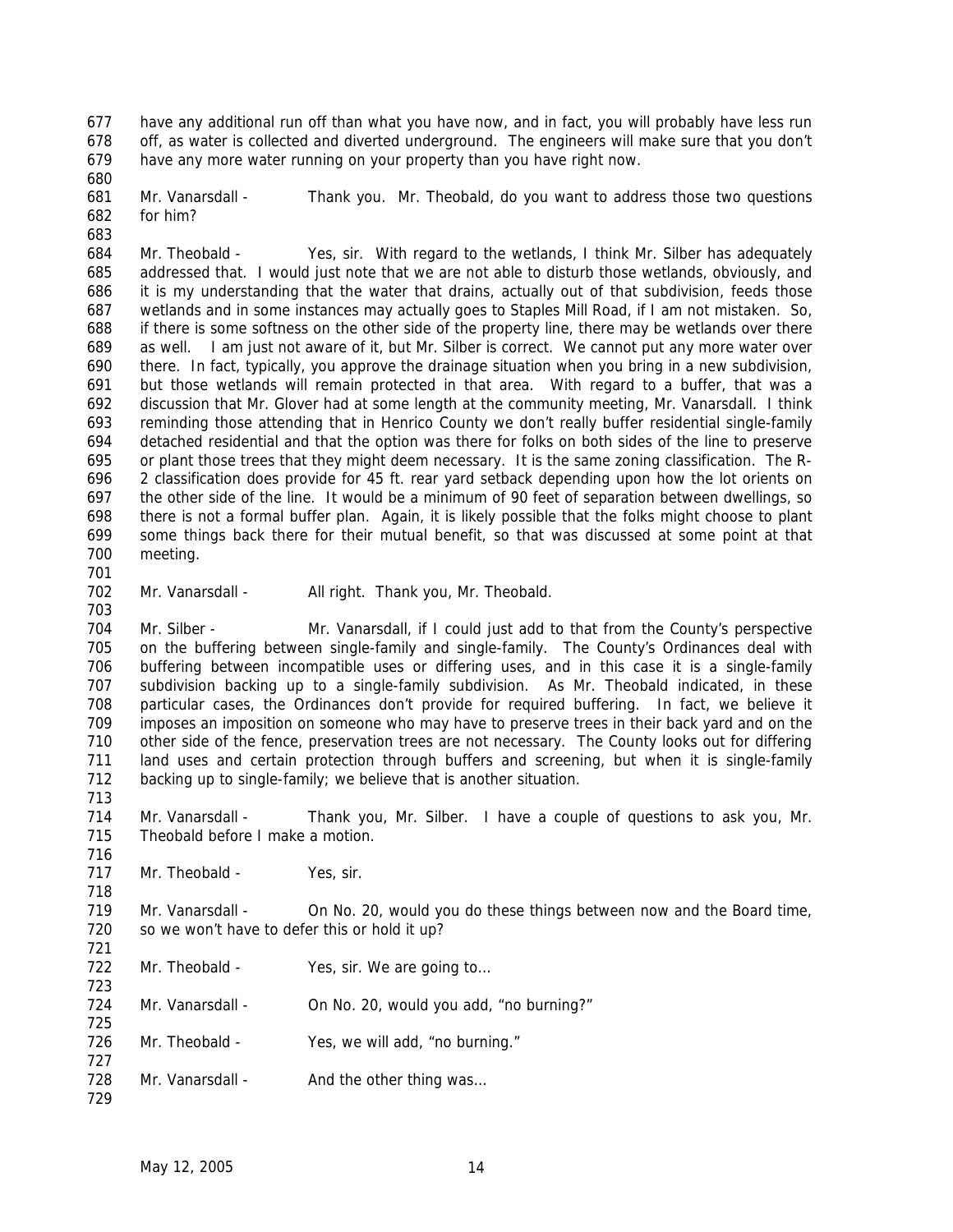Mr. Theobald - There is no step-down foundation language. Mr. Vanarsdall - Entrance feature, although it is the same people, Higgins, could you add Hastings? 735 Mr. Theobald - Yes, sir. 737 Mr. Vanarsdall - And then we had one more that I didn't really understand, the 80 ft. setback. Mr. Theobald - I think Mr. Glover's point, perhaps, when he spoke with Mr. Tyson, I am not sure whether or not he had the plan in front of him, but there is only one lot that faces, and his comment was 85 ft. setback for homes along Staples Mill. There was only one lot that is even technically adjacent to Staples Mill Road and actually there is a 50 ft. landscaped area that is not part of the lot that you see in here that is also, by the way, wetlands, and given the building envelopes that are drawn on the plan on side yard setbacks, the minimum building envelope for this lot will be 70 feet from the road and more likely the house once sited would be in excess of that, so I am not sure Mr. Glover had that in front of him when he made that observation. He wanted what? I am sorry. I didn't hear the comment. Mr. Silber - I think Mr. Emerson was in a meeting recently with the Board Member and he had indicated an 80' setback would be more appropriate, building setback from the right- of-way line. That maybe something, Mr. Vanarsdall, that can be dealt with between now and the Board. 755 Mr. Vanarsdall - Lee, I talked to him twice today, and there was nothing mentioned about that. 758 Mr. Tyson - We will make sure that he... Mr. Vanarsdall - I don't mean that it didn't come up, don't get me wrong. Mr. Theobald - We'll make sure he is comfortable on that, obviously, before we go to the board. 765 Mr. Vanarsdall - I'm going to let you take care of that at Board time if you don't mine. 767 Mr. Theobald - Yes, sir. 769 Mr. Vanarsdall - Is there anything else? 771 Mr. Silber - These other items, are you going to address those now Mr. Theobald? Mr. Theobald - Pardon. 775 Mr. Silber - Other items dealing with the no burning... 777 Mr. Theobald - I'm just going to re-file once so we don't have to mark these up, frankly. 779 Mr. Silber - Okay.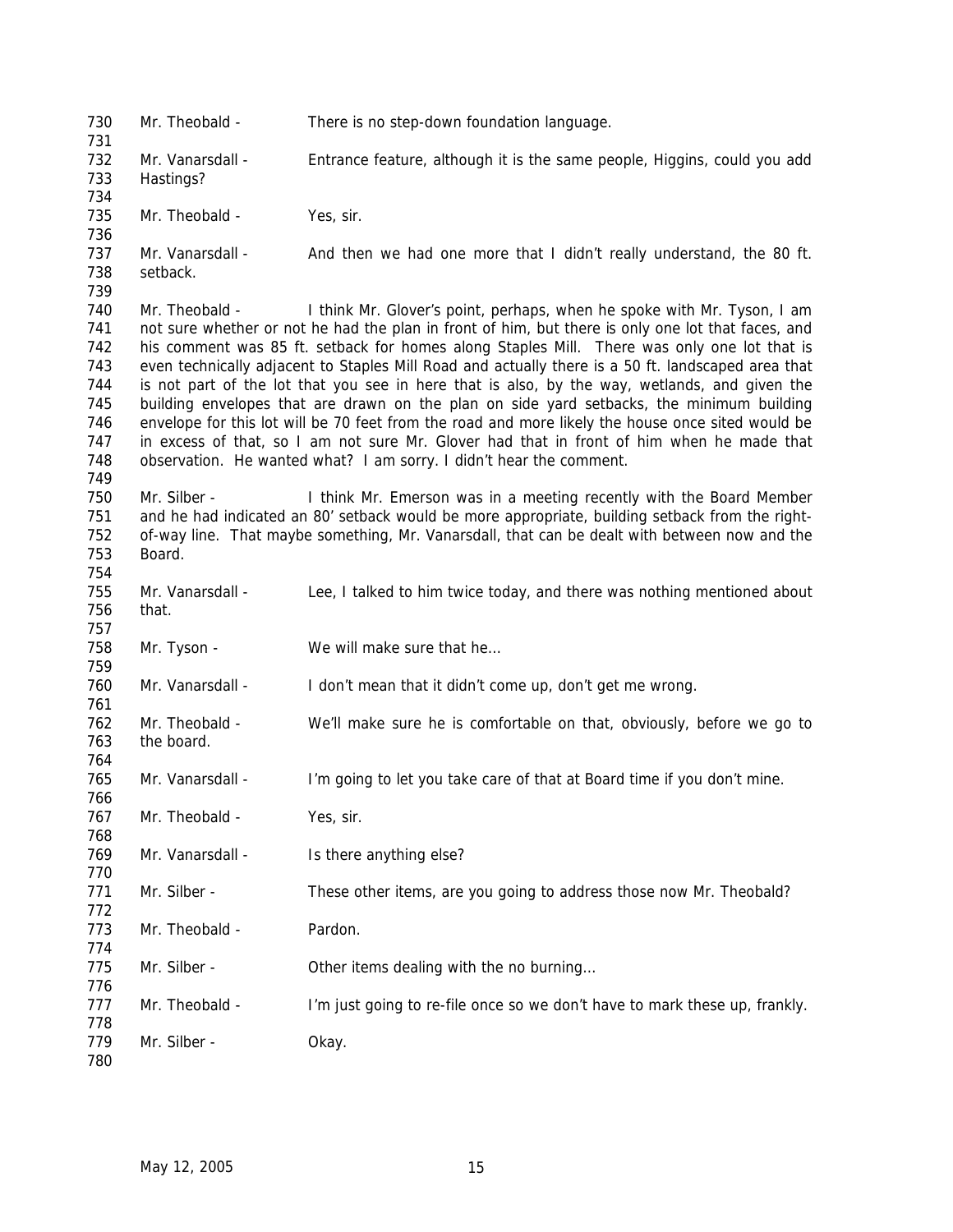Mr. Theobald - It will be the no burning, the wrap around foundations. I'll get with Mr. Glover on the setback and then we will correct the labeling or add to the labeling of the elevations for the entrance feature. 

Thank you.

 Mr. Vanarsdall - Thank you. I don't have to waive the time limits, do I? Here again, is another excellent case in our district for tonight, but I'm not as surprised in this area because Mr. Atack has set the pace for CrossRidge a good while ago and this is in keeping with the same thing as in CrossRidge. We have a house size of 2,700 square feet of finished floor, have two (2) car garages and 75% of them will be side or rear loaded. In addition to all the regular proffers we have nice landscaping, roads, and curb and gutter, and the front and side yards, again, will be sodded. There will be lampposts and mailboxes at every place. I think that it is going to be excellent. With that I recommend approval to the Board of Supervisors, C-19C-05.

 

796 Mr. Archer - Second, Mr. Chairman.

 Mr. Vanarsdall - Motion made by Mr. Vanarsdall, seconded by Mr. Archer. All in favor, aye. All opposed, nay. The ayes have it. Thank you. 

 **REASON:** Acting on a motion by Mr. Vanarsdall, seconded by Mr. Archer, the Planning Commission voted 5-0 (one abstention) to recommend that the Board of Supervisors **grant** the request because it conforms to the recommendation of the Land Use Plan, it would permit development of the land for residential use in an appropriate manner, and the proffered conditions will assure a level of development not otherwise possible.

# *Deferred from the March 10, 2005 Meeting:*

 **C-58C-04 Loftis Real Estate & Development:** Request to conditionally rezone from A-1 Agricultural District to RTHC Residential Townhouse District (Conditional), part of Parcel 810 800-730-7438, containing 6.981 acres, located at the north intersection of Elkridge Lane and 20<sup>th</sup> Street, adjoining the northwest property line of the Oak Hill subdivision. Single family detached condominiums are proposed. The maximum density in the RTH District is nine (9) units per acre. The Land Use Plan recommends Suburban Residential 2, 2.4 to 3.4 units net density per acre.

- 815 Mr. Vanarsdall Anyone in the audience in opposition to this case? All right, sir, thank you.
- 

 Mr. Tyson - Mr. Chairman, Mr. Kaechele, members of the Commission, Mr. Secretary. Good evening, once again. This is a request to rezone property at 2811 Mechanicsville Turnpike from A-1 Agricultural District to RTHC, Residential Town House*.* The site is located in a redevelopment corridor.

 The Land Use Plan recommends Suburban Residential 2 for this site. The applicant is proposing 37 detached condominium units for sale. The proposed density is greater than that 825 recommended by the Land Use Plan and greater than that of the surrounding residential 826 development; however, the use may serve as an appropriate transition from the multi-family 827 residential zoning that is already in place along Mechanicsville Turnpike. You can see there is some R-5 just to the west of this site. This is the subject property (referring to rendering). This is the R-5 (referring to rendering). Single-family development also borders the subject property on the south and east. A mixture of semi-public, commercial, and single-family uses borders the property as well.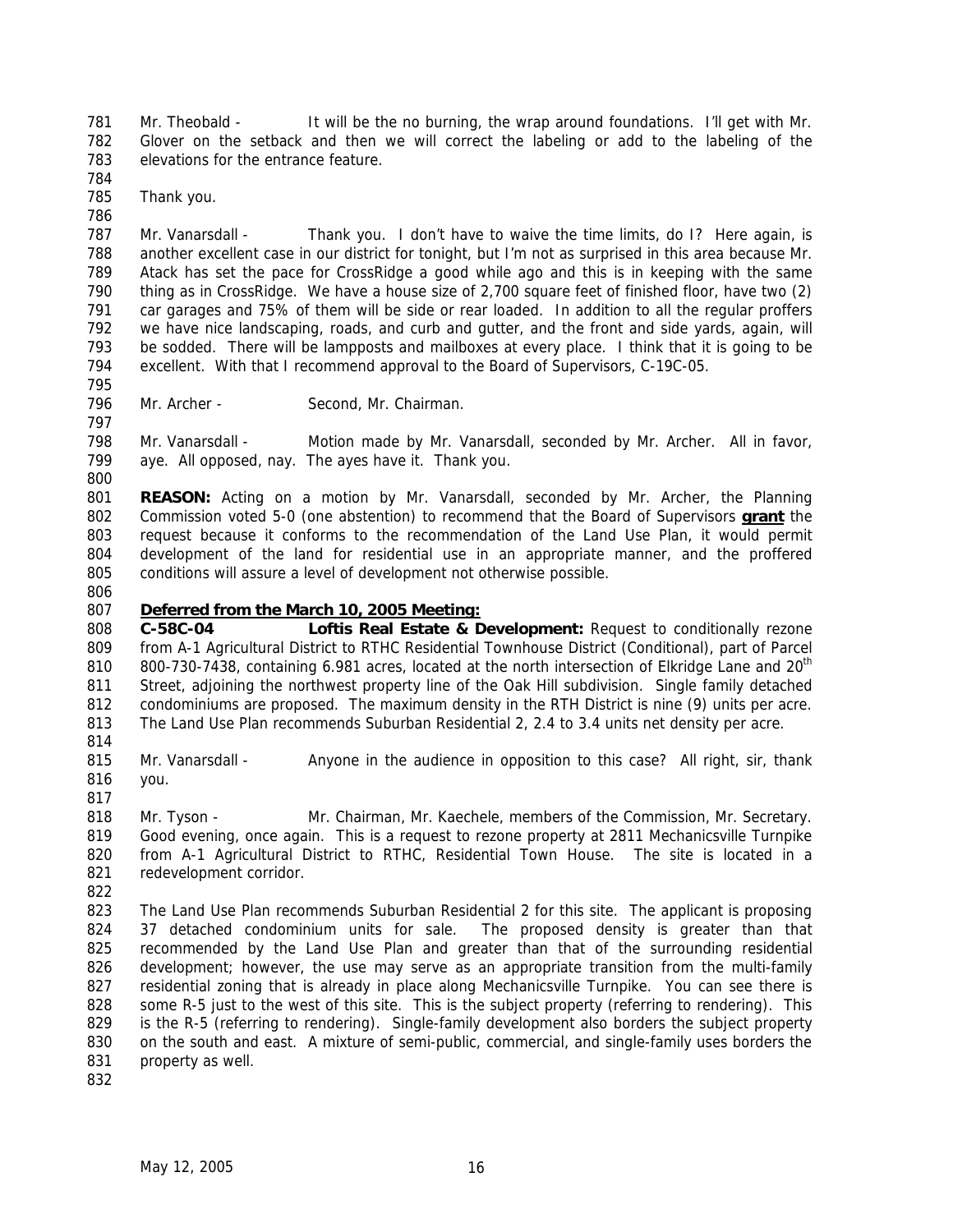The subject property represents an opportunity for quality infill development in a mature residential and commercial area. When taken as a whole, the mixed townhouse and condominium development that is proposed could be seen as an appropriate use for the site 836 provided that the quality of the project is kept at a high level.

 In an effort to mitigate a number of potential impacts that may be associated with the proposed development, the applicant has submitted a revised proffer statement. Major aspects of the proffers include:

- 
- 842 Minimum unit size of 1,350 square feet of finished floor area;
- 843 A landscaped entrance feature on Elkridge Lane that is shown before you (referring to rendering);
- 845 A conceptual layout showing greenspace, landscaping and the coordinated development of 846 the already zoned R-5 parcel fronting on Mechanicsville Turnpike.
- 847 Installation of six inch curb and gutter;
- 848 Sidewalks adjacent to interior roadways and parking areas.
- 849 No cantilevered chimneys, gas vent units, or bay windows.
- 1/3 of all units will have a one car garage, and all front loaded garages will be recessed a minimum of 5' behind the front building line.
- 

 The applicant has proffered these two layouts as being representative of what may be constructed on-site. They have some architectural elements and interest that might not otherwise be developed on the property. The applicant has proffered that a minimum of 25% of the frontage on the units in the aggregate, not on an individual basis, will be brick. The applicant 857 has also proffered that foundations, while on slab, will have a minimum of 5 courses of brick. 858 That will give the aesthetic of crawlspace construction. The applicant has proffered that each façade will have a minimum of 2 windows, so that there will not be any blank walls.

 The applicant has shown a willingness to work with the staff on addressing a number of issues, 862 and the application has actually come a very long way since it was originally filed. The staff appreciates those efforts to date. Staff encourages the applicant to develop language that will commit to the private drives and roads that will be constructed to County road standards and that an engineer certify that condition. Again, the project has come a long way and has evolved since its first filing and staff believes that the proposed use and development could be an 867 impetus redevelopment in the area.

- 
- This concludes my presentation, I would be happy to try to answer any questions you may have.

871 Mr. Vanarsdall - Is there any questions for Mr. Tyson? No questions. All right, we will hear from the applicant since we do have some opposition.

- Mr. Theobald Mr. Silber, I would like to reserve two (2) minutes, if I might please, for rebuttal.
- 

877 Mr. Silber - Okay. 

879 Mr. Theobald - Mr. Chairman, Ladies and Gentlemen, my name is Jim Theobald and I am here on behalf of Loftis Development. While this is not the biggest case that we've ever 881 discussed, I am very proud of this case. This really is a jewel of a case. It is but 7 acres, but we have worked in a very positive collaborate effort with Mr. Archer and staff to come up with what I hope you will find to be appealing.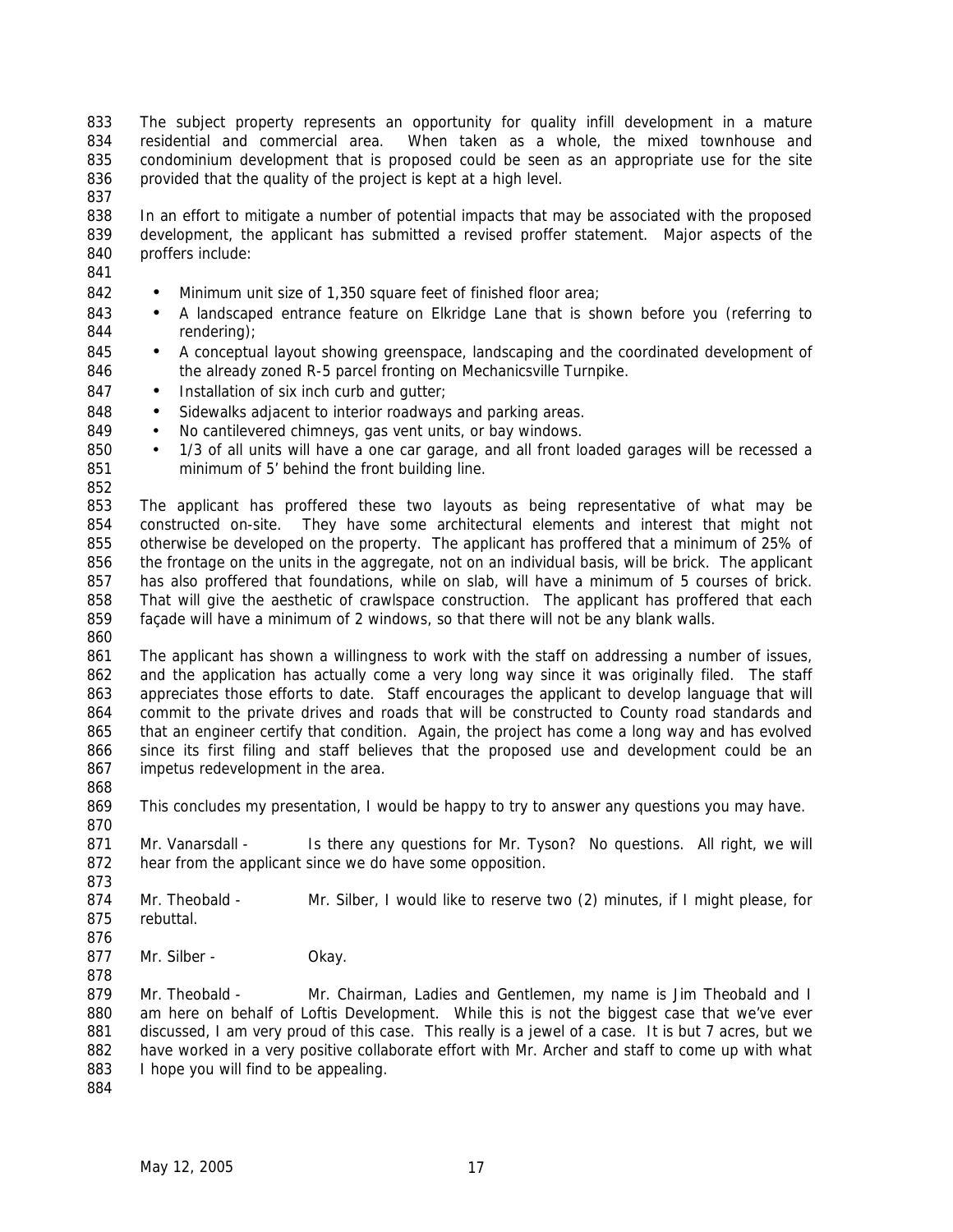This portion of the property here (referring to rendering), along Mechanicsville Turnpike is already zoned unrestricted R-5. So, multi-family development could be constructed as a manner of right without any quality guarantees whatsoever. The original submission for townhouse zoning for the back, all of this being controlled by Loftis Development was a continuation of a townhouse, a fairly standard townhouse development throughout the property.

 In speaking with Mr. Archer, we tried to come up with a way that would provide single-family detached owner occupied housing and yet with enough density to merit the investment in the area. This is a redevelopment corridor in the county. And, as we were brainstorming together we came up with the notation of doing this in the rear as detached condominiums as has been done in Twin Hickory and elsewhere. Thus you get more flexibility without having to deal with a 896 lot line since they are technically condominiums, or be it single-family detached.

898 So once we made that leap we were able to then develop the quality guarantees that you see 899 before you this evening, including the production of what I think is a neat plan from Higgins and Gerstenmaier showing a unified development with that which is already zoned R-5 along with the detached condominiums. It includes entrance features, as you see depicted here (referring to rendering), which are proffered. A sense of arrival, a sense of place. These stub streets do not connect to the neighborhood behind; it does connect onto the side street here (referring to rendering) with one entrance off of Mechanicsville Turnpike, which will still enable you to wind back through the property. I think it accomplishes a number of objectives in your Land Use Plan. Quality, yet affordable housing in a redevelopment corridor with significant quality guarantees in the written conditions.

With that I would be more than happy to answer any questions that you might have.

911 Mr. Vanarsdall - Any questions for Mr. Theobald by Commission Members?

913 Mr. Archer - Mr. Theobald, would you address staff concerns about private drives and 914 roads that are conforming...

 Mr. Theobald - Yeah, we are going to do, provide the language. We heard about that at some point late in the day and it has become a fairly typically condition Mr. Archer, and we will provide that. 

920 Mr. Archer - Okay. The only other thing that I have a concern about is, and I think that it can probably, can maybe, be handled at POD time and that would be the impact study report had some crime prevention measures that should be utilized and I don't know whether it is necessary to proffer. It would be best if they were proffered, I suppose, before the time that it would get to the Board. But, did you look at those?

926 Mr. Theobald - Yes, sir. 

928 Mr. Archer - Okay. All right. Then I think that can be fairly easily handled. I will reserve anymore questions until we hear from the opposition. 

- 931 Mr. Theobald Thank you.
- 933 Mr. Archer Thank you.

935 Rev. Barry Young - Good evening to the Members of the Commission, my name is Rev. Barry Young. I am the pastor of the Mosby Memorial Baptist Church at 2901 Mechanicsville Turnpike, which is just to the east of the proposed new development and we are not in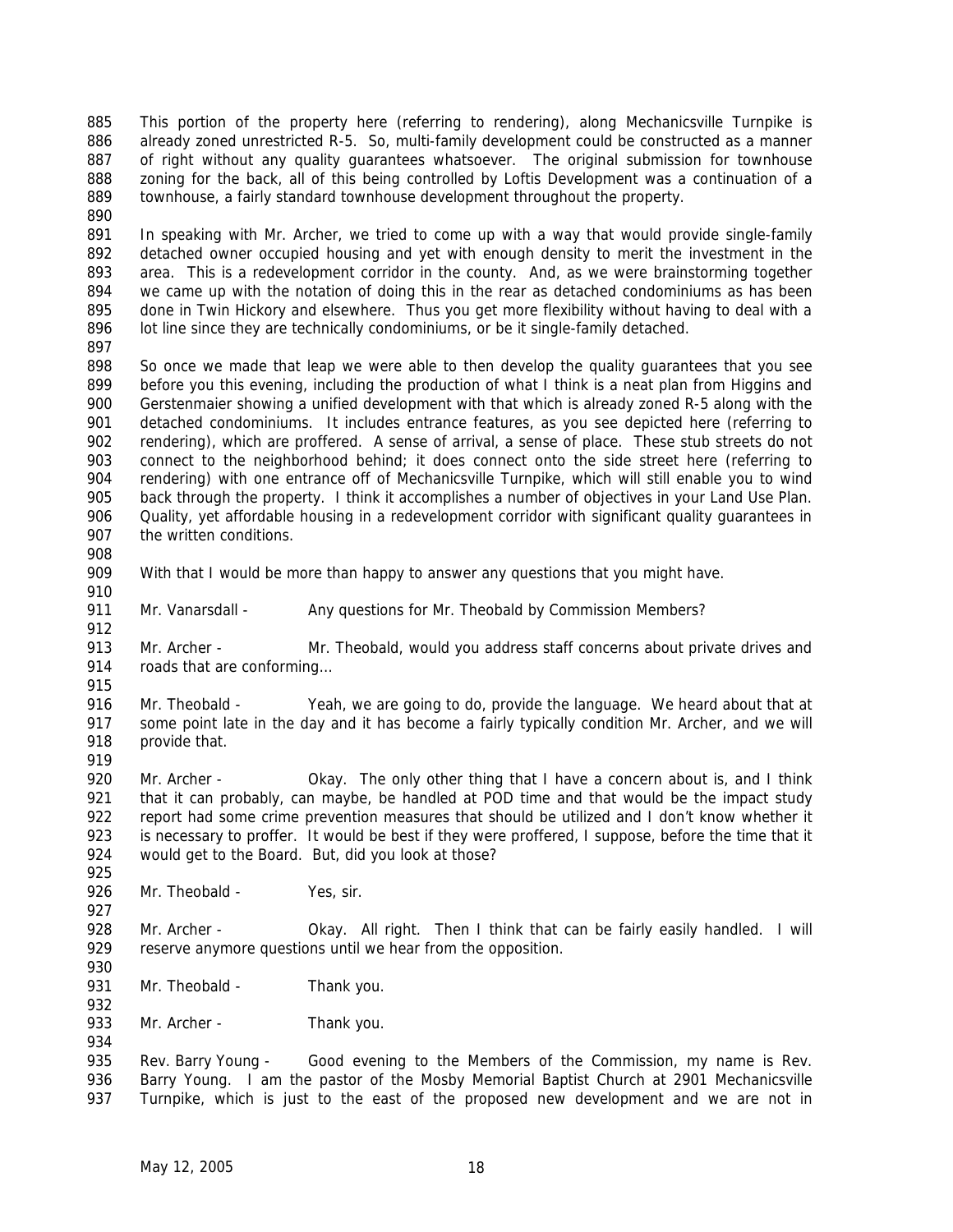opposition to the development as such, but our concern is for a shared easement that we have currently with the Osthimer Florist which is next to us and the home which is directly behind Osthimer Florist. If we are looking at the pictures that we have seen correctly it appears that the development is closed off on that end and there will not be any access to the development from our side of the property. We just want to make sure that that is the case. We would also like to know if or how many total units are going to be in the property, both the condominium section and townhouse section, just for our information. I also want to say, thank you, both to Mr. 945 Archer and to staff and to Loftis for, I understand this has been a long process getting to where we are now and we appreciate this. We are pleased with what we see. We just want to ask that question about access. 949 Mr. Archer - Thank you, Rev. Young. 951 Mr. Vanarsdall - Thank you, Rev. Young. Anyone else? Mr. Archer - I think that was it. Mr. Theobald or Mr. Loftis can answer that, I believe. Mr. Theobald - There are about 47 townhomes in this portion of the site (referring to rendering), and we will not be utilizing the access. That should not be an issue. Mr. Archer - That satisfy you, Rev. Young? 960 Rev. Young - Okay, thank you. 962 Mr. Silber - Mr. Theobald, there is another access question I had for you. The Elkridge Lane, it comes it, there actually appears to be right-of-way that comes out all the way to Mechanicsville Turnpike. 966 Mr. Theobald - Yeah. Mr. Silber - I guess on the southern side of your property. You are not proposing to construct any portion of that, yet that concept plan you have on the screen right now looks as 970 though there is a driveway. I can't tell if the driveway has access to Mechanicsville Turnpike or 971 not. The southern most... 973 Mr. Theobald - This is the access to Mechanicsville Turnpike here (referring to rendering). 976 Mr. Silber - Okay. So you would only have that one access. 978 Mr. Theobald - Yes, sir. 980 Mr. Silber - Not the one that is closes to Elkridge. 982 Mr. Theobald - No, this is not being opened or utilized. 984 Mr. Silber - Okay. I think the proximity of that... Mr. Theobald - Or owned for that matter. 988 Mr. Silber - Right. I mean you are adjacent to that right-of-way, but I think if there

989 was going to be a future road there your access drive might be to close to that, but your access is actually going to be the northern most.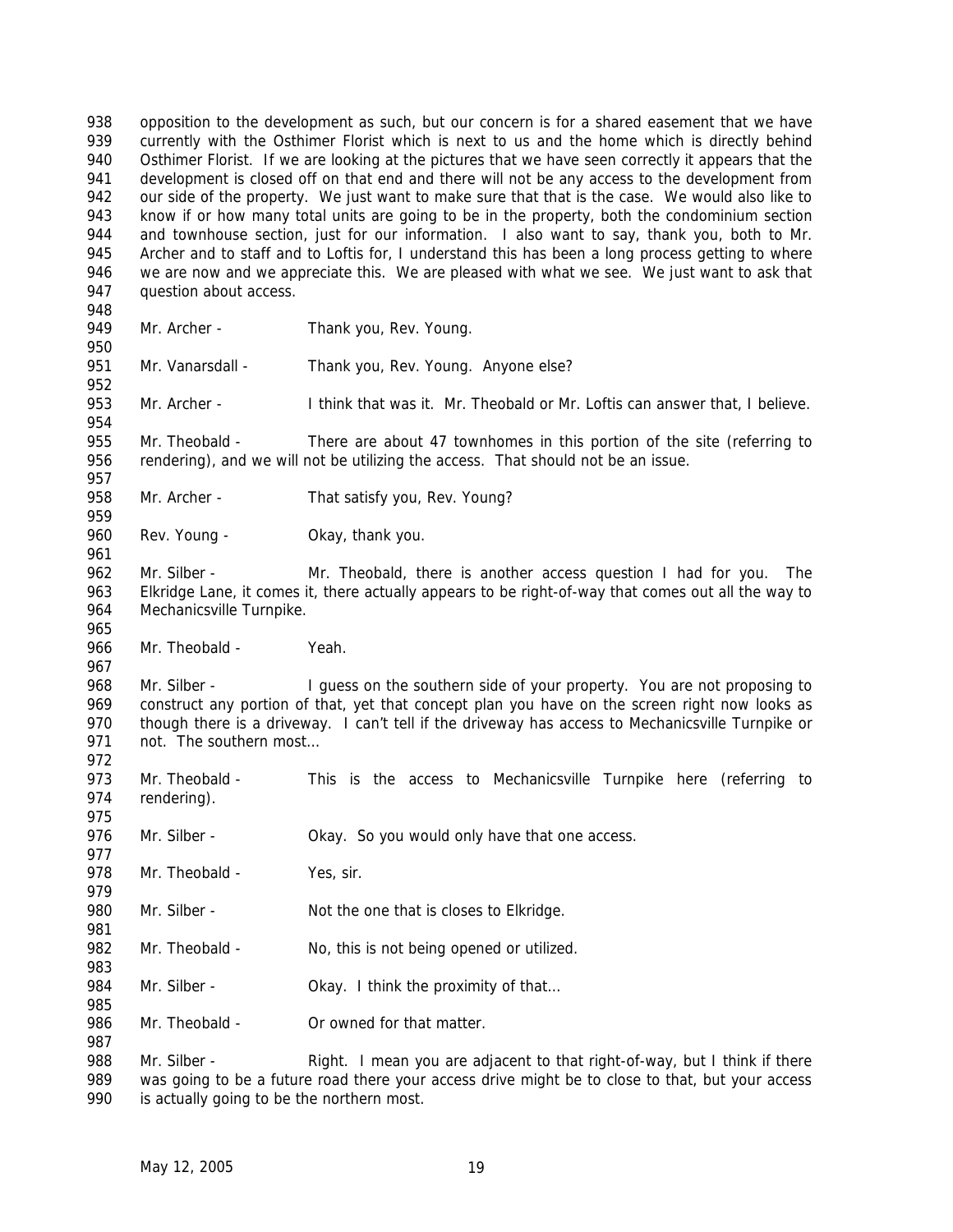992 Mr. Theobald - That is right. 994 Mr. Silber - Okay. 996 Mr. Vanarsdall - Thank you, Mr. Theobald. 998 Mr. Theobald - Thank you. 1000 Mr. Vanarsdall - All right, Mr. Archer. Mr. Archer - Okay. Thank you, Mr. Chairman. As staff has indicated we have come quite a ways since this was first proposed. Mr. Theobald's idea about the detached condominiums was a unique one for us and I appreciate that. The only thing that I might caution you about is that between now and the time that we go to the Board with this, staff has indicated a preference for crawl spaces instead of slab, but you have indicated that you would do five (5) courses of brick. I might add to that that if you could put some faux vents in there that could make it look a little bit more like a crawl space, but also caution you that the Board might want to look at crawl spaces anyway. I know we have this argument all the time about which is best, but to be honest with you I don't know. I have my preference, but I'll just keep it to myself. But, with that and the fact that you all have met with the neighborhood and I didn't hear anybody come out of that meeting with an objection that we have here. I think the plan is adequately proffered. At this point, I think I'm prepared to move for recommendation to the Board. 1016 Mr. Vanarsdall - All right. 1018 Mr. Archer - Are this proffers on time. All right. Well, I first move to waive the time limits on the proffer. 1021 Mr. Jernigan - Second. Mr. Vanarsdall - Motion made by Mr. Archer, seconded by Mr. Jernigan. All in favor, aye. All opposed. The ayes have it. The Planning Commission voted to waive the time limits on Case C-58C-04, Loftis Real Estate & Development. Mr. Archer - I move for recommendation of approval on C-58C-04, F. Robert Loftis. 1031 Mr. Jernigan - Second. Mr. Vanarsdall - Motion made by Mr. Archer, seconded by Mr. Jernigan. All in favor, aye. All opposed. The ayes have it. Thank you. 1036 Mr. Archer - Thank you, Jim. **REASON:** Acting on a motion by Mr. Archer, seconded by Mr. Jernigan, the Planning Commission voted 5-0 (one abstention) to recommend that the Board of Supervisors **grant** the request because it would not be expected to adversely affect the pattern of zoning and land use in the area, it would permit development of the land for residential use in an appropriate manner, and the proffered conditions will assure a level of development otherwise not possible.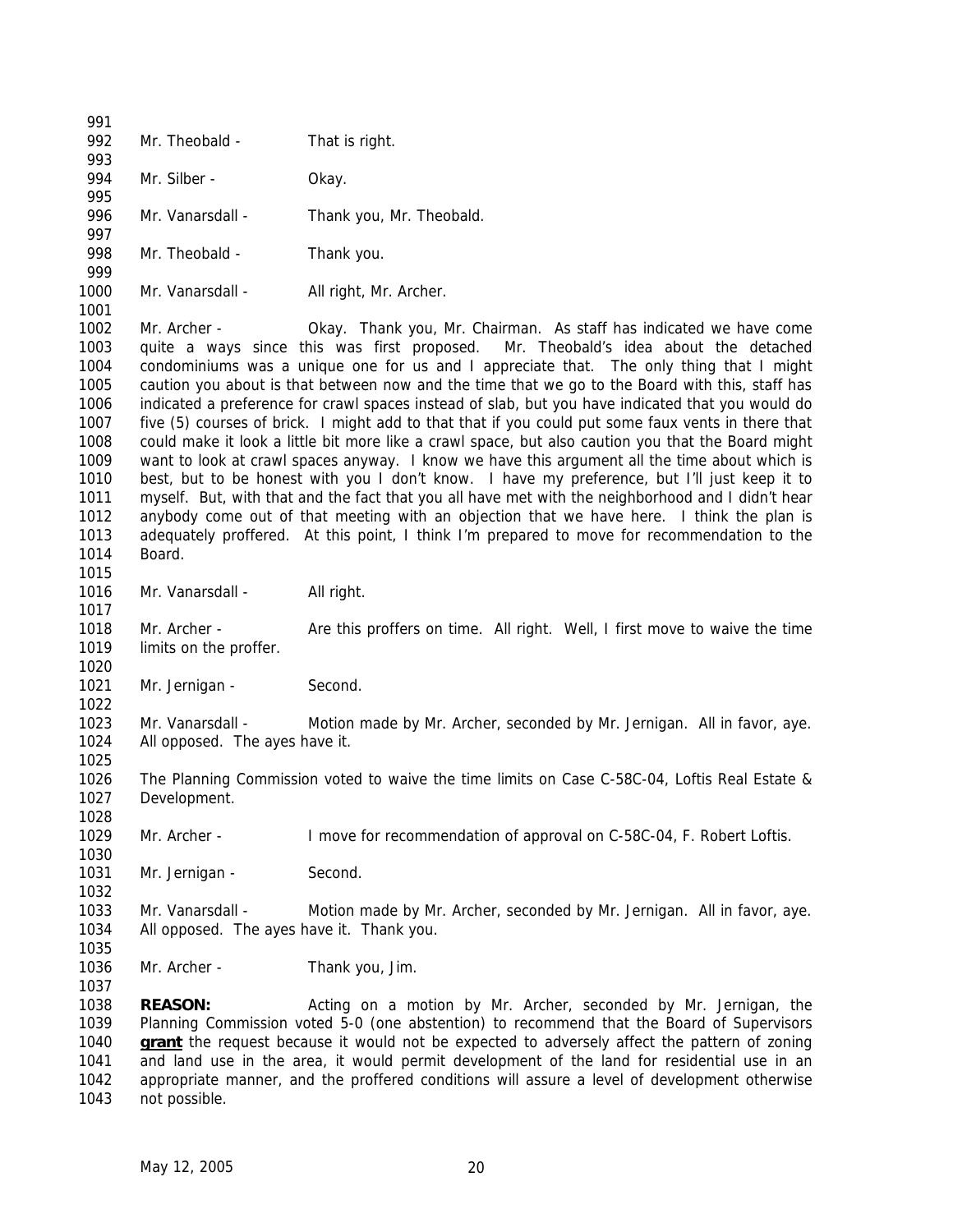# *Deferred from the April 14, 2005 Meeting:*

 **C-11C-05 Rogers-Chenault, Inc.:** Request to conditionally rezone from A-1 Agricultural District to R-3C One Family Residence District (Conditional), Parcel 777-764-6922, approximately 41.6 acres, located on the west line of Mountain Road at its intersection with Megan Drive. The applicant proposes a single-family residential subdivision with a maximum number of eighty-six (86) lots, an equivalent density of 2.07 units per acre. The R-3 District allows a minimum lot size of 11,000 square feet, an equivalent density of 3.96 units per acre. The Land Use Plan recommends Open Space/Recreation and Environmental Protection Area. Mr. Vanarsdall - Anymore in the audience in opposition to C-11C-05? All right, sir. Thank you. Good evening, Mr. Coleman. Mr. Coleman - Than you, Mr. Chairman, Members of the Commission. This request was presented to the Planning Commission at the April meeting, and proposes to rezone the 41.6 acre Spring Lake Golf Club property from A-1 to R-3C to develop a single-family subdivision. The applicant would limit development to 86 units. The applicant has made several changes to the proffers since the April meeting, including: 1064 • At least 33% of the garages would now be side or rear loading; • At least 25% of the dwelling units would now have brick fronts; and 1066 • The four lots fronting Mountain Road would provide a minimum lot depth of 180' in addition to a 25' buffer along the roadway. There remains one item from the staff report that the applicant has not addressed: • The applicant is encouraged to retain trees along the northern property line to diminish light emitted from the adjacent softball complex onto future homeowners. In summary, a single family subdivision, properly designed and regulated, could be acceptable use for this site. The proffers include several assurances of quality development. If the applicant addressed the remaining item, staff could recommend approval of this request. I would be happy to answer any questions. Mr. Vanarsdall - Any questions for Mr. Coleman by Commission Members? Mr. Archer - Mr. Coleman are those tall mature trees on that northern lot line. 1084 Mr. Coleman - There are trees there. Mr. Archer - I've been through there I just don't remember. Mr. Coleman - If memory serves me correct they are mature trees there. 1090 Mr. Archer - Okay. That is all I have. 1092 Mr. Vanarsdall - Anymore questions? Thank you, Mr. Coleman. Now we will hear from the opposition. Come down and state your name or do you want to hear from the applicant? Mr. Archer - Mr. Chenault, do you want to speak first? Or do you want to wait?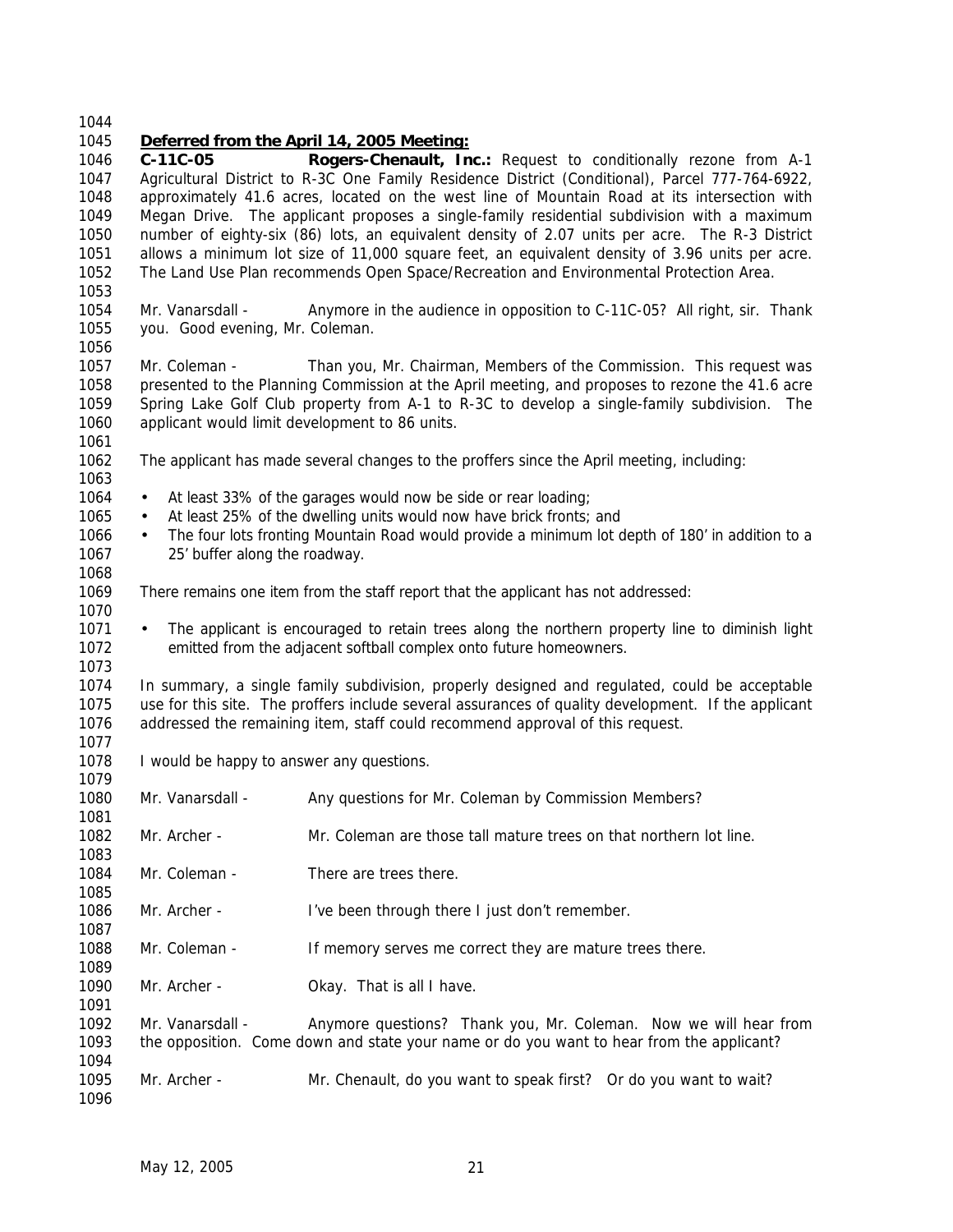1097 Mr. Chenault - (Unintelligible). 1099 Mr. Vanarsdall - I didn't mean to slight you. 

 Mr. Taylor - Mr. Chairman, Commission Members. 

1103 Mr. Vanarsdall - Good evening. 

 Mr. Taylor - My name is H. Nathaniel Taylor, I reside at 1775 Altman Road and I am the President of the North Run Estate Civic Association. I have also been asked to speak on behalf of an adjacent community to ours, which is called Mountain Ridge. Mountain Ridge is less than a tenth of a mile from this proposed development and of our concern is that while each of our neighborhoods have approximately 100 homes currently we are used as a cut through from Mountain Road to Hungary Road. We have been longed used as a cut though, however in recent times because the bridge near Lydell and Hungary Road is closed, traffic has subsided. That bridge is to reopen in September and we expect a large volume of traffic to again use our neighborhood to go from Mountain Road to Hungary Road.

 I have in my possession and I would like to leave with you all tonight a letter and attached petitions from 119 of our residences from North Run Estate, which represents 84% of our residence. We've collected those petitions in less than a week. We have another 30 petitions from Mountain Ridge, representing 22 of their homes. We are obviously strongly opposed to traffic, which will cut through the two communities. Not necessarily opposed to the development. According to the county's traffic planning department approximately 884 trips per day will be generated from this development. We are also understanding that between the development and Mountain Ridge there will also be proposals before you for an additional 45 residences. So between the two developments the projection is for 1,400 car trips a day out of the two developments. If we only get 10% of those that is 140 cars passing in front of our cars and through our neighborhood. If we get 15% it is 210 cars coming through our neighborhood a day. 

 So, in addition to just traffic we have long been bothered by speeders, by litter thrown by cars and by the loud noise from boom cars. In spite of numerous complaints we have gotten very little response from the County to correct these situations. So, we ask this Commission and the County to do whatever is necessary to keep traffic from cutting through our neighborhood, if this development is approved. Whether we are talking about cutting a street at the rear of this development away from Mountain Road. Whether street closures will be a remedy and/or traffic calming procedures. We hope that you hear our concerns and if the traffic can not be kept out of our neighborhoods we certainly would be in total opposition to the proposed development.

- Thank you for your consideration.
- May I leave the letter and petition?
- 

- 1141 Mr. Archer Certainly. Give them to any person...
- 1143 Mr. Vanarsdall Thank you, Mr. Taylor.

 Mr. Archer - Mr. Taylor, I'm trying to think of a good way to answer your concern. I wish there were a way we could prevent traffic from traveling on any street, but unfortunately we don't have, that is not within our (unintelligible) to be able to do it. I understand what you are saying; I sympathize with you because we suffer from the same thing in my neighborhood, probably all neighborhoods do. There is no legal way that we can prevent any citizen from using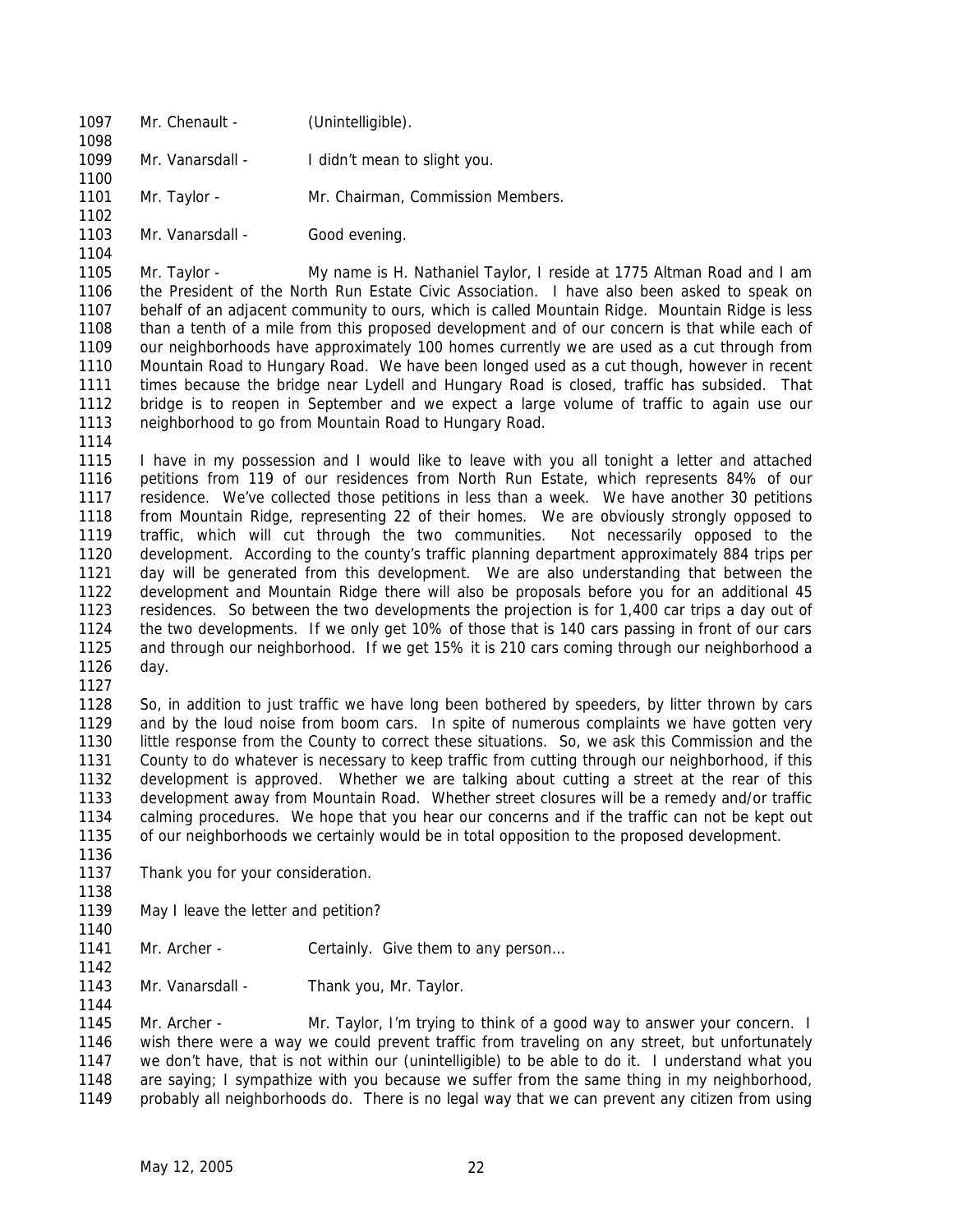any street. It would be hopeful that the 884 trips that are generated by this development certainly would not all come through your neighborhood.

Mr. Taylor - Excuse me for cutting you off, but that is why I used the 10% estimate.

 Mr. Archer - You are a very good mathematician too, 10 out of 15. The point I am trying to make is as long as we are on this earth and America is in love with the automobile as it is right now, I don't see anyway that we are going to ever solve our traffic problems. It will just get worse and worse. We don't seem to be at all inclined to do any mass transportation whatsoever and I am guilty of the same thing that you are talking about. I have a daughter that lives near you and I have to cut through to get to her house when I go there especially since the road is closed over there. In fact, she has to cut through to get to work. And, I think at the time, is it September that the bridge is suppose to be complete. That will probably alleviate quite a bit of the problem, but other than that and I'm telling you this because I don't want you to go away with just no answer and think that we are ignoring you because we are not. We hear this often about neighborhoods that are beset by people who cut through. But, I do it too. I always take the shortest point that I can get between two places that I'm traveling from and going to.

 Mr. Taylor - One response, you say the bridge will alleviate the problem. I say that 1169 the bridge will actually compound the problem, increase the problem.

Mr. Archer - Then we will leave it closed then. I'm just kidding.

1173 Mr. Taylor - That would be better.

 Mr. Archer - But you know, that is another thing to be aware of. People come in quite often and they say the road is to narrow and we have got to much traffic on it. Well, if you widen the road you will get more traffic. So, I guess what I am saying, I don't really have a good answer for this. The traffic department has indicated that the roadway network can accommodate the traffic. That is the only legal recourse that we would have would be to say, for 1180 the traffic department to tell us that it couldn't handle the traffic.

 Mr. Taylor - In my conversations with the traffic department, the road they spoke to was Mountain Road… 

1185 Mr. Archer - Yeah.

1187 Mr. Taylor - …and not the cut through in my neighborhood.

 Mr. Archer - But generally when they do their report to us they talk about the roadway network. We can't assume, I guess we can assume that a certain percentage of those cars will use your neighborhood to cut through, but still I don't have an answer as to how you can prevent people from using any portion of the roadway network. Unless it is a private road 1193 we can't stop people from doing that.

 Mr. Vanarsdall - Maybe one suggestion, maybe, have you thought about, we don't have speed bumps we have speed humps. Have you thought about if that might help?

 Mr. Taylor - That was one of the solutions that I mentioned. I mentioned a road to the rear of this development. I mentioned consideration of road closures in our neighborhood 1200 and I mentioned traffic calming.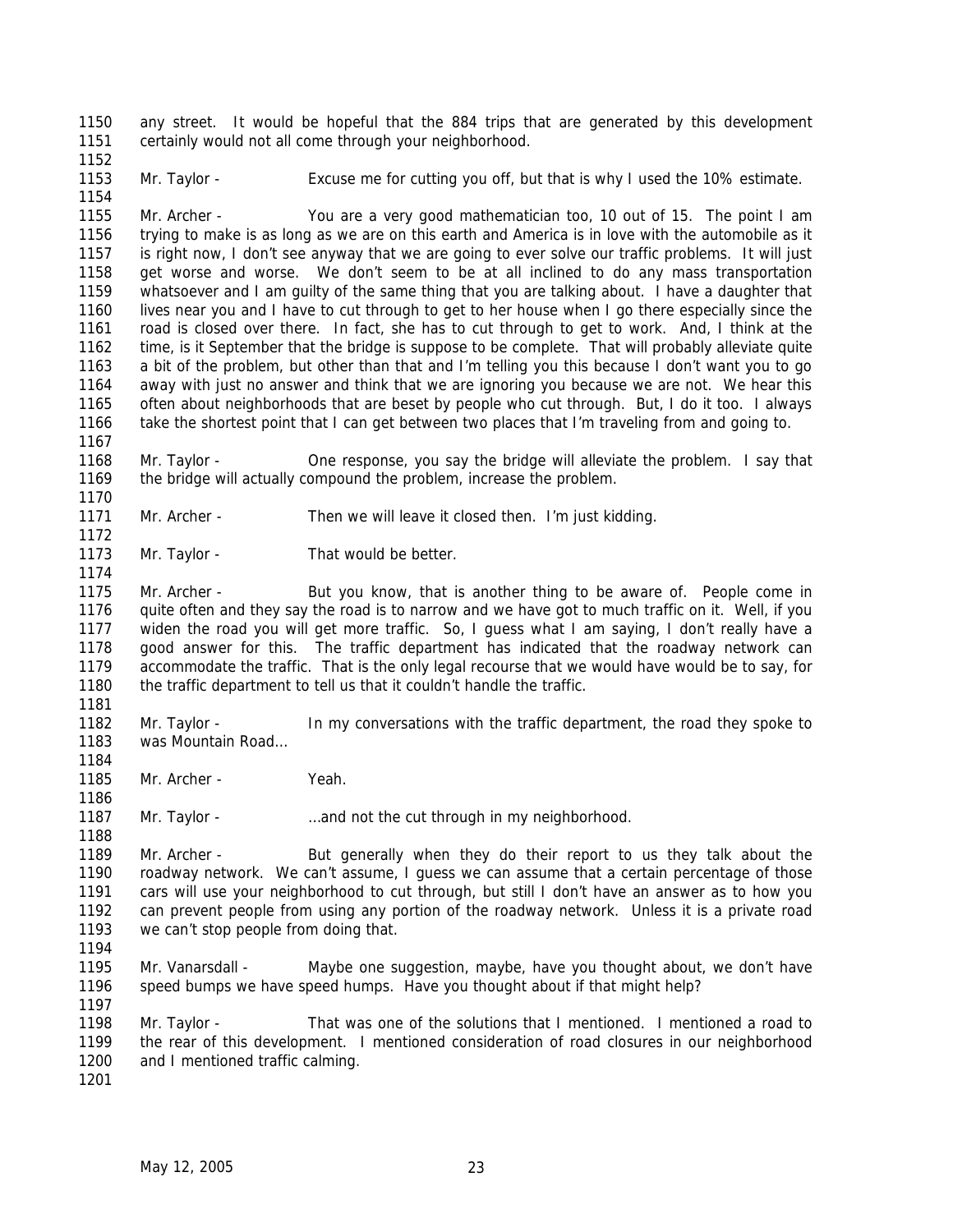Mr. Vanarsdall - Last year we put them on Bremo Road, which is a direct route from Monument to Broad Street and it cut down on the numbers and the speed considerably. Speed hump that slow down and then speed up again. Speed humps that come, it doesn't stop the traffic but it discourages them from coming. Our traffic department, I don't know how they determine what streets to put them on, but it might be an idea. 1208 Mr. Archer - Is someone here from traffic today? Mr. Silber - No. Mr. Archer - Mr. Taylor, we can take all of this into consideration between now and the time that it comes up for whatever the next hearing is. I am sympathetic with what you are saying; I'm telling you I just don't know what the answer is to overcome that. 1216 Mr. Taylor - I appreciate everything... Mr. Archer - If there were one, I'd try whatever can be done to do it. Its just like, Mr. Vanarsdall talked about speed humps, 50% of your neighbors would probably want to kill you if you did that and the other 50% would love you. You have got to find the right half. Everybody doesn't like the speed humps. Mr. Vanarsdall - Henrico police will come and put radar there. All you have to do is ask them. Mr. Taylor - We have asked and we have gotten limited support if at all. I appreciate 1227 every consideration that you all can... Mr. Archer - We appreciate you coming out to speak with us too. 1231 Mr. Vanarsdall - I've known you a long time. I never remember you speeding on anybody's street. I know that you are not guilty. Mr. Taylor - Not that I would admit to. Thank you. 1236 Mr. Archer - Thank you, Mr. Taylor. Mr. Vanarsdall - The number one complaint is traffic and I wish there was something we could do. 1241 Mr. Archer - Anyone else to speak in opposition? Mr. Chenault, do you have any answers to all of that? Mr. Chenault - Mr. Archer, for the record I am Mac Chenault and I represent the applicant here. Mr. Archer, if I had the answer to that I could be a very wealthy man because that is a common complaint whether you are in Henrico County, King William County or Hanover County and I'm certainly sympathetic with Mr. Taylor and he is very eloquent in his comments. However, we don't have control over the public streets and where we hope people wouldn't cut through, wouldn't speed through his neighborhood, I'm certainly sympathetic. I think I hear him mention boom cars and I dislike those as much as anybody. Mr. Archer - I've got one, 10:32 every night. I can set my watch by it.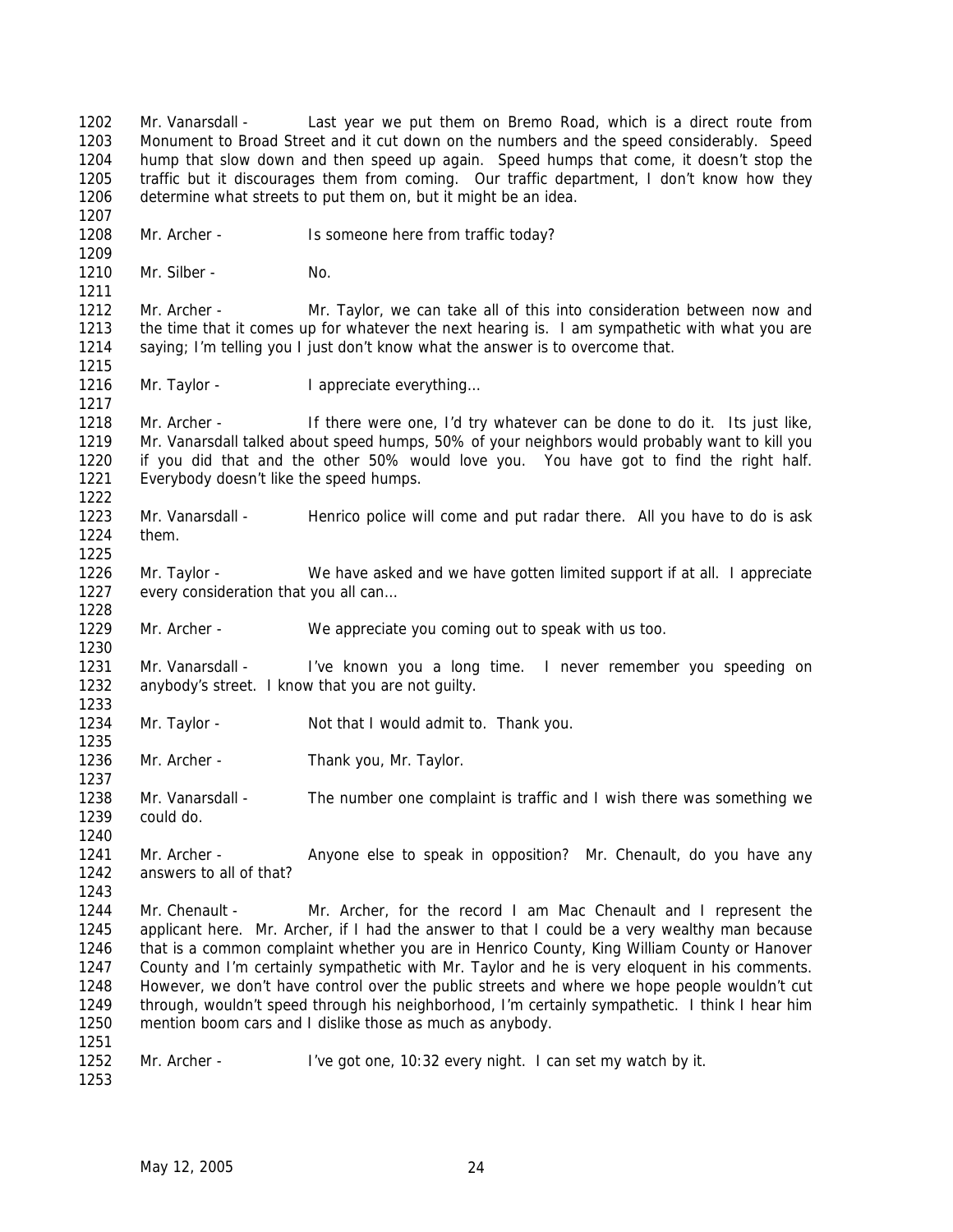Mr. Chenault - Mr. Archer, Mr. Chairman, I don't know how much you want me to go into. We have tried to address all of the staff concerns. If you go through the latest staff report we tried to change our proffers to coincide with what staff was asking for. I would like to call to 1257 the Commissions attention to this boundary. This is the boundary Mr. Coleman was talking about, that he was asking about retention of trees. This is a 50' SPA boundary. It is a stream boundary, defined by the code of Henrico County. We can't disturb that, so we have no intention of removing any trees from that boundary. Don't want to disturb them, can't disturb them, so I don't think we need a proffer to address that. That would be my answer to that.

 I wanted to talk to you a little bit about quality. That was something that came up at the last meeting. We have proffered that 25% of the houses that the front elevation would be brick, excluded, of course, the doors and windows. We have proffered, we haven't proffered this, but something I wanted to talk to you about. I understand that there are various types of vinyl. My client generally uses ALCOA Charleston beaded siding. Siding comes from a .04, let me make sure I have got that exactly right, siding comes in a thickness, excuse me a .040 to a .048. My client generally uses a .046, which is a pretty good standard, a pretty good thickness of vinyl. They like the ALCOA vinyl because it gives them a good choice of colors and it is a good stable product. It certainly would not be opposed to committing to this Commission and to the Board that they would use at least that quality or better on these homes. I also wanted to tell you although it is not proffered, my clients are committed to all houses that face Mountain Road would have brick fronts.

- 
- One other question that I do remember coming up. The houses that front Mountain Road. These house right here (referring to rendering) will face Mountain Road, but they do not back up to a cul-de-sac, in other words the back of the house will be backed up to the rear of the house behind them.
- I also can tell you if you are interested, which lot is going to the side and rear entry garages. I can tell you exactly which lots if you would like to know. The numbers of those would be lots 1, 3, and 11, lots 30, 31, 51, 54, 55, 56, 58 and 59, 62, 64, 65, 66, 67, 68, 70, 71, 74, 75, 76, 77, 80 and 81 would all have side or rear loaded garages. Those lots are large enough to do that.
- Although, I have probably taken a lot more time than I should have I will be glad to answer any 1287 guestions or address any issues that the Commission may have.
- Mr. Archer I appreciate you bringing us some information on the qualities of the vinyl. The standards that you indicated, are those just the ones, who did you say, ALCOA? Are those ALCOA standards or are those industry standards for thickness for vinyl.
- Mr. Chenault They are industry standards. My client just happens to use the ALCOA product and that is why I wanted to tell you what they used.
- Mr. Archer Well, I called that to your attention last week because somebody called it to mine. They are different and varying degrees of quality of vinyl. Your product overall seems to be very much in keeping with the quality that we are trying to achieve here and I appreciate the fact that you are willing to go with that high of quality of vinyl where it is used.
- 
- I don't have anymore questions. I have got some comments before we finish, unless somebody else does.
- 1304 Mr. Vanarsdall Anymore questions by our Commission Members? Thank you, Mr. Chenault.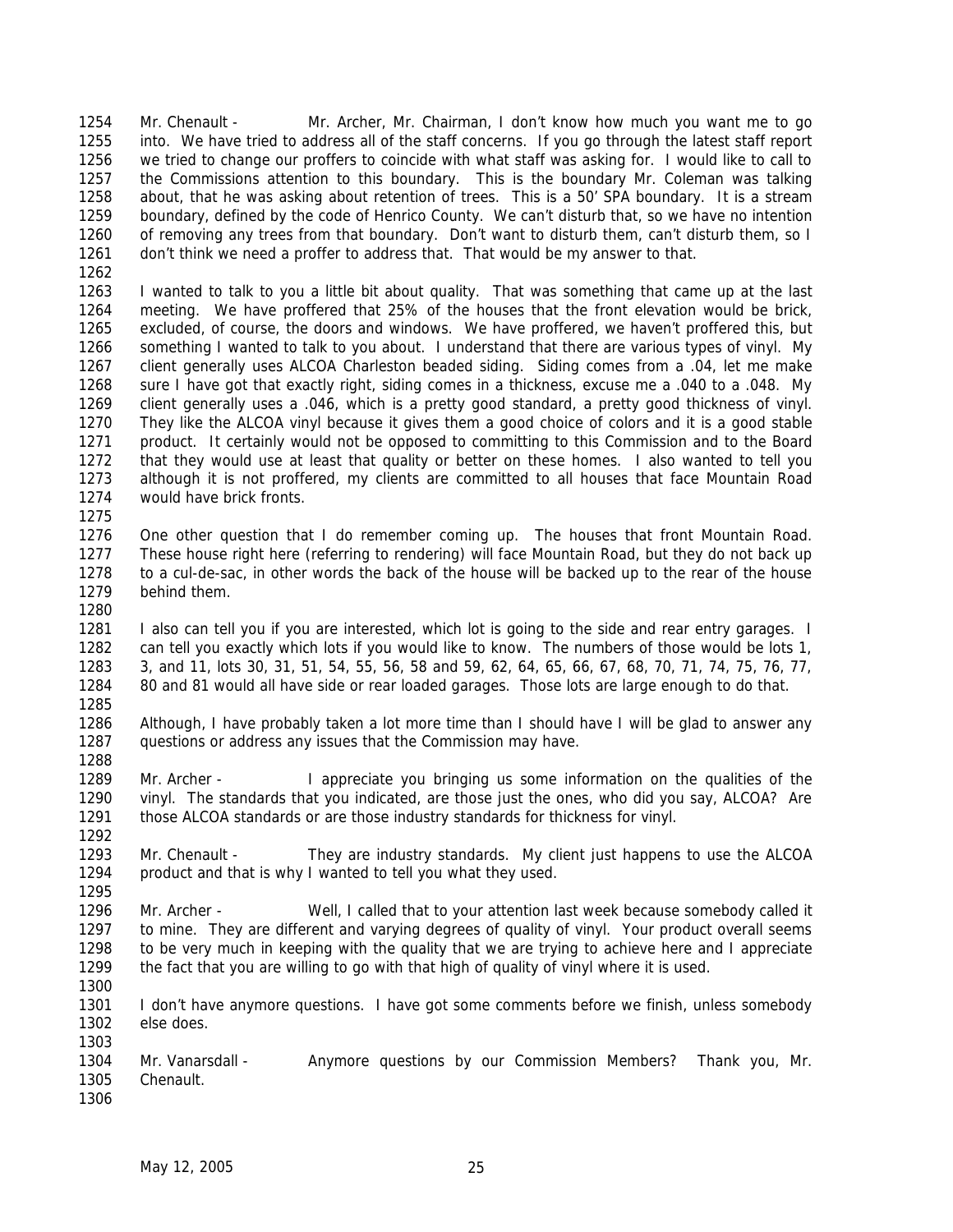1307 Mr. Chenault - Thank you.

Mr. Vanarsdall - No more questions, then are we ready for a motion.

 Mr. Archer - Well, Mr. Chairman, I just wanted to wrap this up by saying when we initially started with this Mr. Duke, I believe was calling me, he indicated townhouses and I say, "No", and I didn't hear from him again. But, since that time to my way of thinking this is an exemplary quality subdivision that he seems to be planning. I did ask him on the first meeting, I believe was scheduled for March and I ask him if he would withhold that meeting and have a meeting at St. Peters Baptist Church and he did that and they were open to questions and answers and staff has worked quite a bit with them to try and get to the point where we are now. And, I think we have come pretty close to achieving what I'm hoping will be a subdivision whose quality will be such that the proposed residence would be an asset to the community and more especially to St. Peters Baptist Church because they are directly across the street from St. Peters.

 There are probably some things that may be ask of your sir to tweak this a little bit more by the time it gets to the Board level. Maybe a lot, but hopefully just a little. With that I think we have come to the point where we can recommend this for approval to the Board. So, I will motion for a recommendation of approval of C-11C-05, Roger Chenault Mountain Road.

1328 Mr. Jernigan - Second, Mr. Chairman.

 Mr. Vanarsdall - Motion made by Mr. Archer, seconded by Mr. Jernigan. All in favor, aye. All opposed. The ayes have it. Thank you. Thank you all for coming.

 **REASON:** Acting on a motion by Mr. Archer, seconded by Mr. Jernigan, the Planning Commission voted 5-0 (one abstention) to recommend that the Board of Supervisors **grant** the request because it is appropriate residential zoning at this location and the proffered conditions would provide for a higher quality of development than would otherwise be possible.

## *Deferred from the April 14, 2005 Meeting:*

 **C-13C-05 Shawn Smith for The Estate of Madeline W. Smart and William D. Smart, Sr. and Mamie J. Smart:** Request to conditionally rezone from A-1 Agricultural District to R-2AC One Family Residence District (Conditional), part of Parcel 740-770-0883 and all of 740- 770-5728, containing 30.4 acres, located on the north line of Shady Grove Road approximately 1,100 feet east of Pouncey Tract Road (State Route 271). The applicant proposes a single-family residential subdivision with the maximum density not to exceed 1.5 lots per acre. The R-2A District allows a minimum lot size of 13,500 square feet, an equivalent of 3.23 units per acre. The Land Use Plan recommends Suburban Residential 1, 1.0 to 2.4 units net density per acre.

## *Deferred from the April 14, 2005 Meeting:*

 **C-14C-05 Shawn Smith for The Estate of Madeline W. Smart:** Request to conditionally rezone from A-1 Agricultural District to R-3C One Family Residence District (Conditional), part of Parcel 740-770-0883, containing 14.5 acres, located on the south line of Shady Grove Road approximately 1,100 feet east of Pouncey Tract Road (State Route 271). The applicant proposes a single-family residential subdivision with the maximum density not to exceed 2.0 lots per acre. The R-3 District allows a minimum lot size of 11,000 square feet, an equivalent of 3.96 units per acre. The Land Use Plan recommends Suburban Residential 2, 2.4 to 3.4 units net density per acre.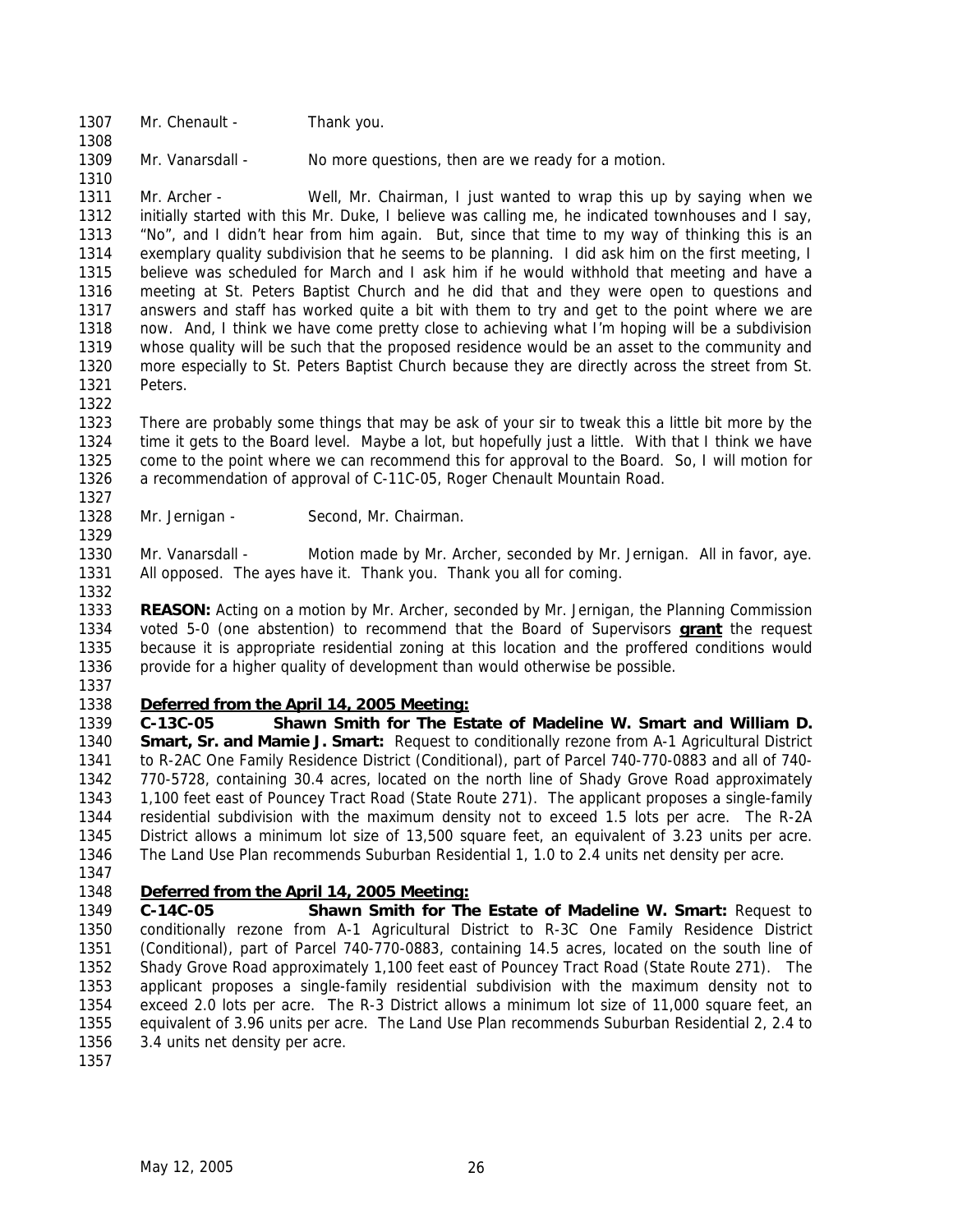Mr. Vanarsdall - These are companion cases, but I have to take them separate. Is there anyone in the audience in opposition to C-13C-05? All right. How about the second one, C-14C- 05? Thank you. Mr. Coleman. 

 Mr. Coleman - Thank you, Mr. Chairman, Members of the Commission. This request would rezone 30.4 acres from A-1 to R-2AC to develop a single-family subdivision. The site is designated Suburban Residential 1 on the Land Use Plan, and the proffered density of 1.5 units/acre would be consistent with this recommendation.

 The applicant has also filed an application across Shady Grove Road to the south for additional single family development. The applicant submitted an unproffered lot layout showing a total of 40 building 1369 lots on the two properties.

 The applicant submitted revised proffers dated May 4, which contain several positive features. Major aspects include: 

- 1374 Minimum finished floor area of:
- 2,600 square feet for two-story dwellings; 2,500 square feet for one-story dwellings; and at least 75% of the units will be two story.
- 1377 At least 50% of the dwellings shall include at least 50% brick, stone, or EIFS on the front elevation;
- 1379 Each home will have a two-car garage, and at least 33% of the garages will be side/rear loaded;
- 1381 All lots will have a minimum 85' lot width, and 90% will have a minimum 90' lot width;
- A 25' foot buffer would be provided along the ultimate right-of-way of Shady Grove Road, which will be landscaped equivalent to a Transitional Buffer 25;
- 1384 Sodded and irrigated front and side yards;
- 1385 A landscaped entrance feature;
- 1386 A street tree plan; and
- 1387 A sidewalk along Shady Grove Rd.

 Additional proffers address foundations; underground utilities; prohibitions on cantilevered chimneys, closets, and windows; driveway surfaces; restrictive covenants; foundation plantings, and other items. 

- Although the proffers include several positive features, staff recommends consideration of the following changes:
- 
- 1396 Providing brick fronts on all of the dwellings;
- 1397 Eliminating the option for asphalt driveways;
- 1398 Providing for future connectivity to adjacent properties;
- 1399 Identify areas that could be utilized as neighborhood amenities; and
- 1400 The applicant is encouraged to work with Recreation and Parks staff to develop a plan for the early 1900's colonial house located on the site**.**
- 

 In summary, residential development is an appropriate use, and the proffers include several assurances of quality development. If the applicant could address the issues I have presented, staff could recommend approval of this request.

 This concludes my presentation. The applicant has indicated their intent to submit new proffers, which are not yet available, and I would defer questions about those to the applicant.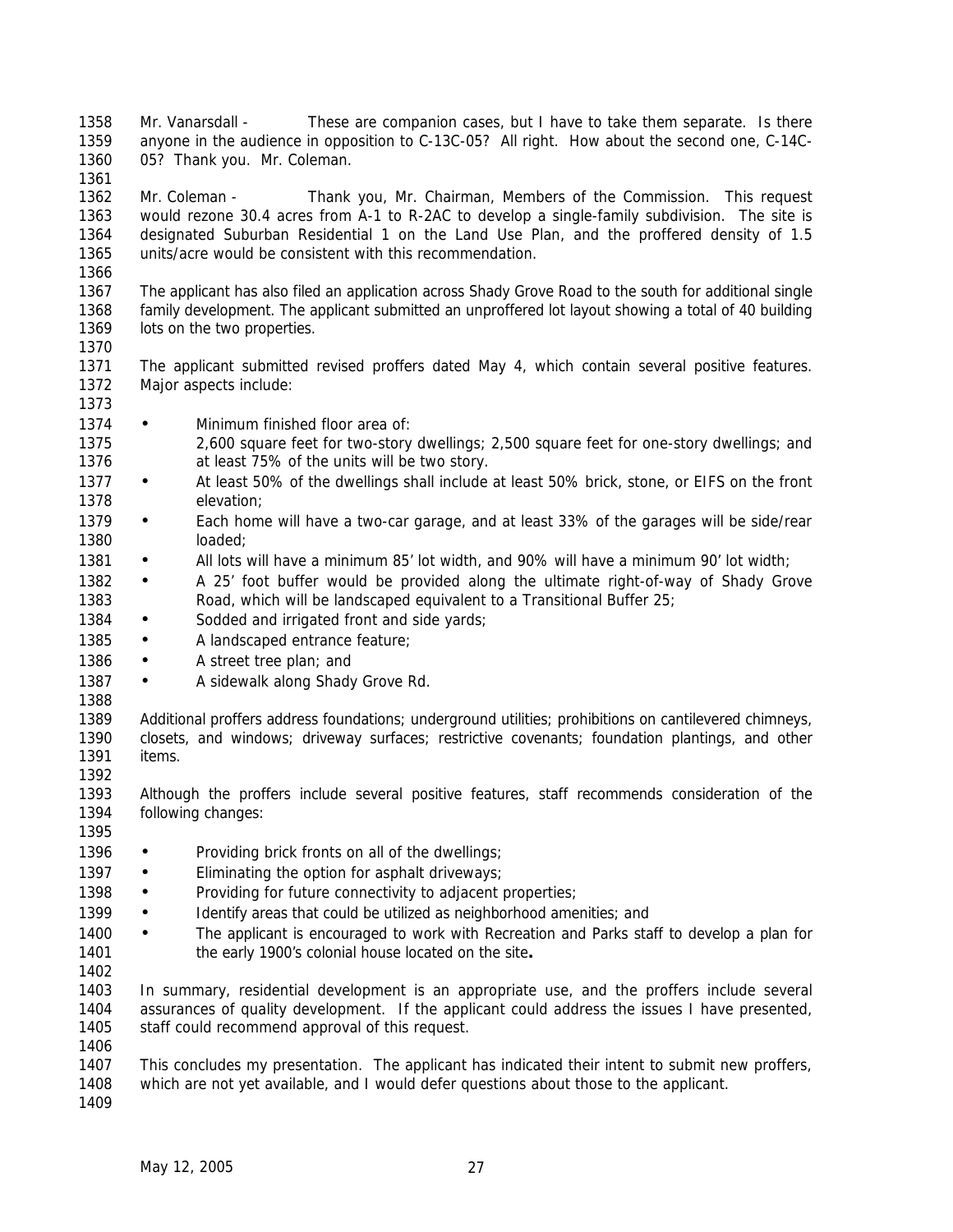Mr. Vanarsdall - Are there any questions for Mr. Coleman by the Commission Members? Mr. Jernigan - What did you say on the brick? How many homes do you want with brick fronts? Mr. Coleman - We are encouraging them to include some brick on all of the homes. 1417 Mr. Vanarsdall - Do you want to hear from the applicant? Mr. Branin - Mr. Jernigan, while they are coming down, the opposition is coming down, I am working with this applicant. I have encourage no vinyl or very limited vinyl. Mr. Jernigan - I misunderstood Mr. Coleman when we said, I thought he said he wanted 100%. He wanted some brick on… Mr. Branin - We are going with at least 70% brick or stone on the front of all of them. Mr. Vanarsdall - Right now do you want to hear from the applicant? Mr. Branin - Yeah. Mr. Vanarsdall - Then we will hear from you, just as soon as we hear from him. Thank you. Mr. Kaechele - Don't these revised proffers dated 5-11 address most of that? 1437 Mr. Vanarsdall - Good evening.

 1439 Mr. Smith - Good evening, Mr. Chairman, Members of the Commission, Mr. Secretary, Mr. Kaechele, my name is Shawn Smith and I'm here this evening representing the applicant. Also this evening are Keith Wood and Brett Bar with Centex Homes and Steve Worthington with ABS Consulting Engineers. As Mr. Coleman indicated this is a request to conditionally rezone approximately 30.4 acres from A-1 Agricultural District to R-2A One Family Residential District (Conditional) and is consistent with the county's Land Use Plan. We are very excited about the opportunity to bring this high quality development neighborhood to the County and to that end have worked very hard with staff and with Mr. Branin to that end.

 The twenty-five (25) proffers that we have included what this applicant addressed: infrastructure needs will insure quality development we can all be proud of. We have proffered a maximum density of 1.5 single-family dwelling units per acre on the north side of the road with minimal square footage of 2500 and 2600 square feet for one (1) and two (2) stories respectively. In fact, many of the homes will far exceed those square footages. We will have strike and front elevations constructed as we mentioned with brick, stone and shake. All the homes will have at least a two (2) car garage of which 1/3 of them will be side or rear loaded. The neighborhood will also include sidewalks along the roads as well as walking trails throughout the common areas. An attractive entrance feature with extensive landscaping will also welcome everyone to the neighborhood. We have also proffered to dedicate the right-of-way necessary along Shady Grove Road for its ultimate width of 80' and in addition a 25' buffer located within the 25' common area will be provided along Shady Grove Road. This buffer will be landscaped to the standards of the 25' transitional buffer to insure adequate screening along Shady Grove Road. We have also worked extensively with the Department of Recreation and Parks on the photo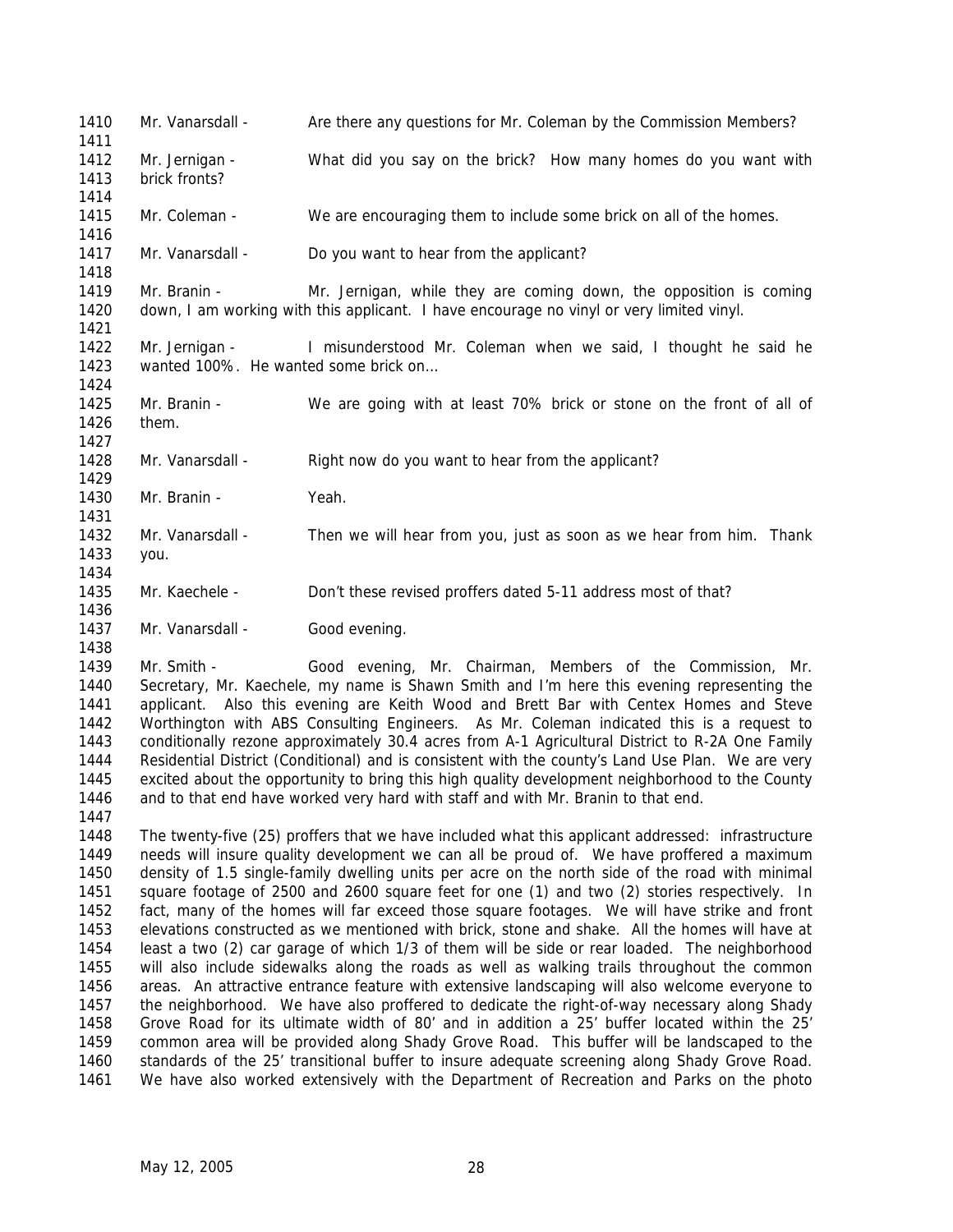- documentation of the home that was indicated on the site. That work has been done. Mr. Chuck Pebble and I have spoke today and they have been able to complete that work.
- 

- In summary, we feel this community will nicely complement the neighboring, Twin Hickory and proposed Grey Oaks Development. With that if you have any questions.
- Mr. Vanarsdall All right. Are there any questions for Mr. Smith?
- Mr. Smith Again, we did, today we submitted some proffers, black line proffers that 1471 I believe ya'll have that address some of the concerns.
- Mr. Branin Mr. Smith, I'm sure I'll have some comments for you, but I would like to hear the opposition first, if that is okay, Mr. Chairman.
- Mr. Vanarsdall Thank you. All right, we will take the opposition. Come on down and state your name. Good evening.
- Ms. Snead Good evening, Mr. Chairman, Members of the Commission, my name is Esther Davis Snead and I represent my parents, Grady and Esther Davis who reside at 4918 Shady Grove Road. For over 50 years my family has owned the site that is adjacent to the property of request, 13C-05 and across from the request 14C-05. My family respectfully opposes the rezoning of these parcels from agricultural to residential based on the following three (3) concerns and two (2) of these have been expressed previously this evening: (1) concerns the land, which is somewhat poorly drained. It negatively impacts the water quality and flooding downstream, or it could without special precautions; (2) secondly, the properties are located on a 4/10th of a mile stretch from the intersection of Shady Grove Road and Pouncey Tract Road to the soccer field. That is between two (2) points where there is already a high volume of traffic and the proposed development will generate additional traffic passing through this area; (3) thirdly, and most important the two (2) subdivisions forced into this space will not be in harmony with the rural character of the existing home sites and the property zoned as agricultural along this section of Shady Grove Road. The property of 13C-05 joins land that is currently delineated on the Henrico County 2010 Land Use Plan map as an environmental protection area and where no future development is planned to occur.
- My family humbly and respectfully request that this Commission not vote in the favor of rezoning 13C-05 and 14C-05. Thank you for your consideration.

| 1499                 | Mr. Branin -                      | Ms. Snead.                                                               |
|----------------------|-----------------------------------|--------------------------------------------------------------------------|
| 1500                 |                                   |                                                                          |
| 1501<br>1502         | Ms. Snead -                       | Yes.                                                                     |
| 1503<br>1504         | Mr. Branin -                      | Where exactly is your residence compared to 13C?                         |
| 1505<br>1506         | Ms. Snead -                       | It is directly across from the soccer field. So it is adjacent.          |
| 1507<br>1508<br>1509 | Mr. Silber -<br>with the pointer? | Is it the first parcel to the east of this case. Can someone point to it |
| 1510<br>1511         | Ms. Snead -                       | Yes. 4918.                                                               |
| 1512<br>1513         | Mr. Silber -                      | Is it on the other side?                                                 |
| 1514                 | Mr. Branin -                      | Those are Smart family properties, I believe.                            |
|                      |                                   |                                                                          |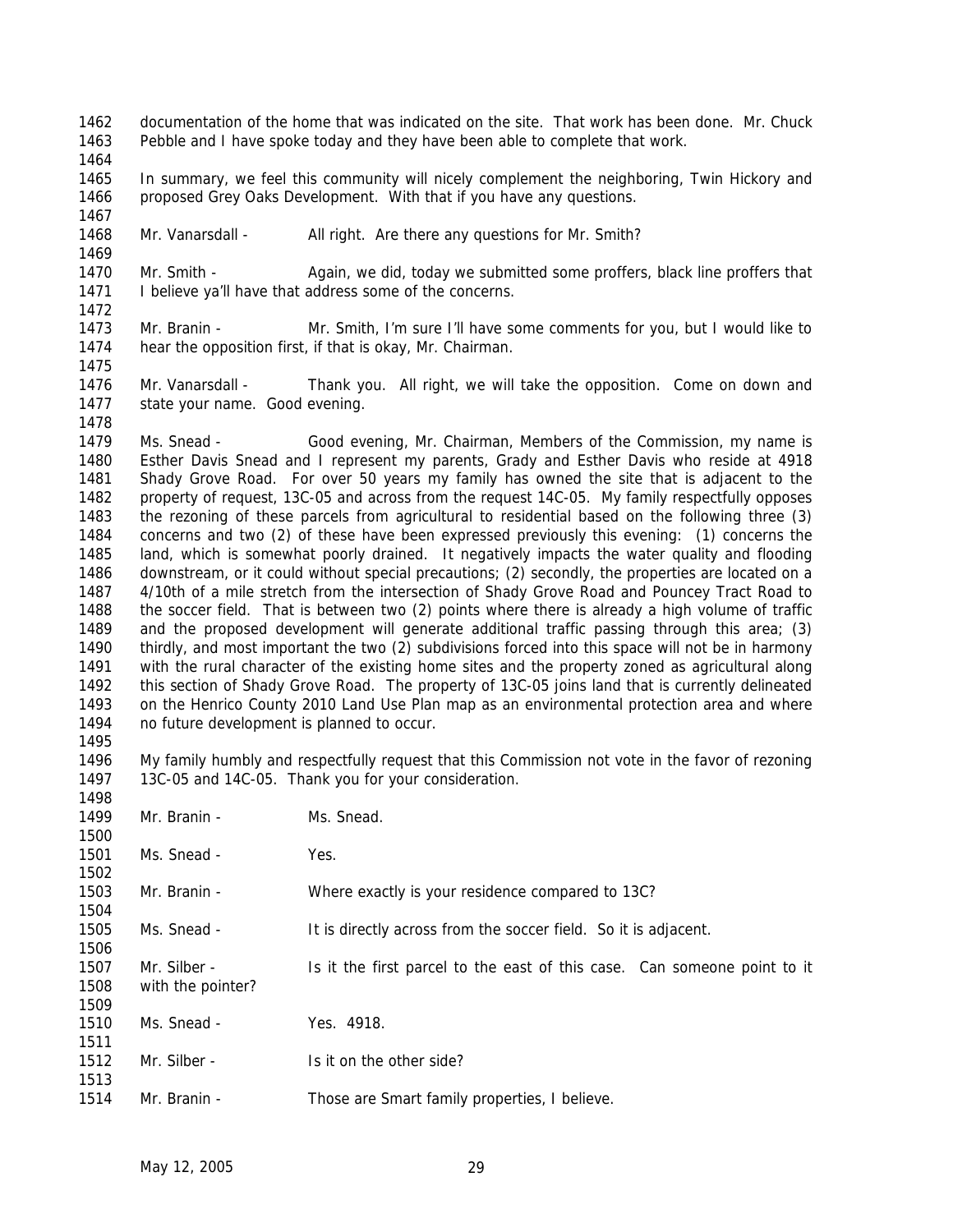| 1515         |                                             |                                                                                                    |
|--------------|---------------------------------------------|----------------------------------------------------------------------------------------------------|
| 1516         | Ms. Snead -                                 | Closes to Pouncey Tract.                                                                           |
| 1517         |                                             |                                                                                                    |
| 1518<br>1519 | Mr. Silber -                                | That is the back entrance to the Strikers Park. So that is your property?                          |
| 1520<br>1521 | Ms. Snead -                                 | Yes.                                                                                               |
| 1522<br>1523 | Mr. Silber -                                | Okay.                                                                                              |
| 1524         | Mr. Kaechele -                              | Is that on the north side of Shady Grove?                                                          |
| 1525<br>1526 | Mr. Silber -                                |                                                                                                    |
| 1527         | property, right there (referring to slide). | It is on the north side of Shady Grove just to the east of the subject                             |
| 1528         |                                             |                                                                                                    |
| 1529<br>1530 | Mr. Kaechele -                              | Okay.                                                                                              |
| 1531<br>1532 | Mr. Vanarsdall -                            | Any questions? Thank you. Anyone else?                                                             |
| 1533         | Mr. Branin -                                | No one. Mr. Smith, first I would like to say thank you for working so                              |
| 1534         |                                             | diligently on this project. The quality that you are putting in, I'm sure will be much appreciated |
| 1535         |                                             | and it will be a high quality product. The only two (2) things that concern me on C-14C-05 is the  |
| 1536         |                                             | proffering of the elevations and also I want to make sure, I had ask for you guys to remove two    |
| 1537         |                                             | (2) lots, which they were stem lots or flag lots.                                                  |
| 1538         |                                             |                                                                                                    |
| 1539         | Mr. Smith -                                 | Yes, sir.                                                                                          |
| 1540         |                                             |                                                                                                    |
| 1541         | Mr. Branin -                                | I would ask you to consider proffering those. I would like to see those                            |
| 1542         |                                             | proffered that there will be no stem lots. On C-13C-05, again the elevations, and you have         |
| 1543         |                                             | agreed to put in a stub road for the remaining Smart properties.                                   |
| 1544         |                                             |                                                                                                    |
| 1545         | Mr. Smith -                                 | Yes, sir.                                                                                          |
| 1546         |                                             |                                                                                                    |
| 1547         | Mr. Branin -                                | I'm also going to be looking for a proffer when this is on its way to the                          |
| 1548         | Board stating that that will be in there.   |                                                                                                    |
| 1549         |                                             |                                                                                                    |
| 1550         | Mr. Smith -                                 | Yes, sir. We are prepared to proffer both the elevations and the layouts.                          |
| 1551         |                                             |                                                                                                    |
| 1552         | Mr. Branin -                                | Okay. Now there has been some opposition. Would you make comment                                   |
| 1553         | to that?                                    |                                                                                                    |
| 1554         |                                             |                                                                                                    |
| 1555         | Mr. Smith -                                 | Yes, sir. I certainly can appreciate their concerns. With respect to the                           |
| 1556         |                                             | drainage issue our engineer is here with us this evening, but I can assure them that there will be |
| 1557         |                                             | no additional drainage coming across their property and essentially where there are some low       |
| 1558         |                                             | laying areas there that are consider wetlands we will not be doing anything to impact those        |
| 1559         |                                             | wetlands or in any way create additional run off coming onto their properties. As far as the       |
| 1560         |                                             | traffic issue goes, I believe transportation addressed that in the staff report. The roads are     |
| 1561         |                                             | adequate for the development. We aren't going to be overloading the roads as currently exist.      |
| 1562         |                                             | We are dedicating right-of-way for the ultimate width of 80' and we will be doing some             |
| 1563         |                                             | improvements along Shady Grove Road as far as turn lanes and etcto make it a safe situation        |
| 1564         |                                             | for the development going in. As far as the development not being in creature, this is consistent  |
| 1565         |                                             | with the county's land use plan and the adjacent neighborhoods of Twin Hickory and Great Oaks      |
| 1566         | which are going in currently.               |                                                                                                    |
| 1567         |                                             |                                                                                                    |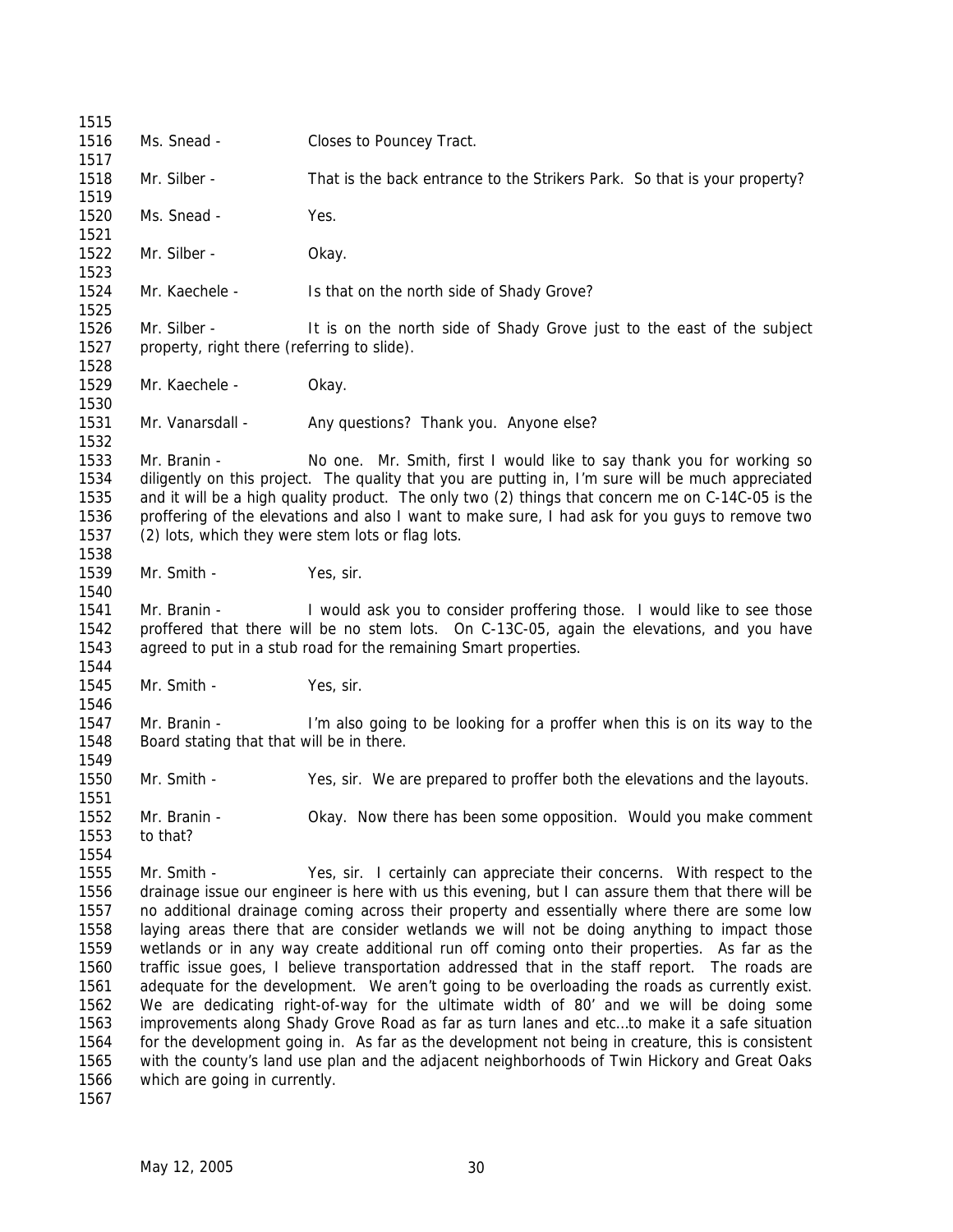Mr. Branin - Ms. Snead, have you met with the developers and voiced your concerns prior? Ms. Snead - No. Mr. Branin - You have not. Would you like to see detailed plans of the type of product because you haven't seen pictures? We can provide those for you now if you would like to see those. What kind of housing is going in there? Okay. Also, wouldn't in most cases, when you put in a new subdivision with storm water, curb and gutter, doesn't that improve drainage? 1578 Mr. Silber - Yes, it does. Mr. Branin - So the drainage concerns will probably be improved for your property because of this development. Mr. Smith - We would be happy to meet with them as well. Mr. Jernigan - Mr. Branin, I want to say something because I don't want to see you get trapped on your proffers. The reason I had asked Mr. Coleman, I misunderstood him when he was talking about the brick. Mr. Branin - Okay. 1591 Mr. Jernigan - But in the proffered conditions its showing that at least all of the homes will have 50%, but in the elevations that you have in the packet here, this first home has only got 33%. Two of the elevations that they have put in here you wouldn't be able to build. And, these are nice looking homes. It you look at the first elevation, according to the proffers you wouldn't be able to build that. Mr. Branin - Which one are you looking at? Mr. Jernigan - The front of that house is only about 30 to 33% brick. Mr. Branin - Correct and when I brought that up to Mr. Smith he assured me that 1602 they would stick by their proffers... 1604 Mr. Jernigan - Brick the rest of them. Mr. Branin - …so there would be additional more, there would be either more stone 1607 or brick or they would be able to meet their proffers. Mr. Smith - We included these elevations just as, we would be in substantial with what is shown here. 1612 Mr. Jernigan - That is a nice looking house like it is. I was just making a statement. Mr. Silber - Mr. Jernigan, that is a point well taken. The proffer does say that they would have to have 50% brick or stone. It looks as though one of the elevations doesn't meet that, but they would have to comply with this proffered condition. Mr. Jernigan's point is well taken. When we look at the elevations in the pictures they don't comply with the proffered conditions its good to at least raise that point. 1620 Mr. Branin - Yes, sir. Right.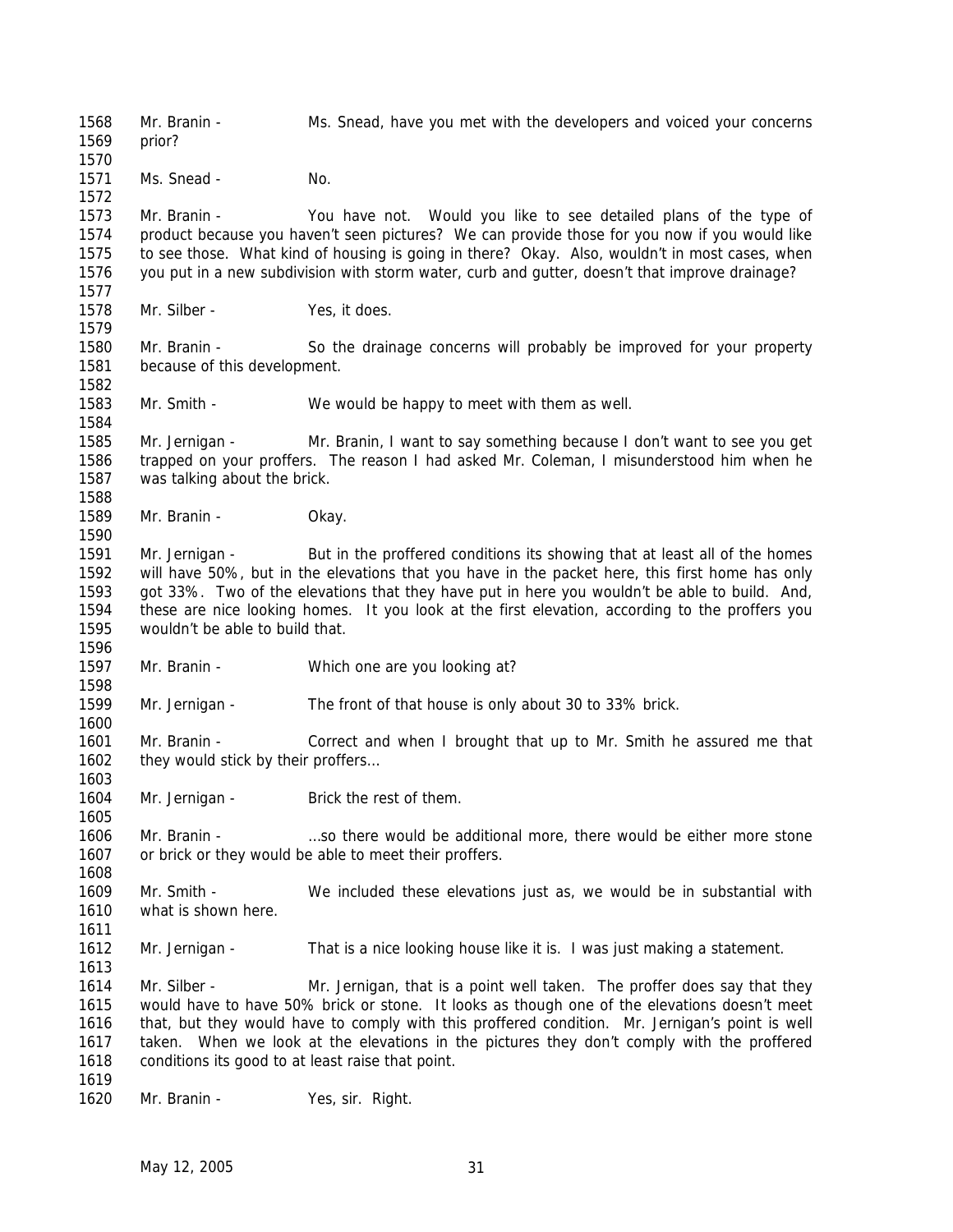Mr. Kaechele - Well, if you look at item (b) on proffer #6, it goes up to 70% brick or stone for front elevations. Is that right? 1625 Mr. Silber - No, that would... 1627 Mr. Jernigan - Some of the homes are 70%. Mr. Branin - That would be a combination. Essentially what we are saying or trying to say there is that most of the brick homes would be at least, the brick homes will be at least 70%. Where we have stone shake, that combination would be 70%. Mr. Kaechele - Right. So every front elevation will have 70% of either brick, combination brick, stone and shake. Mr. Branin - When you put shake with, shake doesn't go that well with brick, so you will have 50% brick, or you will have stone and shake which would be 70%. 1639 Mr. Kaechele - Oh, well that is a little bit confusing. 1641 Mr. Branin - It would be 70% brick. Mr. Kaechele - Right, okay. And/or 70% stone and shake. All right. 1645 Mr. Jernigan - I think one thing, I wanted to commit, that house looks good the way it is, but if you brick all the front of the house and leave just the garage with siding that house is not going to be balanced. I mean, you have siding on each side and brick in the middle and it is balanced out and I think it looks good. But if you go to the proffer and have to put brick on all that then… Mr. Branin - Well actually Mr. Jernigan that is not brick that is stone. 1653 Mr. Vanarsdall - I think it looks good. Mr. Jernigan - Well stone, I'm sorry, masonry. Mr. Silber - Mr. Jernigan that actually meets the proffer condition. If you look at the siding carefully that is shake. 1660 Mr. Branin - Its shake. Mr. Silber - So they are having at least 70% that is stone and shake, so that meets the proffered condition. Mr. Branin - What we are trying to do, Mr. Jernigan, is get away from vinyl siding. 1667 Mr. Jernigan - Okay. Mr. Branin - And, by doing a combination of stone, shake and brick we will be able to (unintelligible) the faces of all the properties, of all these houses the elevations, to have a high quality look. 1673 Mr. Jernigan - All right, I see the shake.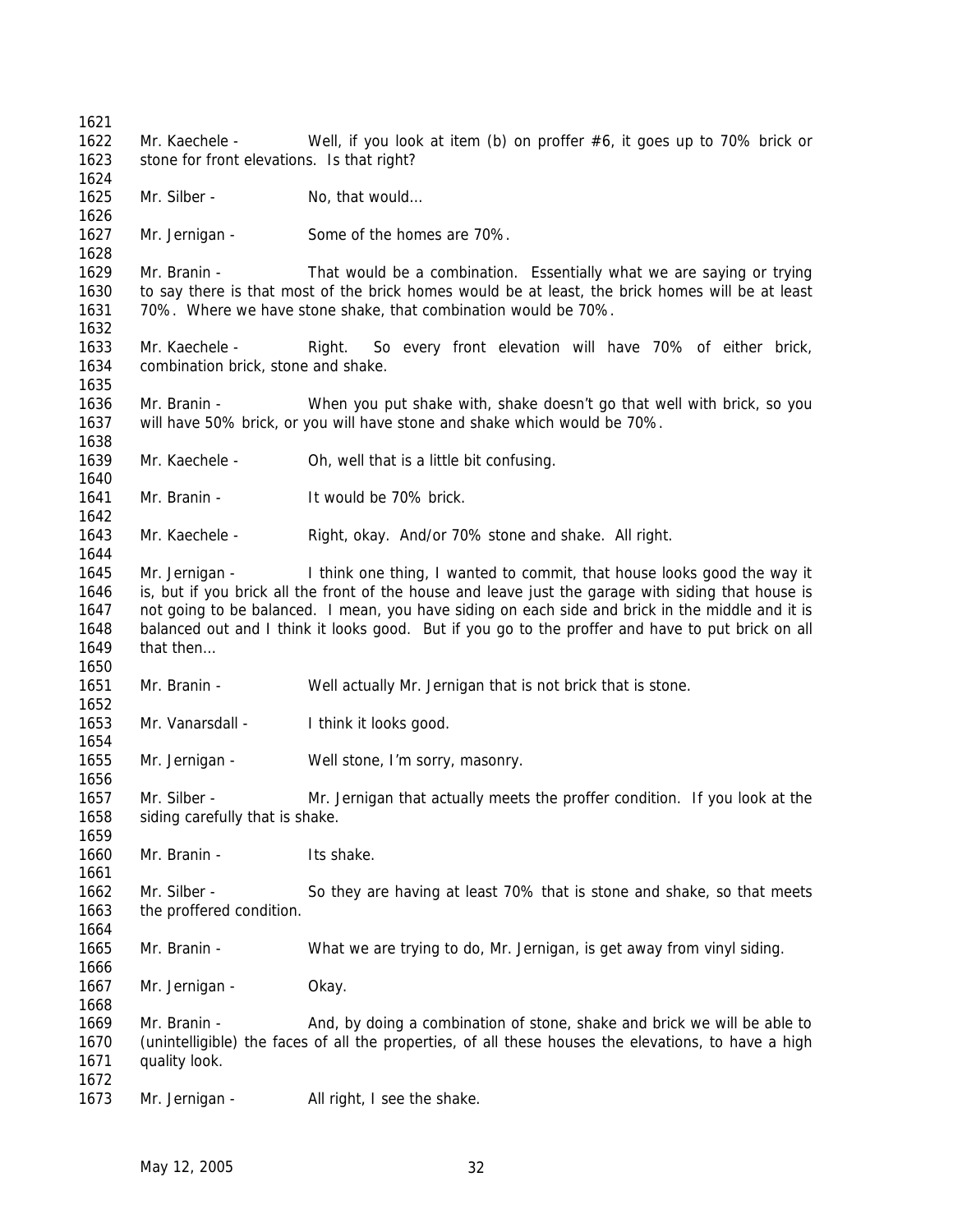| 1674 |                                         |                                                                                                  |
|------|-----------------------------------------|--------------------------------------------------------------------------------------------------|
| 1675 | Mr. Silber -                            | It is a confusing proffer. We might want to work on that because I think                         |
| 1676 |                                         | Mr. Jernigan has a good point. If you read (a) by itself you have to have 50% brick or stone and |
| 1677 | that house doesn't have brick or stone. |                                                                                                  |
| 1678 |                                         |                                                                                                  |
| 1679 | Mr. Jernigan -                          | Okay, I was seeing the shake. Is that a vinyl shake?                                             |
| 1680 |                                         |                                                                                                  |
| 1681 | Mr. Branin -                            | That is a vinyl shake.                                                                           |
| 1682 |                                         |                                                                                                  |
| 1683 | Mr. Vanarsdall -                        | Jean Moore was talking about this not long ago. Not this case, but the                           |
| 1684 |                                         | same kind of proffer. That you go 50% up to the drainpipe, I think, and then stop.               |
| 1685 |                                         |                                                                                                  |
| 1686 | Mr. Jernigan -                          | I just didn't want to see you get trapped there.                                                 |
| 1687 |                                         |                                                                                                  |
| 1688 | Mr. Vanarsdall -                        | I don't know whey they don't leave brick alone and just make it all brick.                       |
| 1689 |                                         |                                                                                                  |
| 1690 | Mr. Branin -                            | Sometimes you just got to shake it up, Mr. Chairman.                                             |
| 1691 |                                         |                                                                                                  |
| 1692 | Mr. Vanarsdall -                        | I'm old fashionwhatever turns you on.                                                            |
| 1693 |                                         |                                                                                                  |
| 1694 | Mr. Kaechele -                          | There is a buffer along the back of the homes that back up to Shady                              |
| 1695 | Grove, right?                           |                                                                                                  |
| 1696 |                                         |                                                                                                  |
| 1697 | Mr. Smith -                             | Yes, sir there is.                                                                               |
| 1698 |                                         |                                                                                                  |
| 1699 | Mr. Kaechele -                          | That will be landscaped too, because you will be looking at the back of                          |
| 1700 | the home, right?                        |                                                                                                  |
| 1701 |                                         |                                                                                                  |
| 1702 | Mr. Smith -                             | Yes, sir. That would be landscaped to the 25' transitional buffer.                               |
| 1703 |                                         |                                                                                                  |
| 1704 | Mr. Vanarsdall -                        | All right. Any more questions for Mr. Smith, if not we will move on?                             |
| 1705 |                                         |                                                                                                  |
| 1706 | Mr. Branin -                            | Mr. Smith, I would ask you to please meet with the Sneads when this                              |
| 1707 | meeting is done.                        |                                                                                                  |
| 1708 |                                         |                                                                                                  |
| 1709 | Mr. Smith -                             | Yes, sir.                                                                                        |
| 1710 |                                         |                                                                                                  |
| 1711 | Mr. Branin -                            | Ms. Snead, is that okay? So you can look at the plans.                                           |
| 1712 |                                         |                                                                                                  |
| 1713 | Mr. Vanarsdall -                        | We need a separate motion for each one, Mr. Branin.                                              |
| 1714 |                                         |                                                                                                  |
| 1715 | Mr. Branin -                            | Which one would you like me to start with Mr. Chairman?                                          |
| 1716 |                                         |                                                                                                  |
| 1717 | Mr. Vanarsdall -                        | 13.                                                                                              |
| 1718 |                                         |                                                                                                  |
| 1719 | Mr. Branin -                            | 13.                                                                                              |
| 1720 |                                         |                                                                                                  |
| 1721 | Mr. Silber -                            | Yes.                                                                                             |
| 1722 |                                         |                                                                                                  |
| 1723 | Mr. Branin -                            | I move for recommendation that C-13C-05 go to the Board of                                       |
| 1724 |                                         | Supervisors with the understanding that between tonight and the Board meeting the applicant      |
| 1725 |                                         | address the elevations proffer and the stub road proffer.                                        |
| 1726 |                                         |                                                                                                  |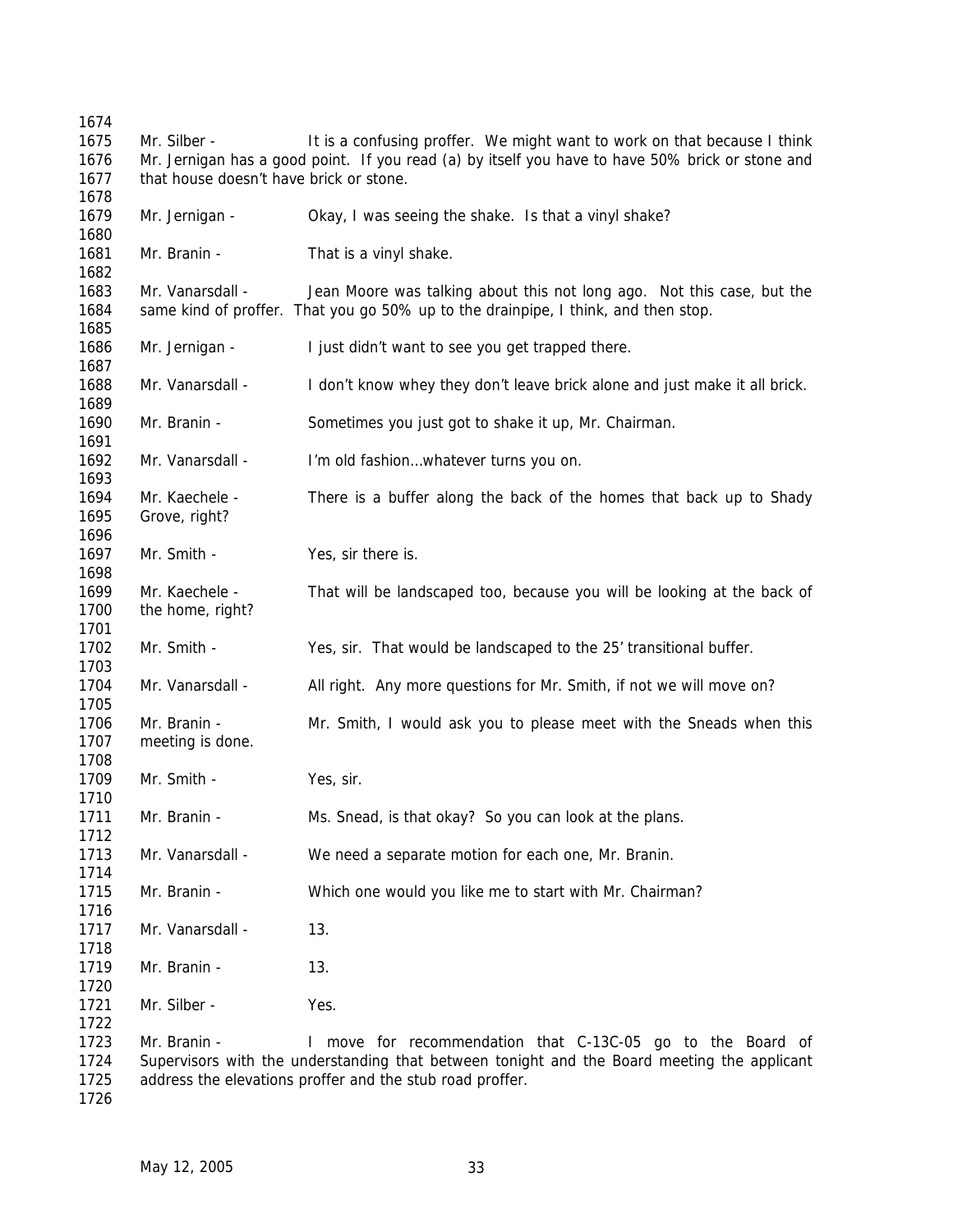| 1727<br>1728                 | Mr. Vanarsdall -                                         | Do I hear a second?                                                                                                                                                                                                                                                                                                                                                                              |
|------------------------------|----------------------------------------------------------|--------------------------------------------------------------------------------------------------------------------------------------------------------------------------------------------------------------------------------------------------------------------------------------------------------------------------------------------------------------------------------------------------|
| 1729<br>1730                 | Mr. Jernigan -                                           | Second.                                                                                                                                                                                                                                                                                                                                                                                          |
| 1731<br>1732<br>1733         | Mr. Vanarsdall -<br>All opposed. We have it, thank you.  | Motion made by Mr. Branin, seconded by Mr. Jernigan. All in favor, aye.                                                                                                                                                                                                                                                                                                                          |
| 1734<br>1735<br>1736<br>1737 |                                                          | <b>REASON:</b> Acting on a motion by Mr. Branin, seconded by Mr. Jernigan, the Planning Commission<br>voted 5-0 (one abstention) to recommend that the Board of Supervisors <b>grant</b> the request<br>because the use and density of the project is in keeping with the 2010 Land Use Plan's<br>designation for Suburban Residential 1 which recommends a density of 1.0 to 2.4 units per acre |
| 1738<br>1739                 |                                                          | and it continues a similar level of single family residential zoning as currently exists in the area.                                                                                                                                                                                                                                                                                            |
| 1740<br>1741                 | Ms. Moore -                                              | I'm sorry, the time limits would have to be waived for both of these.                                                                                                                                                                                                                                                                                                                            |
| 1742<br>1743                 | Mr. Vanarsdall -                                         | All right, the time limits, Mr. Branin.                                                                                                                                                                                                                                                                                                                                                          |
| 1744<br>1745                 | Mr. Archer -                                             | Both cases.                                                                                                                                                                                                                                                                                                                                                                                      |
| 1746<br>1747                 | Mr. Branin -                                             | I move that the time limits be waived.                                                                                                                                                                                                                                                                                                                                                           |
| 1748<br>1749                 | Mr. Jernigan -                                           | Second, Mr. Chairman.                                                                                                                                                                                                                                                                                                                                                                            |
| 1750<br>1751<br>1752         | Mr. Vanarsdall -                                         | Thank you, Ms. Moore. Motion made by Mr. Branin, seconded by Mr.<br>Jernigan. All in favor, aye. All opposed. The ayes have it.                                                                                                                                                                                                                                                                  |
| 1753<br>1754<br>1755         |                                                          | The Planning Commission voted to waive the time limits on Case C-13C-05, Shawn Smith for The<br>Estate of Madeline W. Smart and William D. Smart, Sr., and Mamie J. Smart.                                                                                                                                                                                                                       |
| 1756<br>1757                 | Mr. Vanarsdall -                                         | Now we will do the same thing for C-14C-05.                                                                                                                                                                                                                                                                                                                                                      |
| 1758<br>1759                 | Mr. Branin -                                             | Almost. I move recommendation                                                                                                                                                                                                                                                                                                                                                                    |
| 1760<br>1761                 | Mr. Silber -                                             | Lets waive the time limit first.                                                                                                                                                                                                                                                                                                                                                                 |
| 1762<br>1763                 | Mr. Branin -                                             | I move that we waive the time limits on C-14C-05.                                                                                                                                                                                                                                                                                                                                                |
| 1764<br>1765                 | Mr. Jernigan -                                           | Second.                                                                                                                                                                                                                                                                                                                                                                                          |
| 1766<br>1767<br>1768         | Mr. Vanarsdall -<br>All opposed. The ayes have it.       | Motion made by Mr. Branin, seconded by Mr. Jernigan. All in favor, aye.                                                                                                                                                                                                                                                                                                                          |
| 1769<br>1770                 | Estate of Madeline W. Smart.                             | The Planning Commission voted to waive the time limits on Case C-14C-05, Shawn Smith for The                                                                                                                                                                                                                                                                                                     |
| 1771<br>1772<br>1773<br>1774 | Mr. Branin -<br>elevations and the proffer no stem lots. | I move the recommendation of C-14C-05 to the Board of Supervisors<br>with the understanding that between tonight and the Board meeting the applicant address the                                                                                                                                                                                                                                 |
| 1775<br>1776<br>1777         | Mr. Jernigan -                                           | Second.                                                                                                                                                                                                                                                                                                                                                                                          |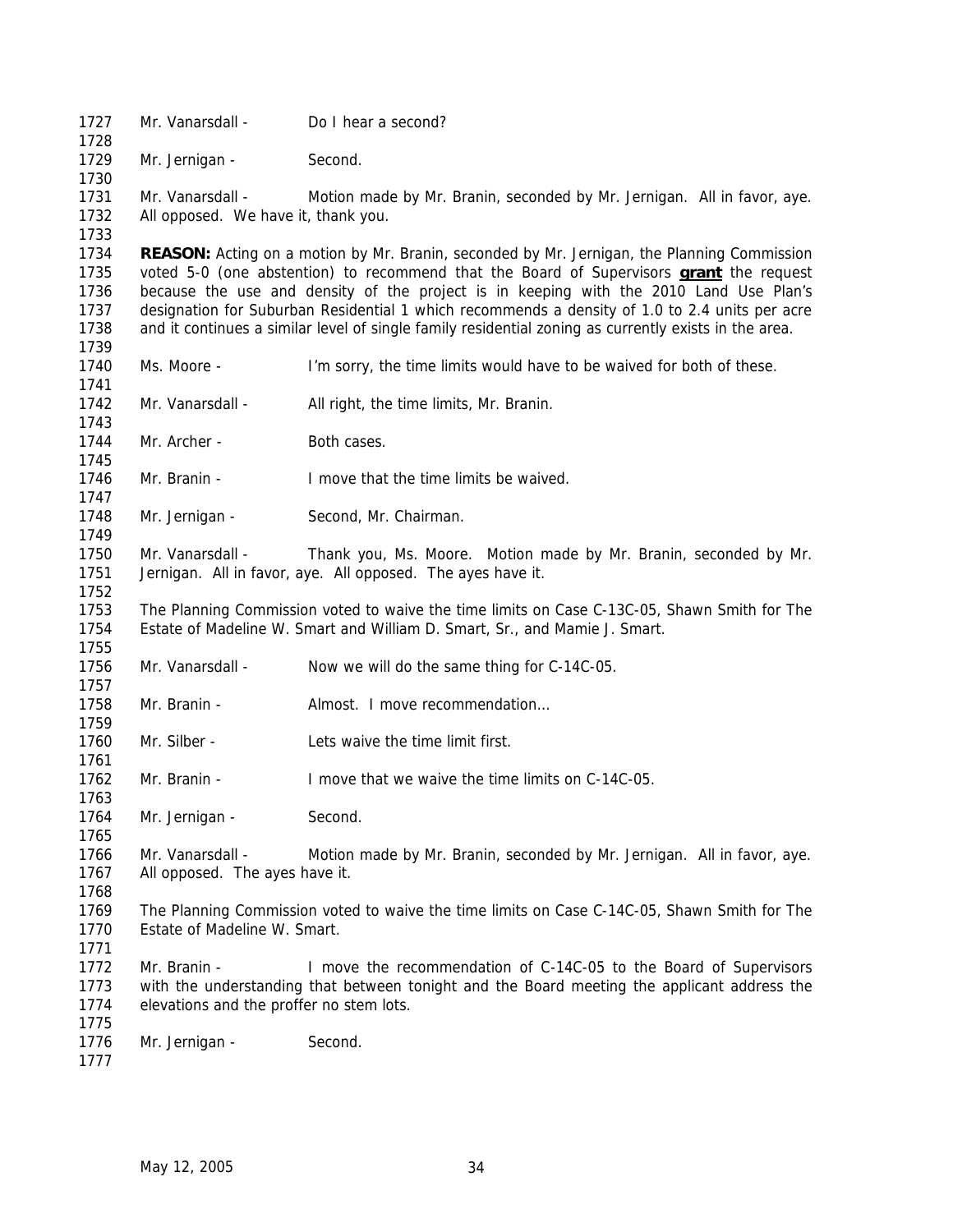Mr. Vanarsdall - Motion made by Mr. Branin, seconded by Mr. Jernigan. All in favor, aye. Opposed. The ayes have it. It looks like we have come to the end of the rainbow. Thank you. 1780 Mr. Silber do you have anything... 

 **REASON:** Acting on a motion by Mr. Branin, seconded by Mr. Jernigan, the Planning Commission voted 5-0 (one abstention) to recommend that the Board of Supervisors **grant** the request because the use and density of the project is in keeping with the 2010 Land Use Plan's designation for Suburban Residential 1 which recommends a density of 1.0 to 2.4 units per acre and it continues a similar level of single family residential zoning as currently exists in the area.

 Mr. Silber - Yes, sir. We're not quite at the rainbow yet. We do have approval of the minutes and I do have one (1) discussion item.

### **APPROVAL OF MINUTES: Planning Commission April 14, 2005**

1793 Mr. Vanarsdall - Anybody read them? We need a motion.

Mr. Archer - I move approval of the minutes as written, Mr. Chairman.

 Mr. Jernigan - Bonnie Leigh said she read hers but she hasn't read every body elses. I said if you have done yours you have done your part, don't worry about the rest of them.

Mr. Vanarsdall - Do I have a second?

1802 Mr. Jernigan - Second.

 Mr. Vanarsdall - Motion made by Mr. Archer, seconded by Mr. Jernigan. All in favor, aye. All opposed. The ayes have it and that takes care of the minutes.

 The Planning Commission approved the minutes of the April 14, 2005 Planning Commission meeting.

 Mr. Jernigan - Before we break I do have one thing that I would like to bring up. Has anybody had problems in their district with 4-wheelers? 

1813 Mr. Vanarsdall - I haven't.

Mr. Jernigan - Four-wheelers, terrain vehicles.

1817 Mr. Archer - Yes, I have.

1819 Mr. Vanarsdall - Not as I know of I don't.

 Mr. Archer - I saw one go down the street the other day and it was only on two (2) wheels, I think it had four (4) wheels, but it was standing straight up in the air. 

- 1824 Mr. Jernigan Okay. Most of my stuff is A-1, but they've got some tracks...
- 1826 Mr. Archer This one went right by my house.

 Mr. Jernigan - …they've got a track right across from some of my neighbors. The police have been out there seven (7) times. I mean they run those things wide, they've built a course out there and right now that is nothing we can do with. I mean there is no problem.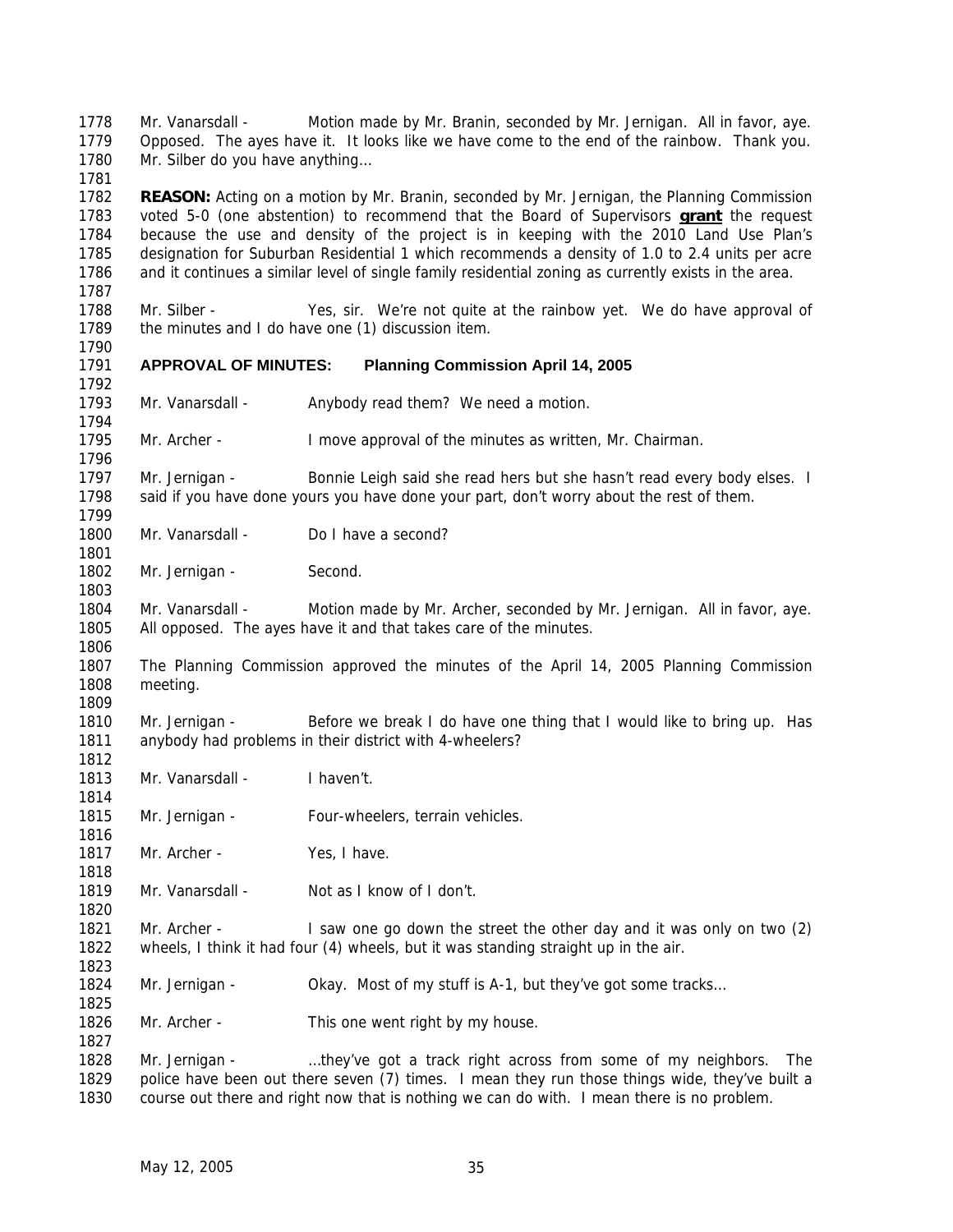1832 Mr. Vanarsdall - I want to bring up something else. Have you had any problem with using this, your ID card? 1835 Mr. Jernigan - No. 1837 Mr. Archer - No. 1839 Mr. Vanarsdall - Have you tried it everywhere? 1841 Mr. Archer - I usually just come in the back way. Mr. Jernigan - No, I haven't tried, I came in this door tonight. 1845 Mr. Vanarsdall - Okay. Bonnie did you say you could come in this door. 1847 Mrs. Jones - I use it in the garage. 1849 Mr. Vanarsdall - And that is the only place it will work. 1851 Mrs. Jones - I use it elsewhere. Mr. Vanarsdall - Tommy told me tonight his won't work anywhere. Mr. Branin - No, this door. This is the only door I can get in. This is the only door that you guys will let me in. That's sad. 1858 Mr. Vanarsdall - Okay. I will take care of that. 1860 Mr. Archer - Mine works real good. Mr. Kaechele - Mr. Chairman or Randy, this case still contains with the last case we did, 1863 contains the cash proffers. So we're... Mr. Archer - One of mine did too. 1867 Mr. Silber - Inoticed that and ... 1869 Mr. Kaechele - Okay. Mr. Silber - …that would not be recommended onto the board. No, sir. 1873 Mr. Kaechele - So they can take that out. Mr. Archer - They can take it out at the Board level, yeah. I think if they pay it you should keep it, though. Mr. Silber - I do have one additional item, Mr. Chairman. I'm passing down to you 1879 information on the upcoming 4<sup>th</sup> Annual Richmond Regional PDC Planning Commissioners Forum. Packets have your name on it. If you recall the PDC has these, coordinates these Planning

 Commissioners Forums once a year. This is a one day, I think it might be more like a half day 1882 forum. This one will be held in Ashland, VA on June  $3^{rd}$ . We need to know if you are interested 1883 in going so we can...